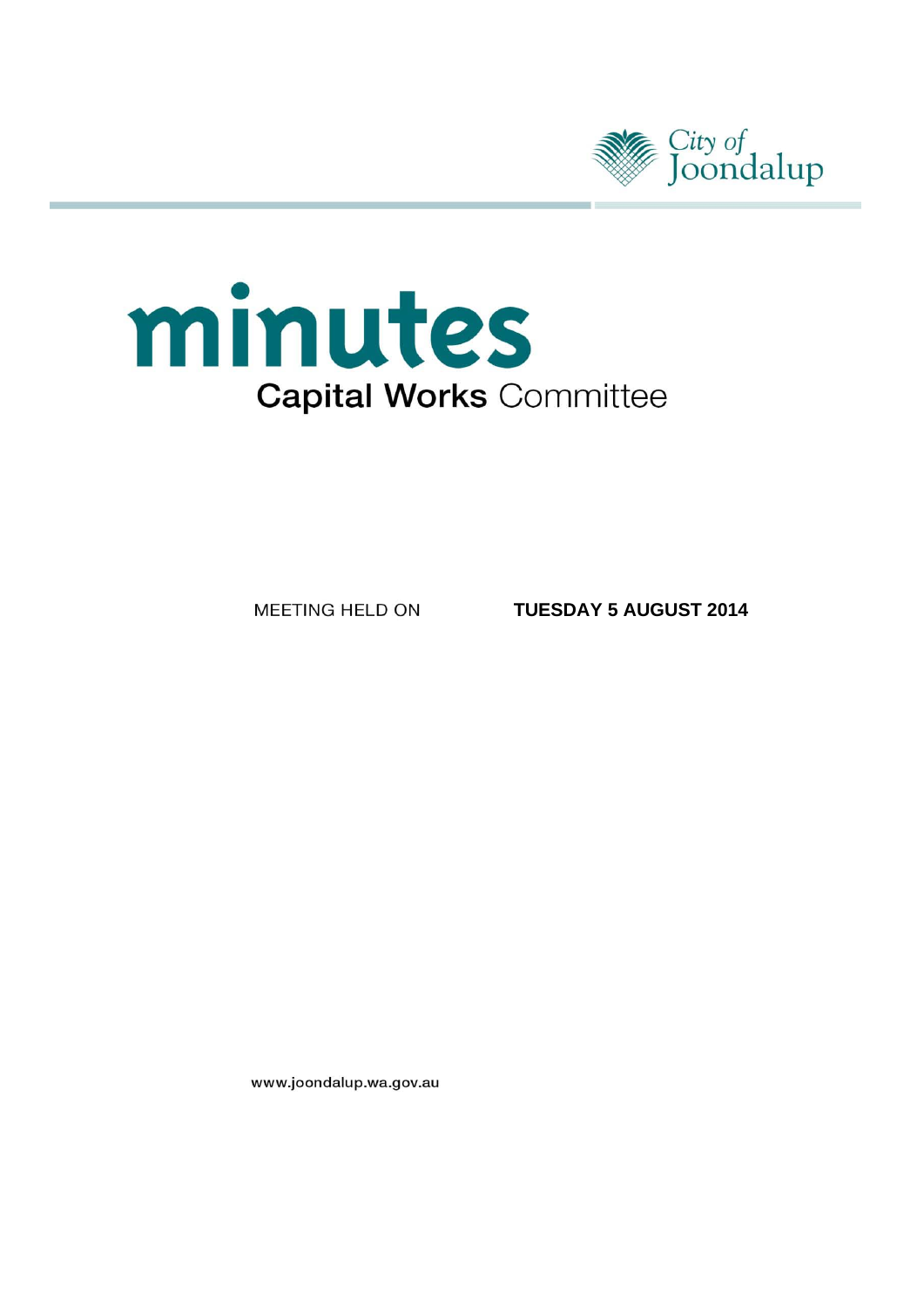# **TABLE OF CONTENTS**

| Item No.       | <b>Title</b>                                                                   | Page No. |
|----------------|--------------------------------------------------------------------------------|----------|
|                | <b>Declaration of Opening</b>                                                  | 3        |
|                | <b>Declarations of Interest</b>                                                | 3        |
|                | Apologies/Leave of absence                                                     | 4        |
|                | <b>Confirmation of Minutes</b>                                                 | 4        |
|                | Announcements by the Presiding Member without discussion                       | 4        |
|                | Identification of matters for which the meeting may be closed to<br>the public | 4        |
|                | <b>Petitions and deputations</b>                                               | 4        |
|                | <b>Reports</b>                                                                 | 5        |
| $\mathbf{1}$   | Update on 2013-14 Capital Works Program - [102496]                             | 5        |
| $\overline{2}$ | Bi-Monthly Capital Works Project Reports - [102496]                            | 8        |
| 3              | Capital Works Committee Project Reporting for 2014-15 - [102496]               | 12       |
| 4              | East-West Arterial Roads Program Phasing and Costs - [102496]                  | 16       |
| 5              | Bramston Park, Burns Beach - Proposed Development - [87611]                    | 22       |
| 6              | Penistone Park, Greenwood - Proposed Redevelopment - [02184]                   | 30       |
|                | <b>Urgent Business</b>                                                         | 45       |
|                | Motions of which previous notice has been given                                | 45       |
|                | <b>Requests for Reports for future consideration</b>                           | 45       |
|                | <b>Closure</b>                                                                 | 45       |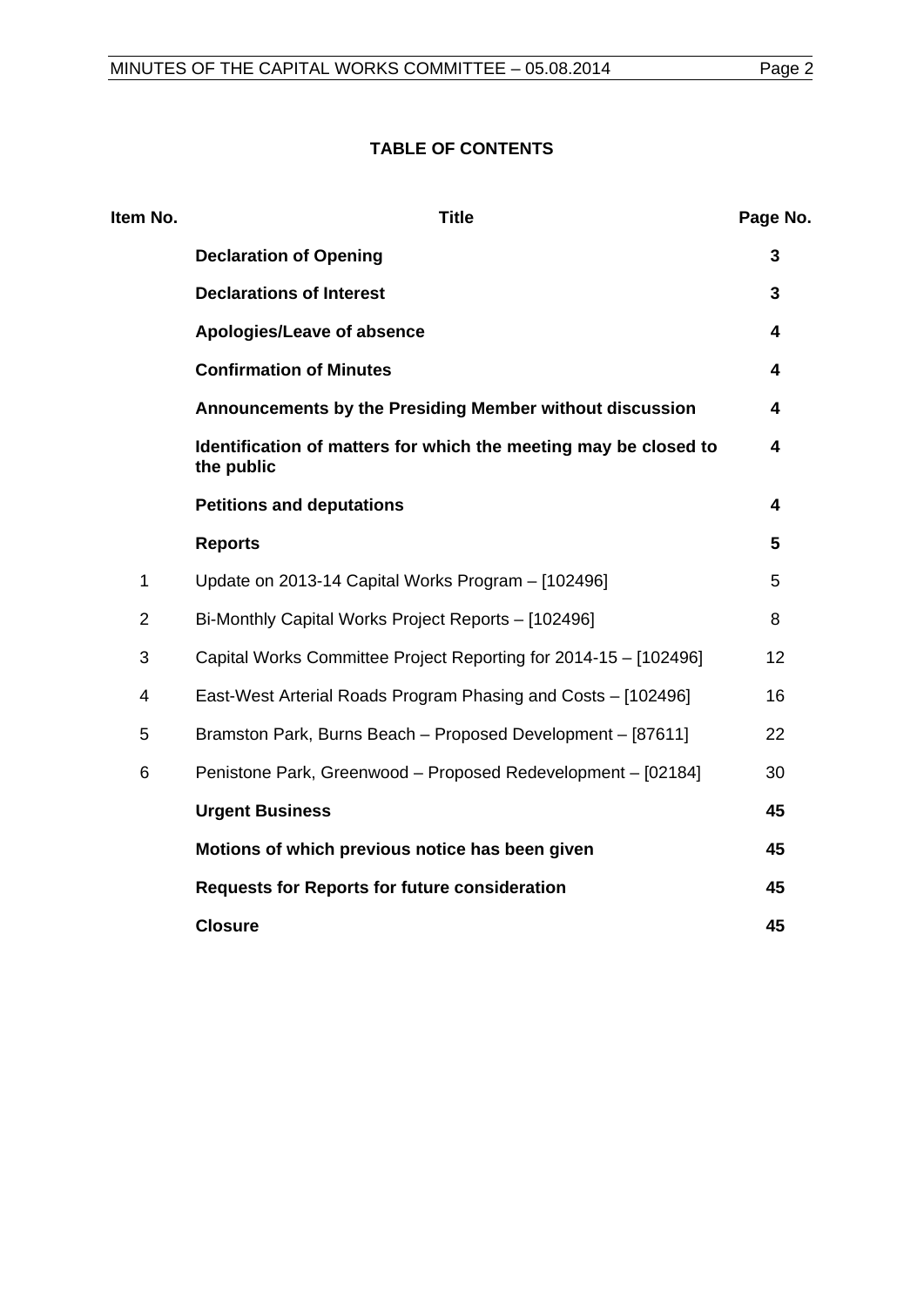# **CITY OF JOONDALUP**

#### **MINUTES OF THE CAPITAL WORKS COMMITTEE MEETING HELD IN CONFERENCE ROOM 2, JOONDALUP CIVIC CENTRE, BOAS AVENUE, JOONDALUP ON TUESDAY 5 AUGUST 2014.**

# **ATTENDANCE**

#### **Committee Members**

Cr Kerry Hollywood *Presiding Member* Mayor Troy Pickard Cr Geoff Amphlett, JP Cr Brian Corr<br>Cr Mike Norman Cr Christine Hamilton-Prime *arrived at 5.53pm* Cr Teresa Ritchie, JP *arrived at 5.58pm* Cr Philippa Taylor *Deputy Presiding Member*

Cr Mike Norman *deputising Cr Christine Hamilton-Prime until 5.53pm*

#### **Observers**

Cr John Chester Cr Mike Norman<br>Cr Tom McLean

#### **Officers**

| Mr Mike Tidy      | <b>Director Corporate Services</b>           |
|-------------------|----------------------------------------------|
| Mr Nico Claassen  | <b>Director Infrastructure Services</b>      |
| Mr Mike Smith     | <b>Manager Leisure and Cultural Services</b> |
| Mr Brad Sillence  | <b>Manager Governance</b>                    |
| Mrs Dawn Anderson | Governance Officer                           |

# <span id="page-2-0"></span>**DECLARATION OF OPENING**

The Presiding Member declared the meeting open at 5.50pm.

# <span id="page-2-1"></span>**DECLARATIONS OF INTEREST**

#### **Discolures of financial interest**

Nil.

#### **Disclosures of interest affecting impartiality**

Elected Members (in accordance with Regulation 11 of the *Local Government [Rules of Conduct] Regulations 2007)* and employees (in accordance with the Code of Conduct) are required to declare any interest that may affect their impartiality in considering a matter. This declaration does not restrict any right to participate in or be present during the decision-making process. The Elected Member/employee is also encouraged to disclose the nature of the interest.

arrived at 6.17pm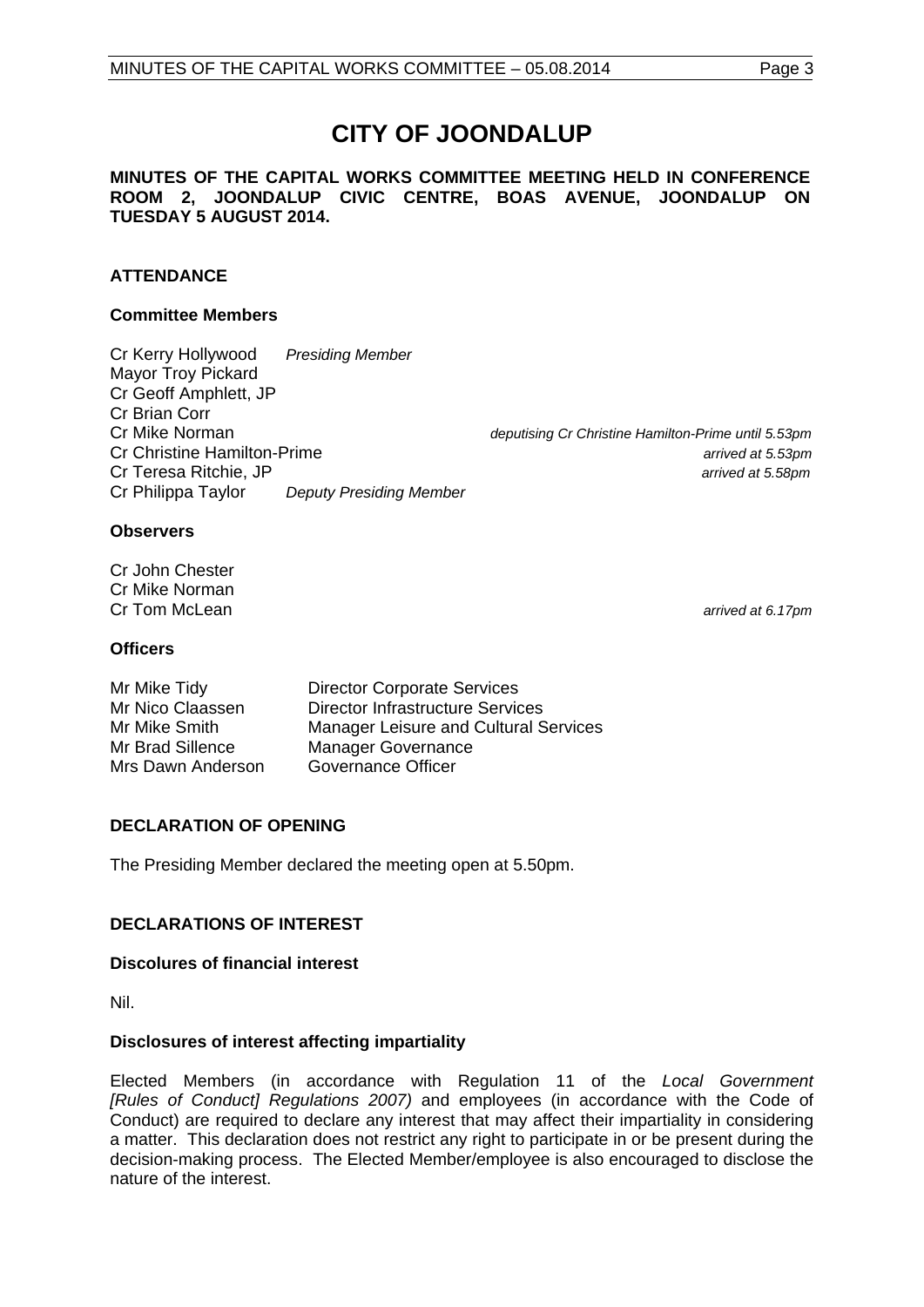| <b>Name/Position</b>      | <b>Cr Brian Corr.</b>                                        |
|---------------------------|--------------------------------------------------------------|
| <b>Item No./Subject</b>   | Item 6 - Penistone Park, Greenwood - Proposed Redevelopment. |
| <b>Nature of interest</b> | Interest that may affect impartiality.                       |
| <b>Extent of Interest</b> | Cr Corr's son plays cricket at Penistone Park.               |

#### <span id="page-3-0"></span>**APOLOGIES/LEAVE OF ABSENCE**

#### **Leave of Absence Previously Approved:**

| Cr Russ Fishwick, JP  | 4 August to 23 September 2014 inclusive;   |
|-----------------------|--------------------------------------------|
| Cr Liam Gobbert       | 6 August 2014;                             |
| Cr Geoff Amphlett, JP | 6 August to 22 August 2014 inclusive;      |
| Cr Liam Gobbert       | 20 August to 27 August 2014 inclusive;     |
| Cr Tom McLean, JP     | 17 September to 10 October 2014 inclusive. |

Cr Philippa Taylor has advised that she no longer requires the Leave of Absence previously approved by Council at its meeting held on 15 April 2014 (C11-04/14 refers) for the period 20 August to 12 September 2014 inclusive.

#### <span id="page-3-1"></span>**CONFIRMATION OF MINUTES**

#### MINUTES OF THE CAPITAL WORKS COMMITTEE HELD TUESDAY 3 JUNE 2014

**MOVED Cr Amphlett, SECONDED Mayor Pickard that the minutes of the meeting of the Capital Works Committee held on Tuesday 3 June 2014 be confirmed as a true and correct record.**

#### **The Motion was Put and CARRIED (6/0)**

**In favour of the Motion:** Cr Hollywood, Mayor Pickard, Crs Amphlett, Corr, Norman and Taylor.

# <span id="page-3-2"></span>**ANNOUNCEMENTS BY THE PRESIDING MEMBER WITHOUT DISCUSSION**

Nil.

#### <span id="page-3-3"></span>**IDENTIFICATION OF MATTERS FOR WHICH THE MEETING MAY BE CLOSED TO THE PUBLIC**

In accordance with Clause 5.2 of the City's *Meeting Procedures Local Law 2013*, this meeting was not open to the public.

# <span id="page-3-4"></span>**PETITIONS AND DEPUTATIONS**

<span id="page-3-5"></span>Nil.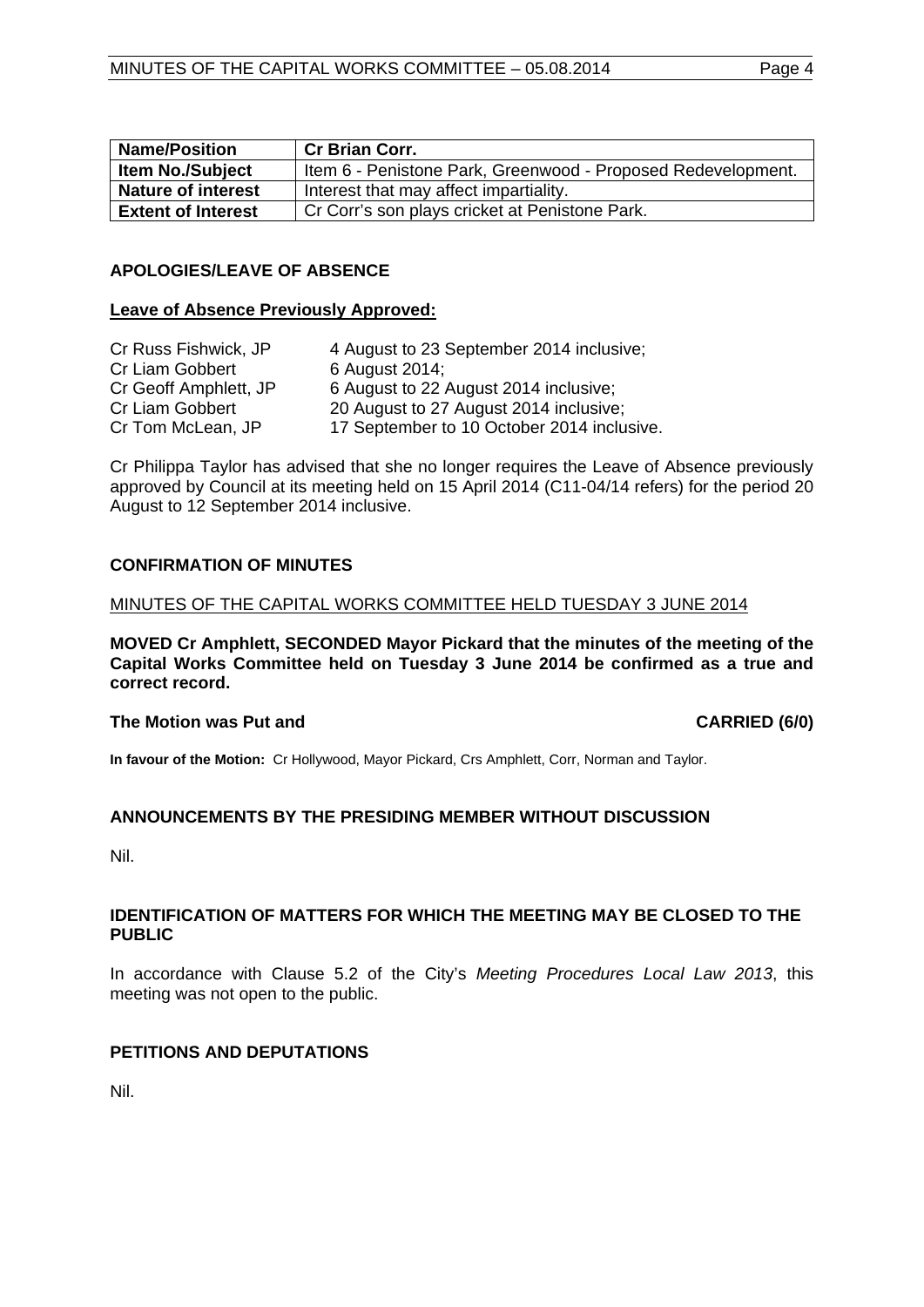#### **REPORTS**

# <span id="page-4-0"></span>**ITEM 1 UPDATE ON 2013-14 CAPITAL WORKS PROGRAM**

| <b>WARD</b>                           | All                                                                                                                                                    |  |
|---------------------------------------|--------------------------------------------------------------------------------------------------------------------------------------------------------|--|
| <b>RESPONSIBLE</b><br><b>DIRECTOR</b> | Mr Nico Claassen<br>Infrastructure Services                                                                                                            |  |
| <b>FILE NUMBER</b>                    | 102496, 101515                                                                                                                                         |  |
| <b>ATTACHMENT</b>                     | Attachment 1<br>Capital Works Project Report 2013-14                                                                                                   |  |
| <b>AUTHORITY / DISCRETION</b>         | Information - includes items provided to Council for<br>information purposes only that do not require a decision of<br>Council (that is for 'noting'). |  |

# **PURPOSE**

For the Capital Works Committee to note the update on the *2013-14 Capital Works Program*.

#### **EXECUTIVE SUMMARY**

The Capital Works Project Report for the 2013-14 program, as at 30 June 2014, is attached (Attachment 1 refers).

*It is therefore recommended that the Capital Works Committee NOTES the report on the Capital Works Projects for 2013-14 as at 30 June 2014 forming Attachment 1 to this Report.*

# **BACKGROUND**

At its meeting held on 15 May 2012 (CJ094-05/12 refers), Council resolved in part, to establish a Capital Works Committee to:

- *oversee the monthly progress of the City's annual Capital Works Program and review of the City's Five Year Capital Works Program*
- *oversee the long term planning of major capital works projects not being the role of a Council Committee established for such purposes*
- *consider recommendations to modify the City's Capital Works.*

# **DETAILS**

The Capital Works Project Report for the 2013-14 program, as at 30 June 2014, is provided at Attachment 1.

#### **Issues and options considered**

Not applicable.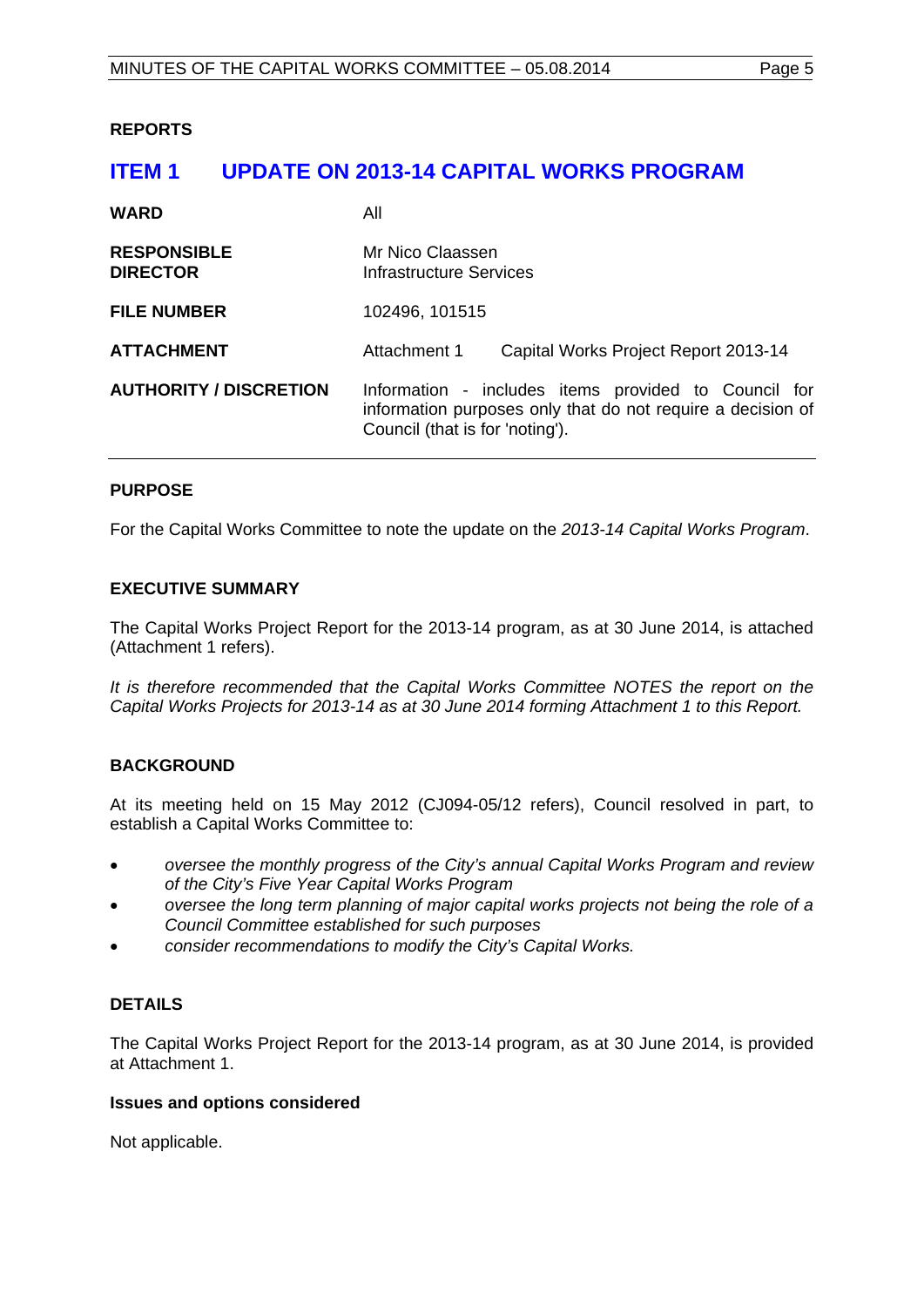# **Legislation / Strategic Community Plan / policy implications**

**Legislation** Sections 5.17 and 6.8 of the *Local Government Act 1995.*

A committee cannot make decisions, on behalf of the Council, that require an absolute majority decision (section 5.17 of the *Local Government Act 1995)*, in which case, and in accordance with Section 6.8 of the *Local Government Act 1995,* includes approving expenditure not included in the City's Annual Budget. The Capital Works Committee could only recommend to the Council to approve or modify capital works projects.

### **Strategic Community Plan**

- **Key theme** Financial Sustainability.
- **Objective** Major project delivery.
- **Strategic initiative** Not applicable.
- **Policy** Not applicable.

# **Risk management considerations**

Not applicable.

# **Financial / budget implications**

Not applicable.

#### **Regional significance**

Not applicable.

#### **Sustainability implications**

Not applicable.

# **Consultation**

Not applicable.

# **COMMENT**

The Capital Works Project Report for the 2013-14 program provides an update on the capital works activities undertaken as at 30 June 2014.

# **VOTING REQUIREMENTS**

Simple Majority.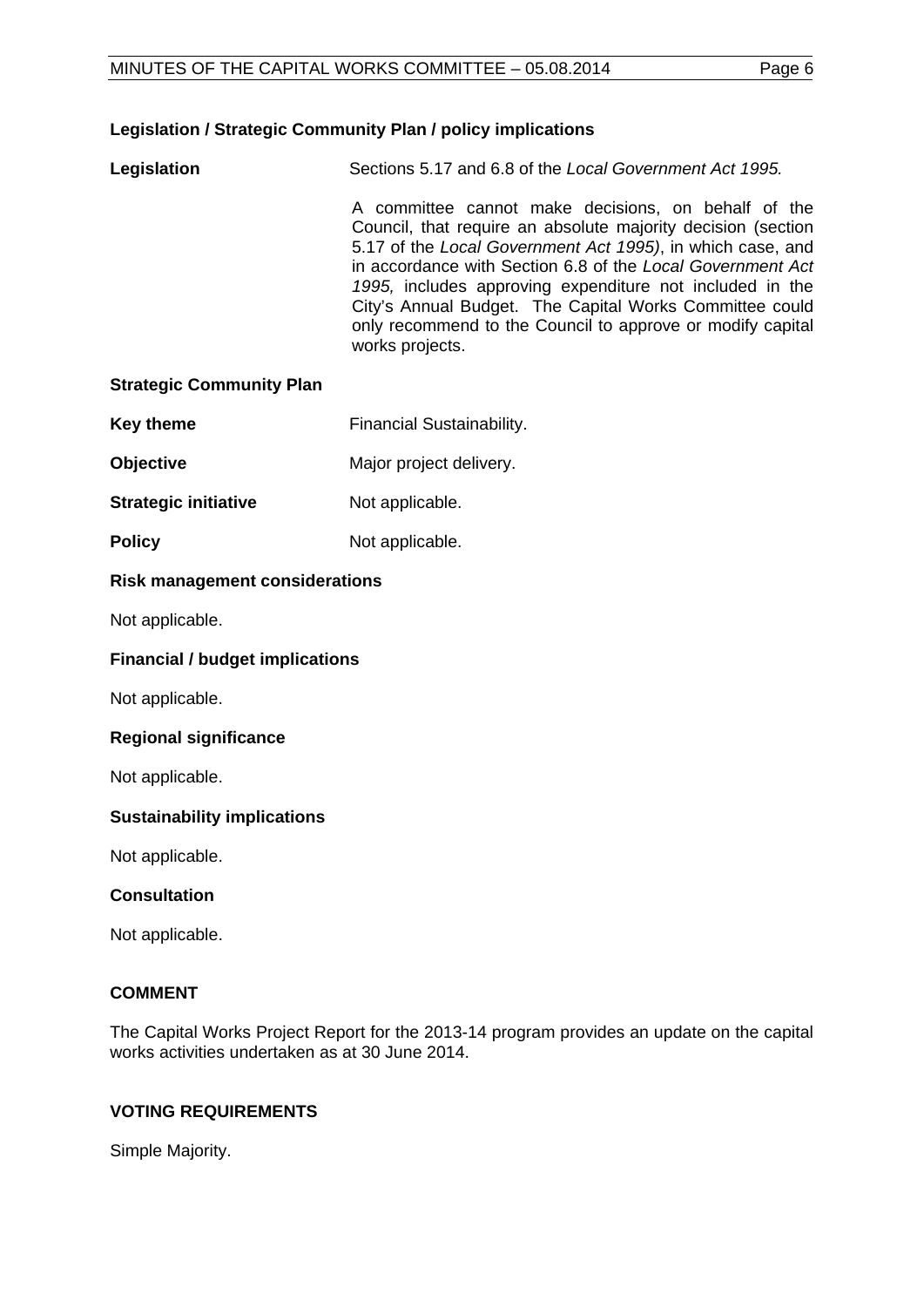**MOVED Mayor Pickard, SECONDED Cr Amphlett that the Capital Works Committee NOTES the Report on the Capital Works Projects for 2013-14 as at 30 June 2014 forming Attachment 1 to this report.**

#### **The Motion was Put and CARRIED (6/0)**

**In favour of the Motion:** Cr Hollywood, Mayor Pickard, Crs Amphlett, Corr, Norman and Taylor.

*Appendix 1 refers*

*[To access this attachment on electronic document, click here: Attach1agnCWC050814.pdf](http://www.joondalup.wa.gov.au/files/committees/CWOC/2014/Attach1agnCWC050814.pdf)*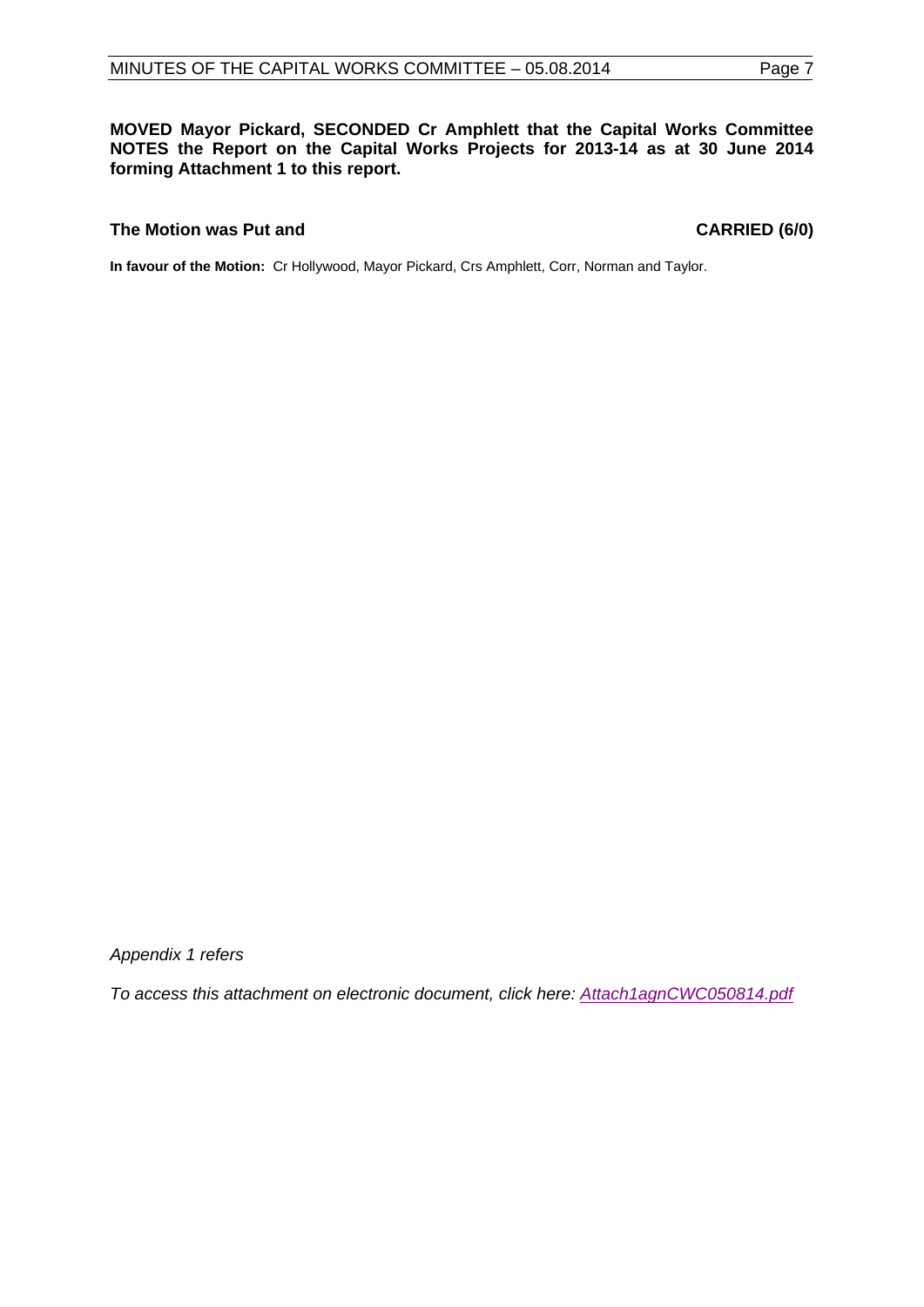<span id="page-7-0"></span>

| <b>ITEM 2</b> | BI-MONTHLY CAPITAL WORKS PROJECT |  |  |
|---------------|----------------------------------|--|--|
|               | <b>REPORTS</b>                   |  |  |
|               |                                  |  |  |

| WARD                                  | All                                                                                                                                                                                                              |                                                                                                                                                                                                                                                                                                                                                                                                                                                                                                    |  |
|---------------------------------------|------------------------------------------------------------------------------------------------------------------------------------------------------------------------------------------------------------------|----------------------------------------------------------------------------------------------------------------------------------------------------------------------------------------------------------------------------------------------------------------------------------------------------------------------------------------------------------------------------------------------------------------------------------------------------------------------------------------------------|--|
| <b>RESPONSIBLE</b><br><b>DIRECTOR</b> | Mr Nico Claassen<br>Infrastructure Services                                                                                                                                                                      |                                                                                                                                                                                                                                                                                                                                                                                                                                                                                                    |  |
| <b>FILE NUMBER</b>                    | 102496, 101515                                                                                                                                                                                                   |                                                                                                                                                                                                                                                                                                                                                                                                                                                                                                    |  |
| <b>ATTACHMENT</b>                     | Attachment 1<br>Attachment 2<br>Attachment 3<br>Attachment 4<br>Attachment 5<br>Attachment 6<br>Attachment 7<br>Attachment 8<br>Attachment 9<br>Attachment 10<br>Attachment 11<br>Attachment 12<br>Attachment 13 | Hodges Drive duplication<br>Warrandyte Park - landscape upgrade<br>Mawson Park - landscape upgrade<br><b>Delamere Park construction</b><br><b>Arterial Roads Entry Statements</b><br>Shenton Avenue landscaping<br>Marmion Foreshore car park<br>Iluka District Open Space - sports light<br>upgrade<br>Otago Park - sump beautification<br>Joondalup City Centre lighting<br><b>Warwick Leisure Centre extension</b><br>Multi-storey car park - Boas Avenue<br>Entry Statements - Joondalup Drive |  |
| <b>AUTHORITY / DISCRETION</b>         | Council (that is for 'noting').                                                                                                                                                                                  | Information - includes items provided to Council for<br>information purposes only that do not require a decision of                                                                                                                                                                                                                                                                                                                                                                                |  |

# **PURPOSE**

For the Capital Works Committee to note the bi-monthly project status reports for capital works projects.

# **EXECUTIVE SUMMARY**

At its meeting held on 6 August 2013, the Capital Works Committee determined which capital works project reports were required and the frequency of reporting. The bi-monthly project reports are attached (Attachments 1-13 refer).

*It is therefore recommended that the Capital Works Committee NOTES the:*

- *1 bi-monthly capital works project reports forming Attachments 1-13 to this Report;*
- *2 completion of the Hodges Drive duplication project, the Warrandyte Park – landscape upgrade project, the Mawson Park – landscape upgrade project and the Arterial Roads Entry Statements project and that no further status reports will be provided.*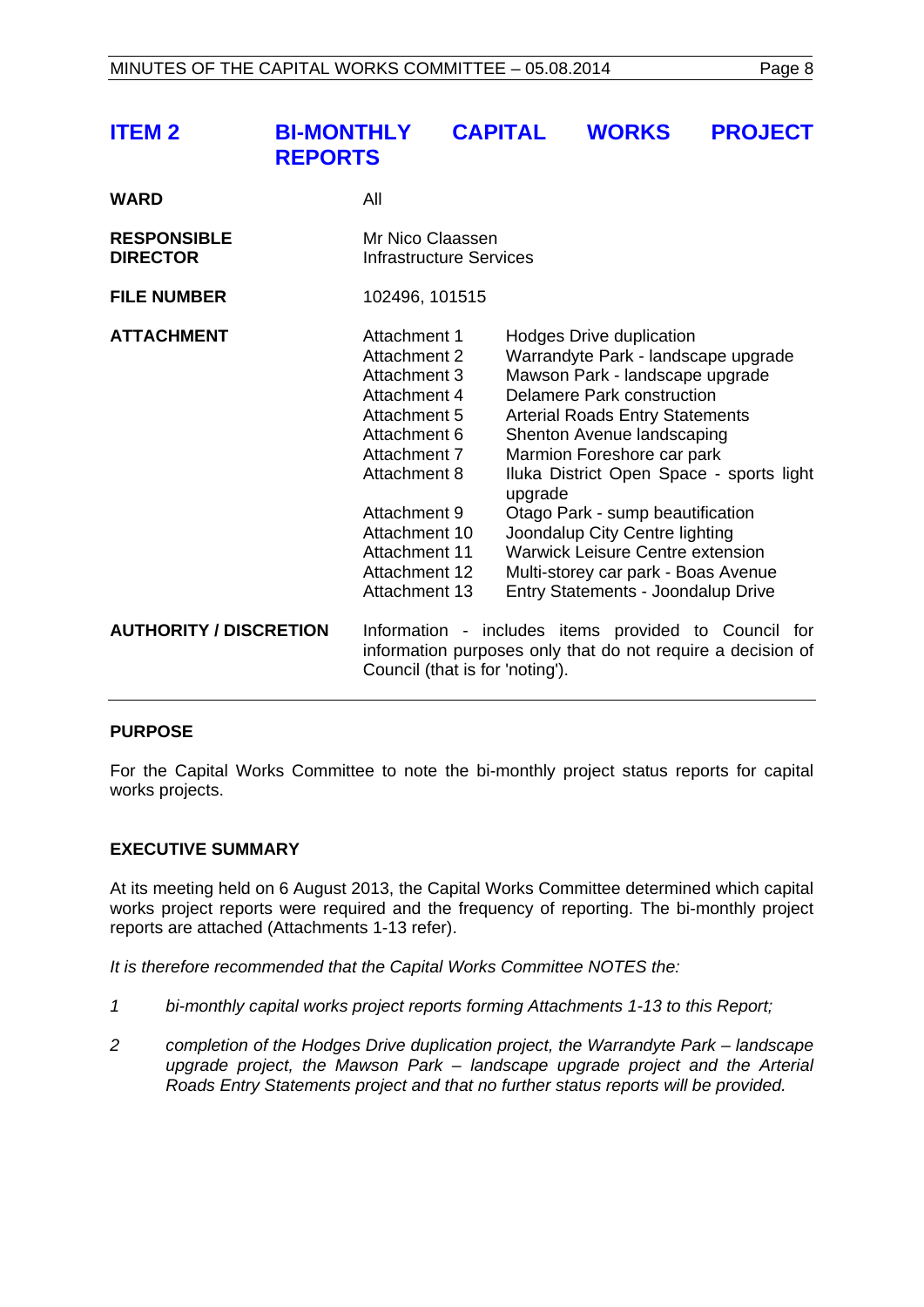# **BACKGROUND**

At its meeting held on 6 August 2013 the Capital Works Committee requested that the following project reports from the *2013-14 Capital Works Program* be provided on a bi-monthly basis:

- Currambine Community Centre.
- Hodges Drive duplication.
- Warrandyte Park landscape upgrade.
- Mawson Park landscape upgrade.
- Hillarys Park landscape upgrade.
- Delamere Park construction.
- Arterial Roads Entry Statements.
- Suburban Entry Statements.
- Shenton Avenue landscaping
- Admiral Park refurbishment.
- Marmion Foreshore car park.
- Iluka District Open Space sports lighting upgrade.
- Otago Park sump beautification.
- Joondalup City Centre lighting.
- Warwick Leisure Centre extension.
- Multi-storey car park Boas Avenue.

The following projects which required bi-monthly project reports have now been completed and the final report was presented to the Capital Works Committee held on 1 April 2014:

- Currambine Community Centre.
- Hillarys Park landscape upgrade.
- Admiral Park refurbishment.

At its meeting held on 10 December 2013 (CJ252-12/13 refers), Council agreed, in part to:

*"2 APPROVES BY AN ABSOLUTE MAJORITY the reallocation of \$170,000 from Capital Works project SSE2020 Suburban Entry Statements, to fund the installation of a third priority one entry statement as detailed in Part 1 above;"*

Project SSE2020 Suburban Entry Statements has now been withdrawn and the final status report was presented to the Capital Works Committee held on 1 April 2014.

Further to the above, the following project, Entry Statements - Joondalup Drive has been created and a bi-monthly status update will be provided to the Capital Works Committee.

# **DETAILS**

A summary of the projects and their current status is detailed in the bi-monthly project reports forming Attachments 1-13 to this Report.

The following projects which required a bi-monthly project report have now been completed and no further reports will be presented to the Capital Works Committee:

- Hodges Drive duplication.
- Warrandyte Park landscape upgrade.
- Mawson Park landscape upgrade.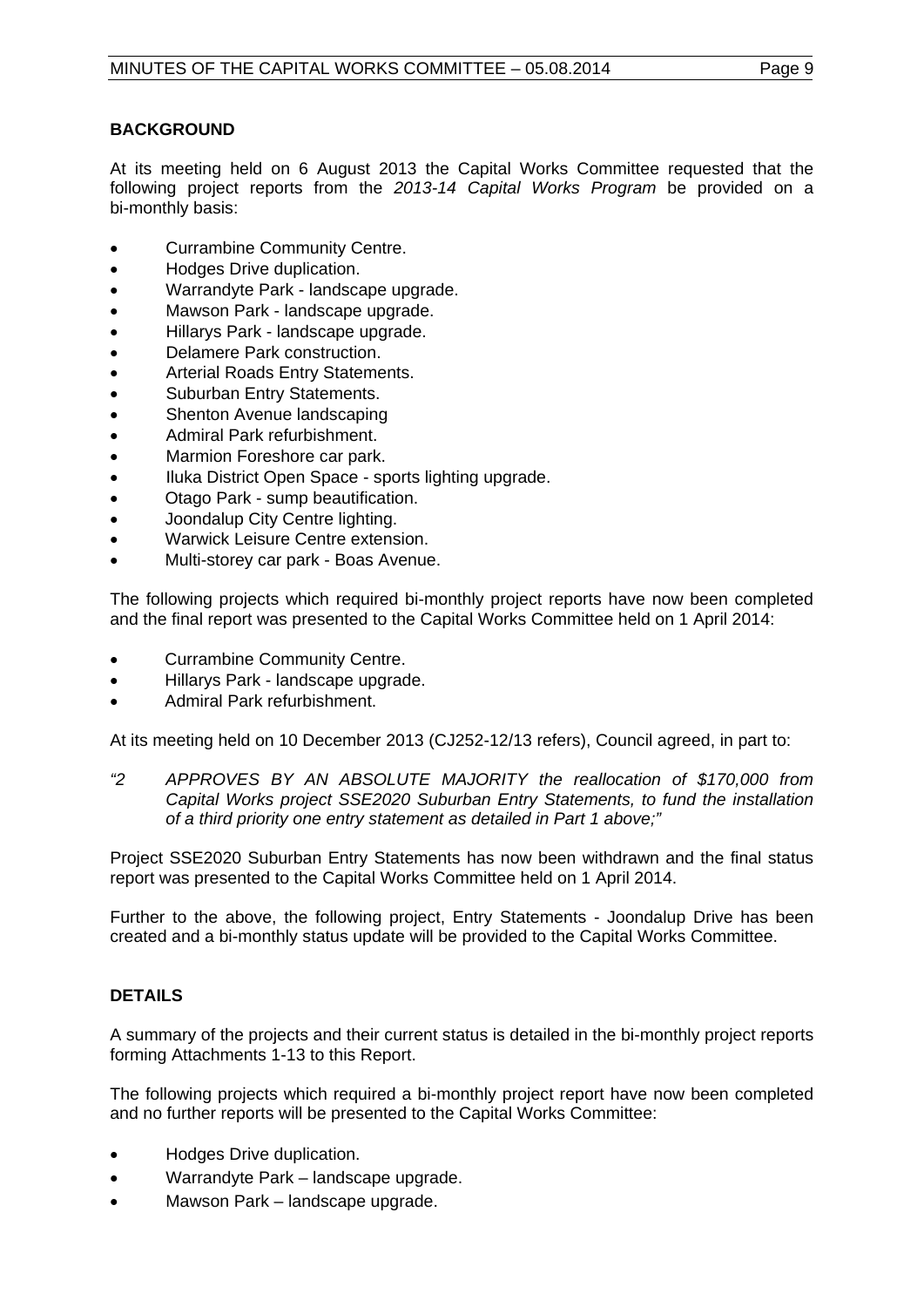• Arterial Roads Entry Statements.

### **Issues and options considered**

Not applicable.

### **Legislation / Strategic Community Plan / policy implications**

**Legislation** Sections 5.17 and 6.80 of the *Local Government Act 1995.*

A committee cannot make decisions, on behalf of the Council, that require an absolute majority decision (section 5.17 of the *Local Government Act 1995)*, in which case, and in accordance with Section 6.8 of the *Local Government Act 1995,* includes approving expenditure not included in the City's Annual Budget. The Capital Works Committee could only recommend to the Council to approve or modify capital works projects.

#### **Strategic Community Plan**

| Key theme        | <b>Financial Sustainability.</b> |  |
|------------------|----------------------------------|--|
| <b>Objective</b> | Major project delivery.          |  |

**Strategic initiative** Not applicable.

**Policy** Not applicable.

#### **Risk management considerations**

Not applicable.

# **Financial / budget implications**

Not applicable.

#### **Regional significance**

Not applicable.

#### **Sustainability implications**

Not applicable.

#### **Consultation**

Not applicable.

# **COMMENT**

The attached capital works project reports provide an update on the activities undertaken in the last two months.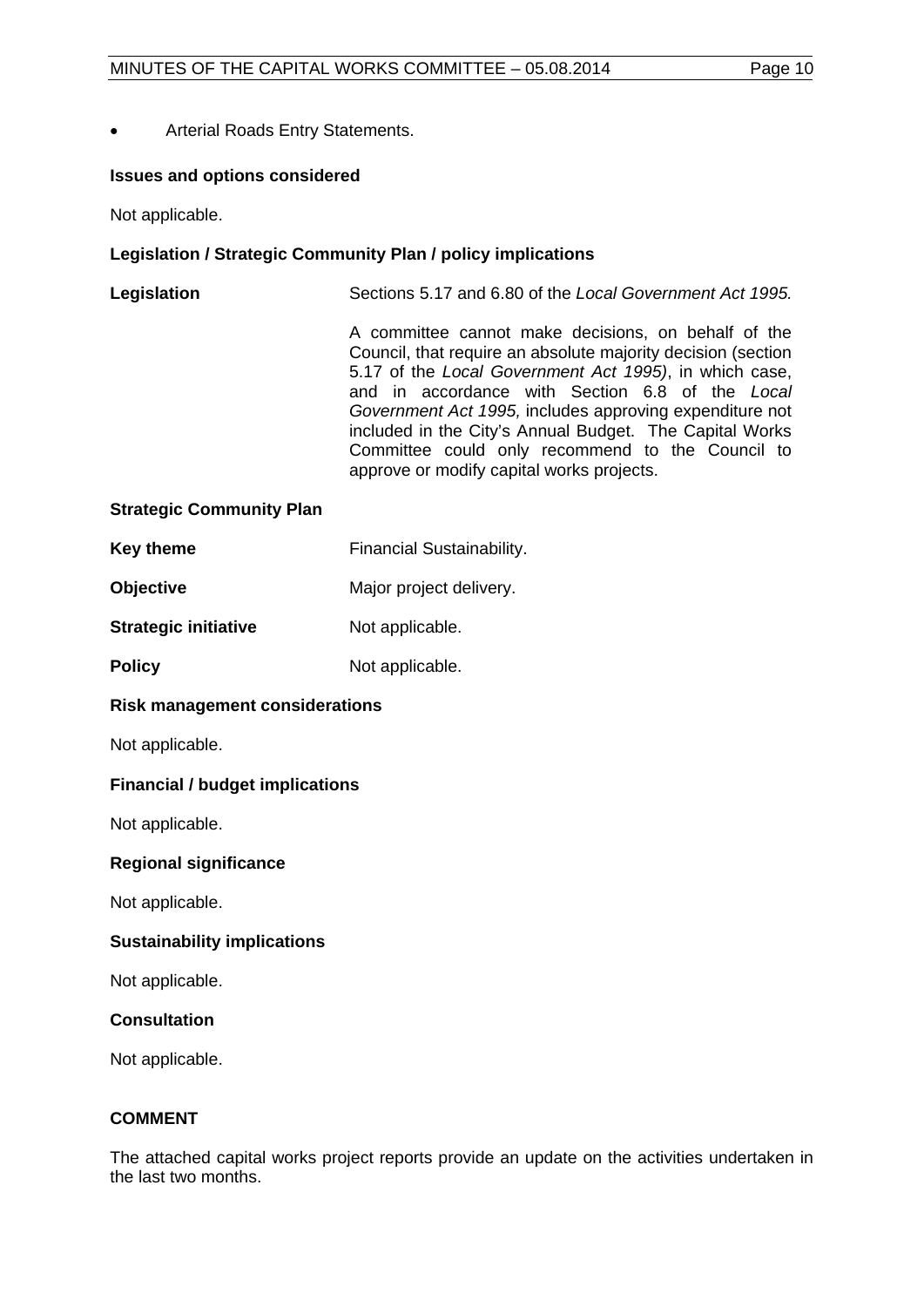#### **VOTING REQUIREMENTS**

Simple Majority.

*Cr Hamilton-Prime entered the meeting at 5.53pm.*

**MOVED Mayor Pickard, SECONDED Cr Hamilton-Prime that the Capital Works Committee NOTES the:**

- **1 bi-monthly capital works project reports forming Attachments 1-13 to this Report;**
- **2 completion of the Hodges Drive duplication project, the Warrandyte Park – landscape upgrade project, the Mawson Park – landscape upgrade project and the Arterial Roads Entry Statements project and that no further status reports will be provided.**

### **The Motion was Put and CARRIED (6/0)**

**In favour of the Motion:** Cr Hollywood, Mayor Pickard, Crs Amphlett, Corr, Hamilton-Prime and Taylor.

*Appendix 2 refers*

*[To access this attachment on electronic document, click here: Attach2agnCWC050814.pdf](http://www.joondalup.wa.gov.au/files/committees/CWOC/2014/Attach2agnCWC050814.pdf)*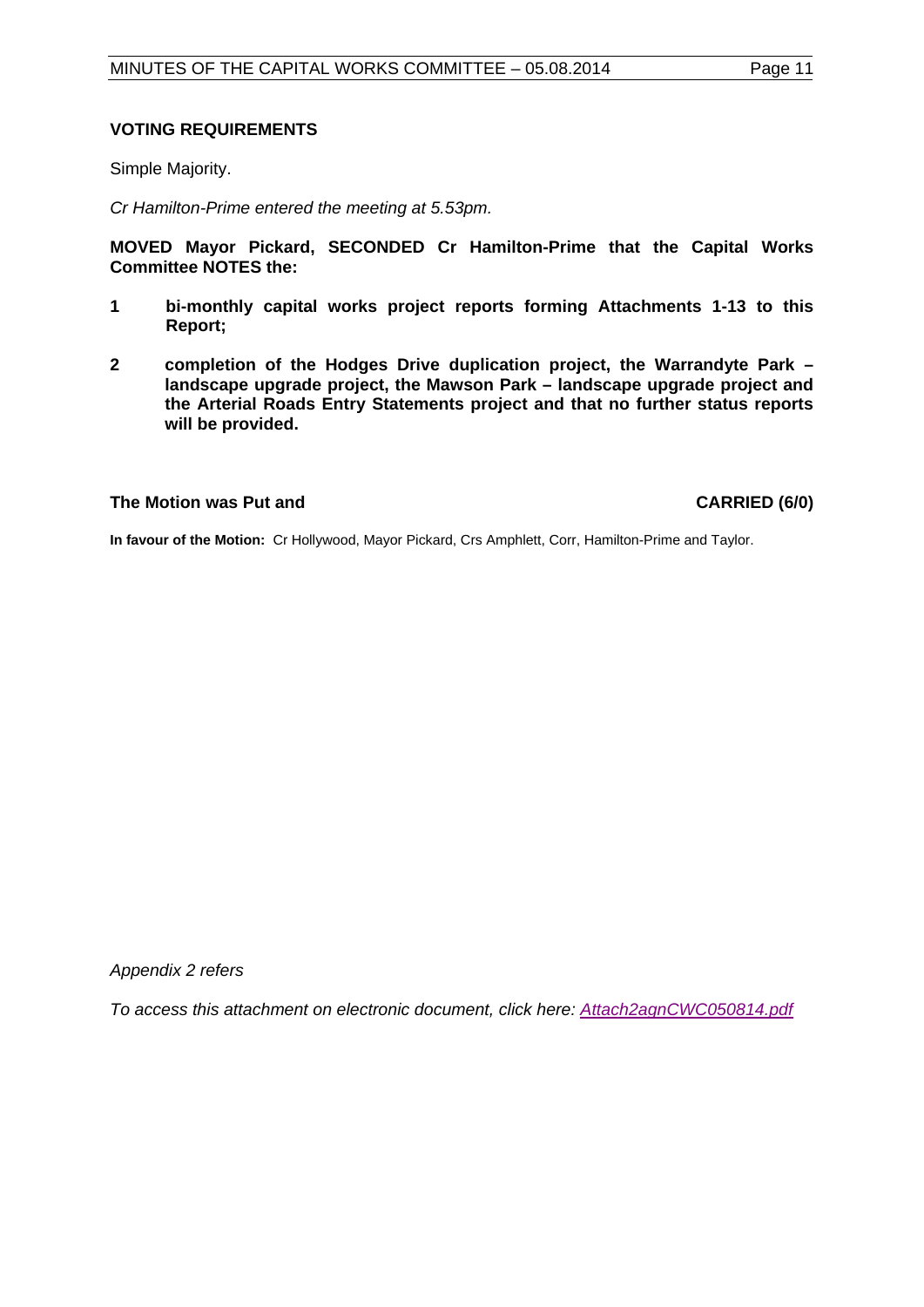# <span id="page-11-0"></span>**ITEM 3 CAPITAL WORKS COMMITTEE PROJECT REPORTING FOR 2014-15**

| <b>WARD</b>                           | All                                                                                                                                                                                              |                               |
|---------------------------------------|--------------------------------------------------------------------------------------------------------------------------------------------------------------------------------------------------|-------------------------------|
| <b>RESPONSIBLE</b><br><b>DIRECTOR</b> | Mr Nico Claassen<br>Infrastructure Services                                                                                                                                                      |                               |
| <b>FILE NUMBER</b>                    | 102496, 101515                                                                                                                                                                                   |                               |
| <b>ATTACHMENT</b>                     | Attachment 1                                                                                                                                                                                     | 2014-15 Capital Works Program |
| <b>AUTHORITY / DISCRETION</b>         | Executive - The substantial direction setting and oversight<br>role of Council, such as adopting plans and reports,<br>accepting tenders, directing operations, setting and<br>amending budgets. |                               |

#### **PURPOSE**

For the Capital Works Committee to determine which projects in the 2014-15 Capital Works Program require separate reports to be submitted to the Committee on a bi-monthly basis.

#### **EXECUTIVE SUMMARY**

At the Capital Works Committee meeting held on 6 August 2013 the Committee determined which capital works project reports were required and the frequency of reporting. The project reports related to works scheduled in the 2013-14 Capital Works Program several of which have now been completed.

At its meeting held on 24 June 2014 Council adopted the 2014-15 Capital Works Program (CJ080-06/14 refers). To assist the Committee in determining for which projects they may require project reports, a copy of the 2014-15 Capital Works Program is attached (Attachment 1 refers). In addition, this report proposes projects for which the Committee may require project reports.

#### **BACKGROUND**

At its meeting held on 26 June 2012 (CJ121-06/12 refers), Council resolved that:

*"a report be submitted to the August meeting of the Capital Works Committee to determine which projects in the 2012-13 Capital Works Program require separate reports to be submitted to the Committee in more detail;"*

At its meeting held on 6 August 2013, the Capital Works Committee determined which capital works project reports were required and the frequency of reporting. The project reports related to works scheduled in the 2013-2014 Capital Works Program most of which have now been completed.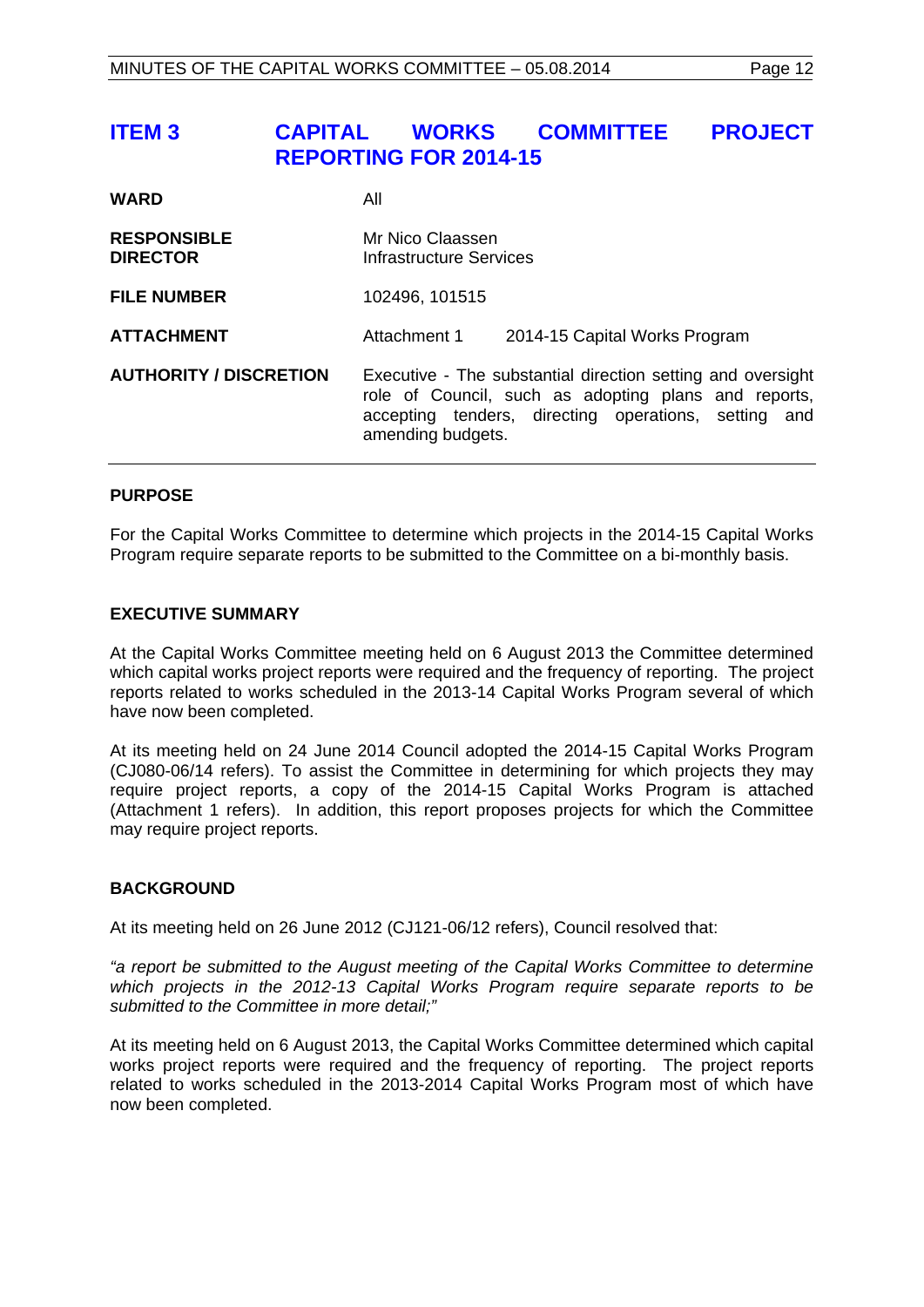# **DETAILS**

At its meeting held on 24 June 2014 Council adopted the 2014-15 Capital Works Program (CJ080-06/14 refers). To assist the Committee in determining for which projects it may require project reports, a copy of the 2014-15 Capital Works Program is provided at Attachment 1. This report also suggests projects which the Committee may wish to consider for project reporting.

Based upon the high profile, impact on the community and the scale of the budget it is proposed that project reports be provided on a bi-monthly basis for the following projects:

| <b>Project Code</b> | <b>Project description</b>                                       |
|---------------------|------------------------------------------------------------------|
| <b>PDP2246</b>      | Broadbeach/Flinders Park upgrades                                |
| PEP2703             | <b>Seacrest Park floodlighting</b>                               |
| PEP2600             | Iluka District Open Space – sports lighting upgrade              |
| <b>SSE2020</b>      | <b>Entry Statements Joondalup Drive</b>                          |
| <b>SSE2038</b>      | Shenton Avenue landscaping                                       |
| <b>RDC2015</b>      | Ocean Reef Road - Marmion Avenue to Oceanside Promenade dualling |
| <b>RDC2016</b>      | Whitfords Avenue - Northshore Drive to Belrose Entrance dualling |
| <b>STL2003</b>      | Joondalup City Centre lighting                                   |
| <b>BCW2106</b>      | Iluka Sports Centre refurbishment                                |
| MPP2031             | <b>Bramston Park facility</b>                                    |
| MPP2035             | Multi-storey car park - Boas Avenue                              |
| MPP2027             | Marmion Angling and Aquatic Club parking                         |
| MPP2054             | Synthetic hockey project Warwick                                 |
| MPP2024             | Delamere Park construction                                       |
| <b>SWD2032</b>      | Otago Park - sump beautification                                 |

# **Issues and options considered:**

The options available to Council are:

- 1 accept the proposed projects for project reporting
- 2 not accept the proposed projects for project reporting or
- 3 vary the proposed projects for project reporting.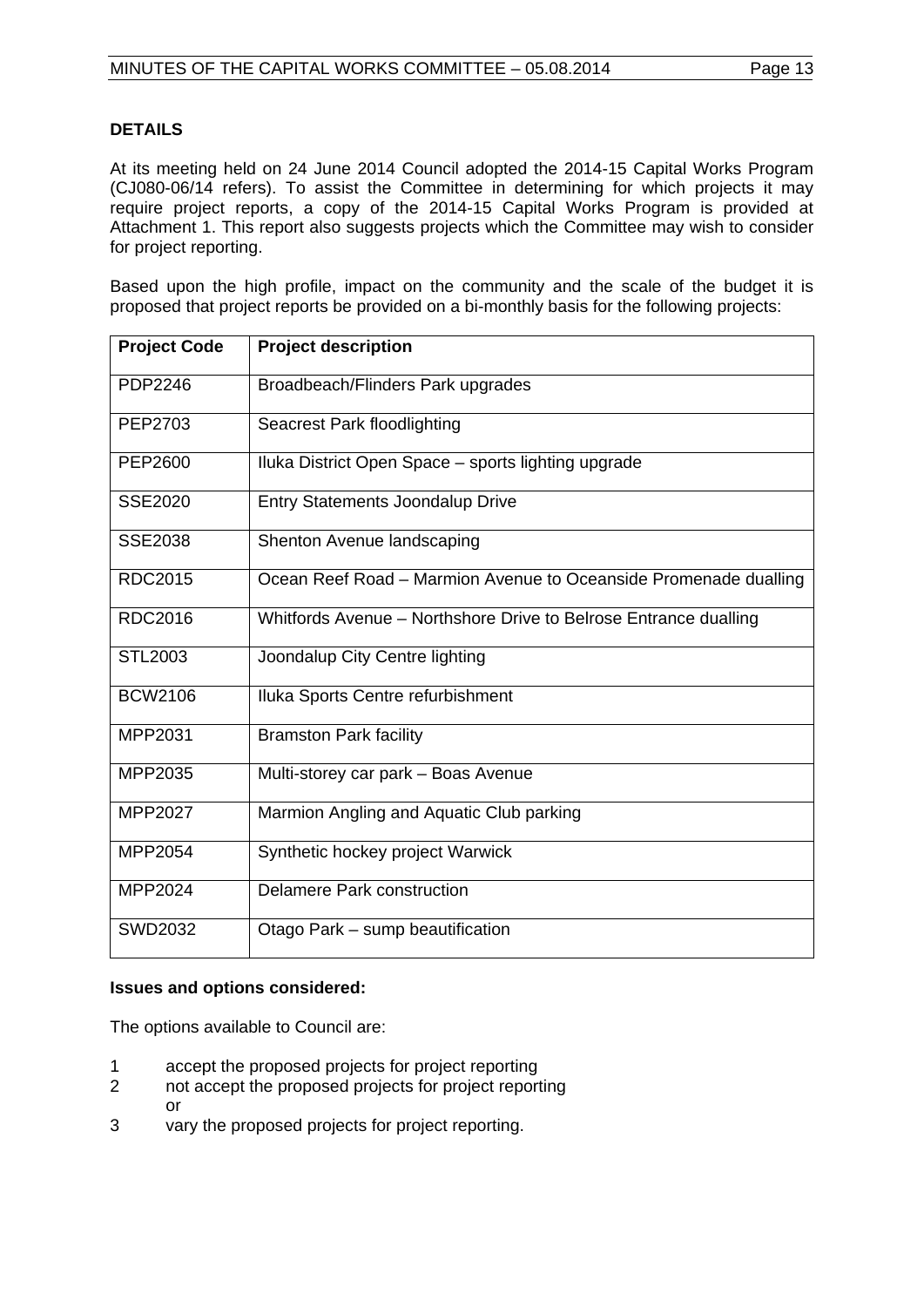# **Legislation / Strategic Community Plan / policy implications**

**Legislation** Sections 5.17 and 6.80 of the *Local Government Act 1995.*

A Committee cannot make decisions, on behalf of the Council, that require an absolute majority decision (section 5.17 of the *Local Government Act 1995)*, in which case, and in accordance with Section 6.8 of the *Local Government Act 1995,* includes approving expenditure not included in the City's Annual Budget. The Capital Works Committee could only recommend to the Council to approve or modify capital works projects.

#### **Strategic Community Plan**

- **Key theme** Financial Sustainability.
- **Objective** Major project delivery.
- **Strategic initiative** Not applicable.
- **Policy** Not applicable.

# **Risk management considerations**

Not applicable.

### **Financial / budget implications**

Not applicable.

#### **Regional significance**

Not applicable.

#### **Sustainability implications**

Not applicable.

# **Consultation**

Not applicable.

# **COMMENT**

An update on capital works activities will be submitted to the Capital Works Committee on a bi-monthly basis.

# **VOTING REQUIREMENTS**

Simple Majority.

*Cr Ritchie entered the meeting at 5.58pm.*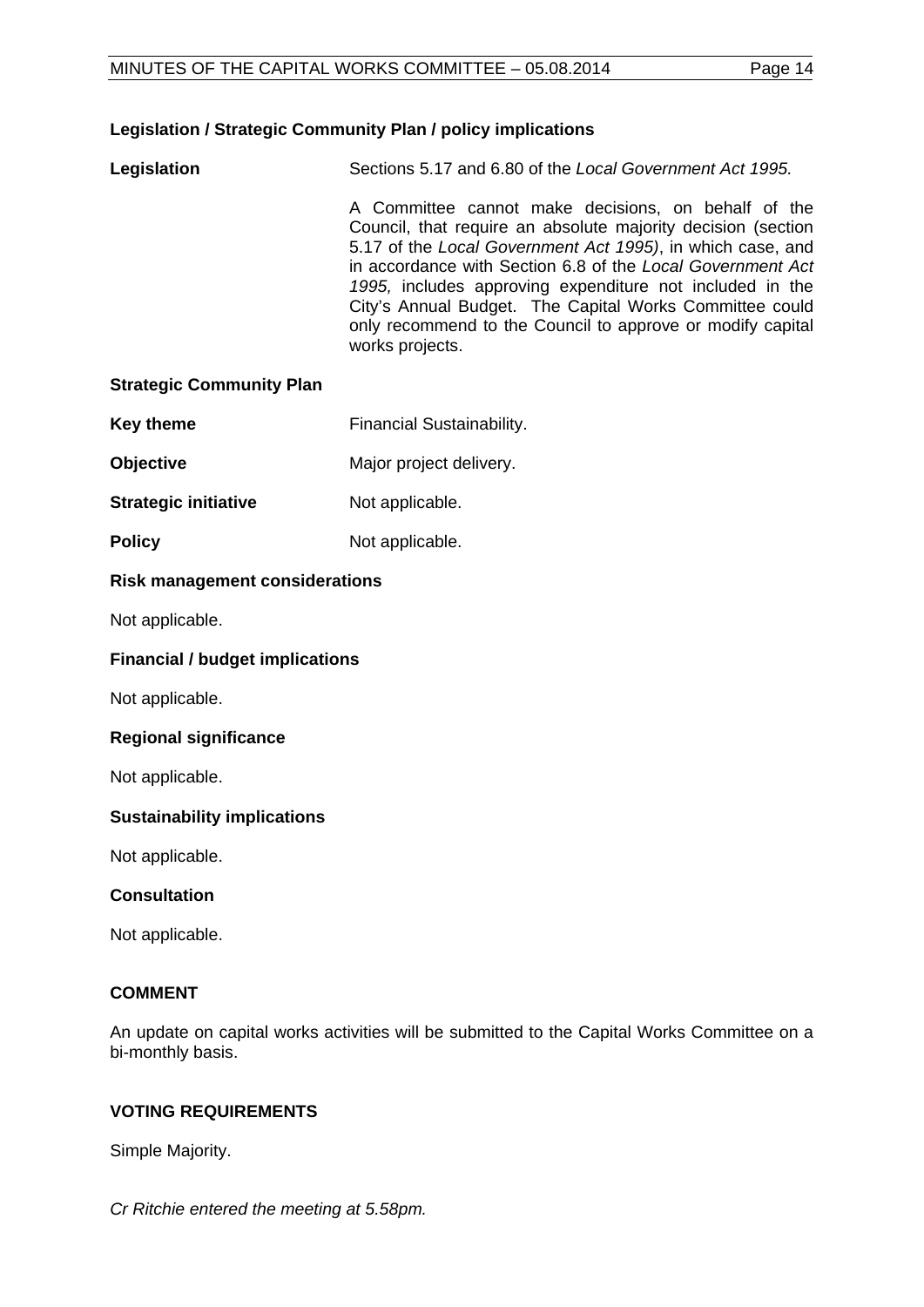**MOVED Cr Hamilton-Prime, SECONDED Cr Taylor that the Capital Works Committee REQUESTS that detailed reports on the following Capital Works Projects be provided on a bi-monthly basis:**

- **Broadbeach/Flinders Park upgrades;**
- **Seacrest Park floodlighting;**
- **Iluka District Open Space – sports lighting upgrade;**
- **Entry Statements Joondalup Drive;**
- **Shenton Avenue landscaping;**
- **Ocean Reef Road – Marmion Avenue to Oceanside Promenade dualling;**
- **Whitfords Avenue – Northshore Drive to Belrose Entrance dualling;**
- **Joondalup City Centre lighting;**
- **Iluka Sports Centre refurbishment;**
- **Bramston Park facility;**
- **Multi-storey car park – Boas Avenue;**
- **Marmion Angling and Aquatic Club parking;**
- **Synthetic hockey project Warwick;**
- **Delamere Park construction;**
- **Otago Park – sump beautification.**

# **The Motion was Put and CARRIED (7/0)**

**In favour of the Motion:** Cr Hollywood, Mayor Pickard, Crs Amphlett, Corr, Hamilton-Prime, Ritchie and Taylor.

# *Appendix 3 refers*

*[To access this attachment on electronic document, click here: Attach3agnCWC050814.pdf](http://www.joondalup.wa.gov.au/files/committees/CWOC/2014/Attach3agnCWC050814.pdf)*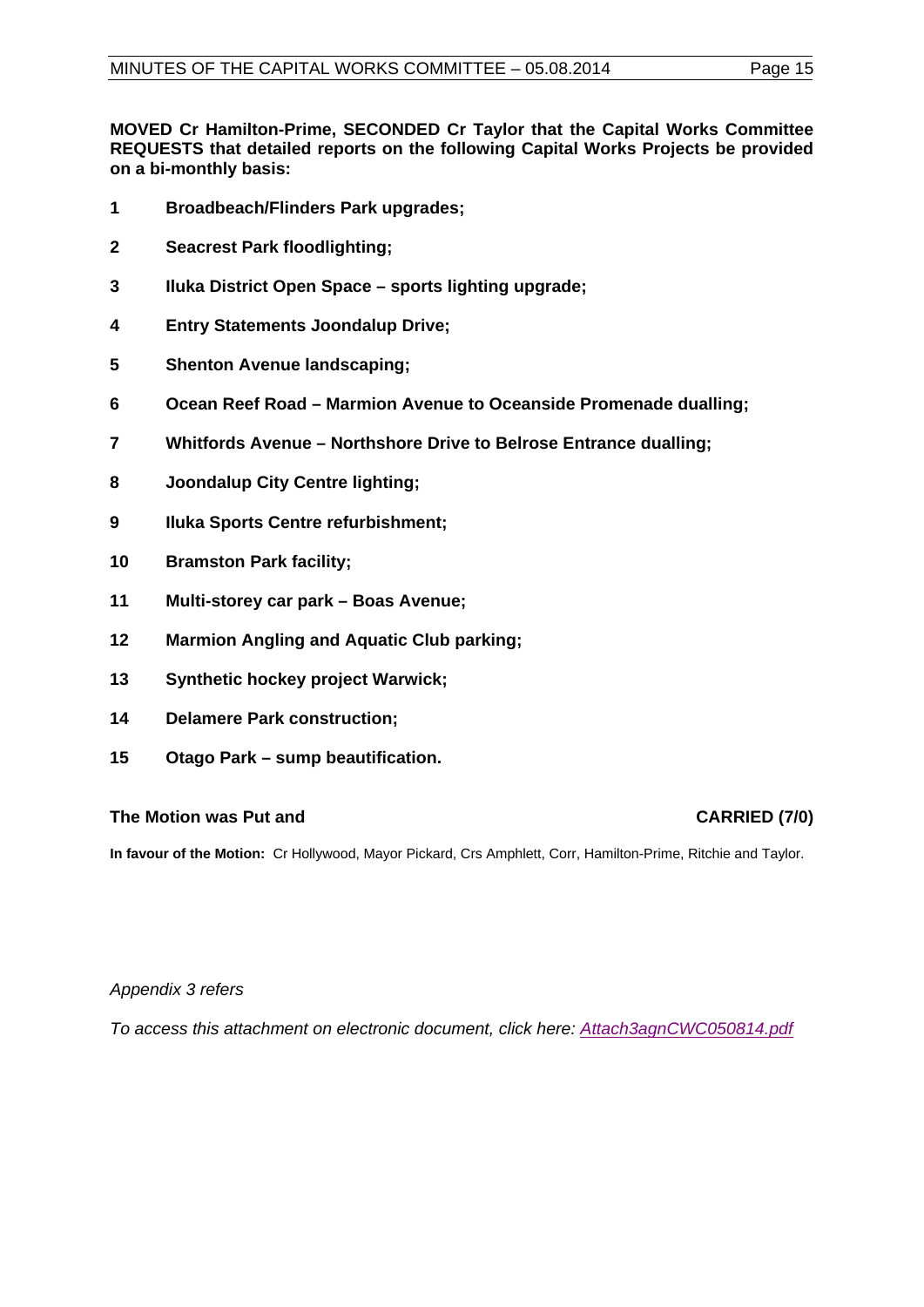# <span id="page-15-0"></span>**ITEM 4 EAST-WEST ARTERIAL ROADS PROGRAM PHASING AND COSTS**

| <b>WARD</b>                           | All                                                                                                                                                                                              |           |                                     |
|---------------------------------------|--------------------------------------------------------------------------------------------------------------------------------------------------------------------------------------------------|-----------|-------------------------------------|
| <b>RESPONSIBLE</b><br><b>DIRECTOR</b> | Mr Nico Claassen<br>Infrastructure Services                                                                                                                                                      |           |                                     |
| <b>FILE NUMBER</b>                    | 102496, 101515                                                                                                                                                                                   |           |                                     |
| <b>ATTACHMENT</b>                     | Attachment 1                                                                                                                                                                                     | treatment | Typical landscape and entry signage |
| <b>AUTHORITY / DISCRETION</b>         | Executive - The substantial direction setting and oversight<br>role of Council, such as adopting plans and reports,<br>accepting tenders, directing operations, setting and<br>amending budgets. |           |                                     |

#### **PURPOSE**

For Council to review the phasing and costs for implementation of the east-west arterial road upgrades in the *2015-16 Capital Works Program*.

#### **EXECUTIVE SUMMARY**

A report on the East-West Arterial Roads Upgrade Program was presented to Council at its meeting held on 15 April 2014 (CJ059-04/14 refers). Council agreed in part to Option 3 for implementation, to provide landscape treatments to selected sections on more than one arterial road simultaneously and requested further clarity around the project phasing and costs of SSE2011 for the *2015-16 Capital Works Program*.

A report on the Design Review for Priority Two and Priority Three Entry Statements was presented to Council at its meeting held on 24 June 2014 (CJ099-06/14 refers). Council agreed to the progressive installation of priority two entry signage as part of the East-West Arterial Roads Upgrade Program SSE2011 for the *2015-16 Capital Works Program* and approved the proposed locations for those installations.

The landscape treatment will be a level one, applying the original design of provenance planting in concrete banded garden beds for approximately 100 metres. The priority two entry signage comprises the fabrication and installation of entry monolith signage and interpretive poles situated within a larger garden bed of the landscape treatment.

The design for each intersection varies according to the existing infrastructure. A typical example of Hepburn Avenue is provided with this report (Attachment 1 refers).

The project will be undertaken in three phases (Table 1 refers) which include the following:

- Documentation phase to be completed by 30 January 2015.
- Tender phase to be completed by 20 May 2015.
- Construction phase to be completed by 18 November 2015.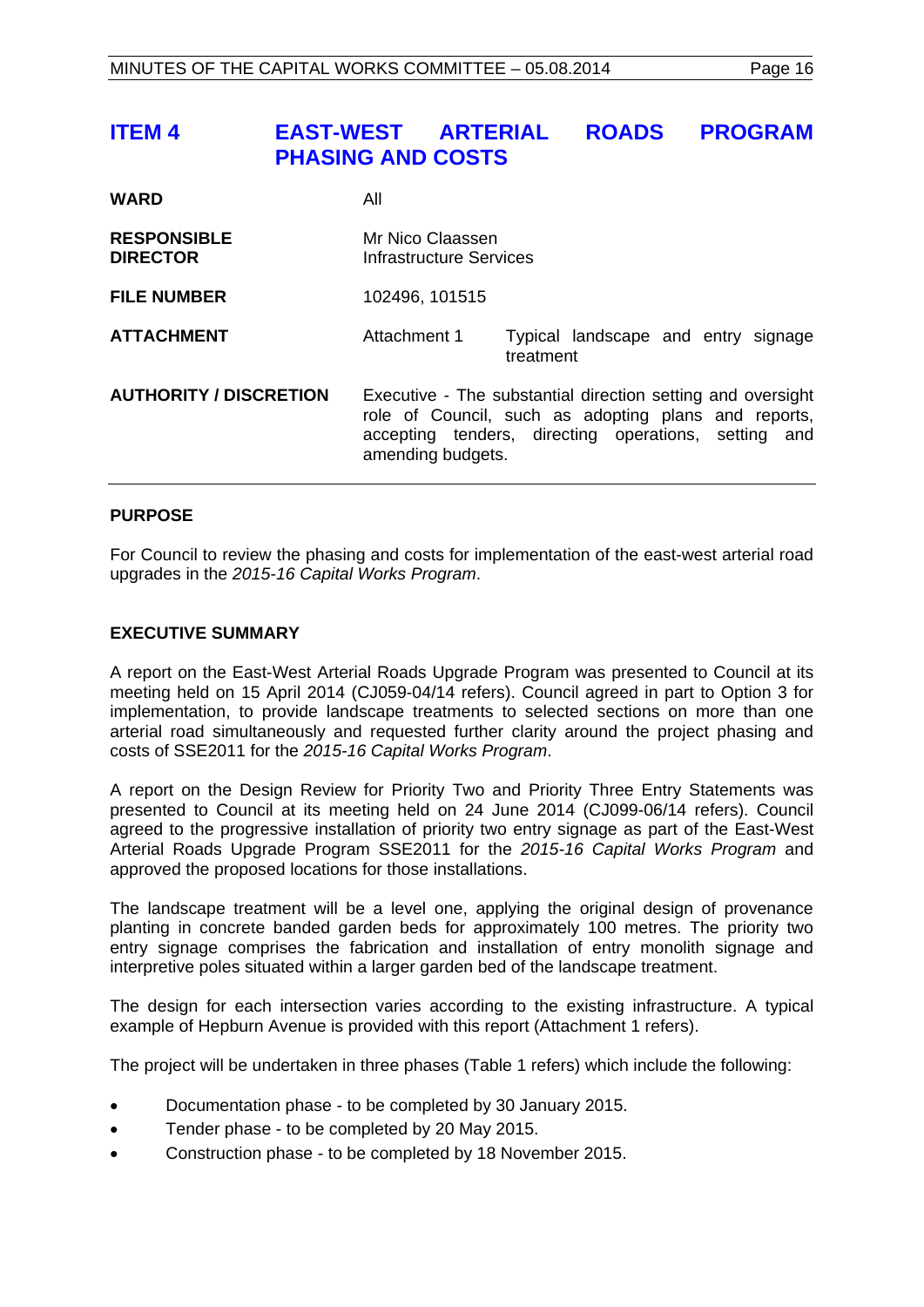The preliminary estimated cost for this project is \$625,000. Items included are hard and soft landscape treatments, irrigation and entry signage in five separate designated locations (Table 2 refers). A pre-tender estimate will be sought from consulting quantity surveyors on completion of technical documentation in January 2015.

The East-West Arterial Roads Upgrade Program, project SSE2011, for the *2015-16 Capital Works Program* can be delivered in a timely manner and within budget.

*It is therefore recommended that Council APPROVES the project phasing and costs for the East-West Arterial Roads Upgrade Program SSE2011 for the 2015-16 Capital Works Program.*

# **BACKGROUND**

A report on the East-West Arterial Roads Program was presented to the Capital Works Committee on 1 April 2014. The report proposed a design strategy and implementation methodology for all future arterial road upgrades and made recommendations for the eastwest arterial road upgrades for the *2015-16 Capital Works Program*.

At its meeting held on 15 April 2014 (CJ059-04/14 refers) Council agreed to the following:

- *1 NOTES the methodology of analysis and design strategy proposed for all arterial roads;*
- *2 APPROVES Option 3 for implementation to provide landscape treatments to selected sections on more than one arterial road simultaneously;*
- *3 REQUESTS the Chief Executive Officer to provide further clarity around the costings and phasing of Option 3 for the east-west arterial road program.*

On 3 June 2014 a report on the design review for priority two and priority three entry statements was presented to the Capital Works Committee. The report proposed a design variation, nominated locations for both levels of entry statements and put forward an implementation strategy.

At its meeting held on 24 June 2014 (CJ099-06/14 refers) Council agreed in part that it:

- *3 APPROVES the locations of the priority two and priority three entry statements forming Attachment 5 to Report CJ099-06/14;*
- *4 APPROVES the progressive installation of the priority two entry statements under the East West Arterial Roads Upgrade Program SSE2011 for the 2015-16 Capital Works Program.*

Council approval provides the mandate to implement Option 3 and include the priority two entry signage as part of the works undertaken within the *East-West Arterial Roads Upgrade Program* project SSE2011 in 2015-16. The five selected locations approved for landscape upgrade and priority two entry signage are:

- Warwick Road
- Hepburn Avenue
- Whitfords Avenue
- Ocean Reef Road
- Connolly Drive.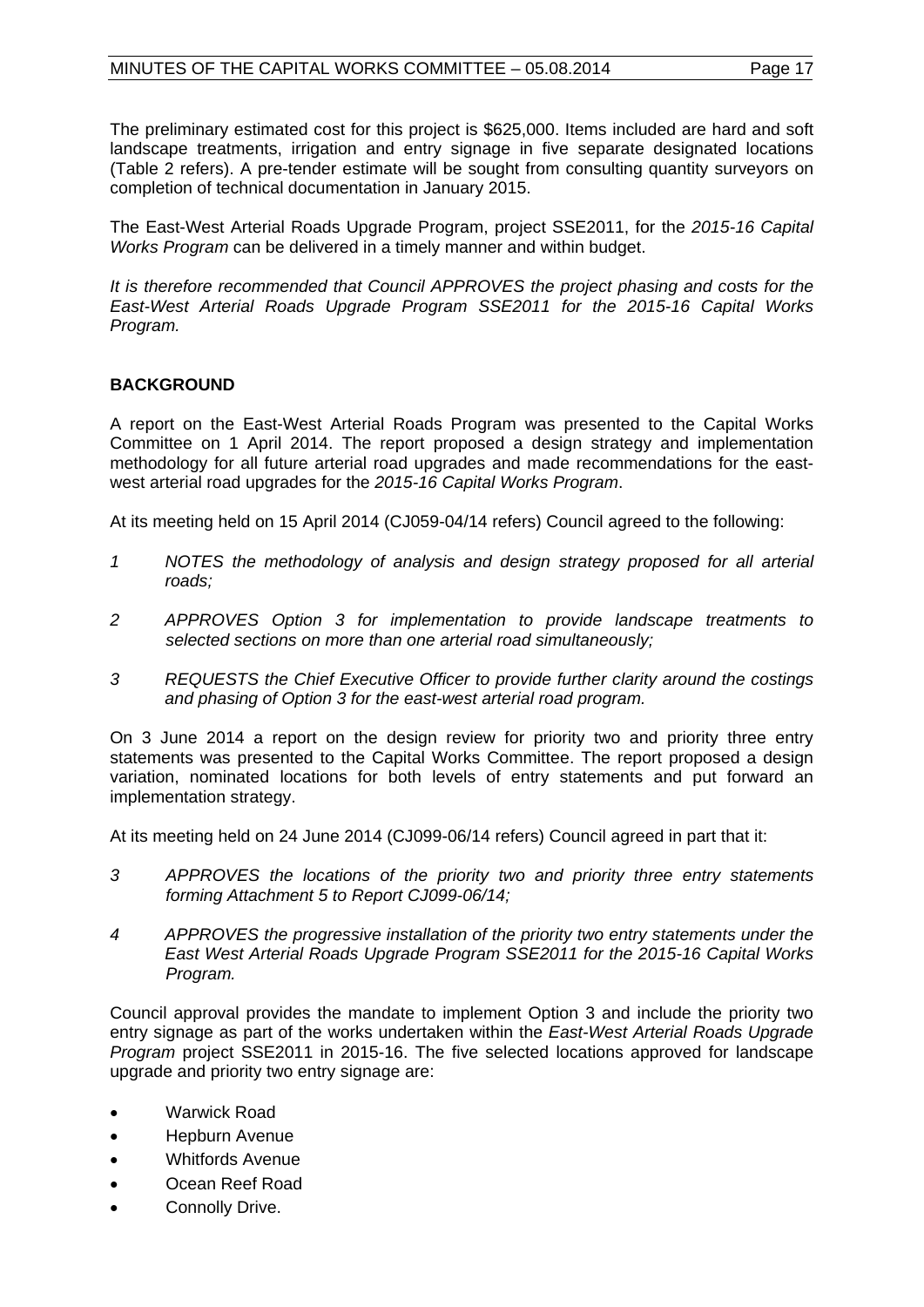### **DETAILS**

The project will include landscape treatments and priority two entry signage to the medians at local government boundary entry points into the City of Joondalup.

The landscape treatment will be a level one, applying the original design of provenance planting in concrete banded garden beds for approximately 100 metres. The design for each intersection varies according to the existing infrastructure.

The priority two entry signage comprise the fabrication and installation of entry monolith signage and interpretive poles situated within a larger garden bed of the landscape treatment.

The entry signage designs have been revised and costed to incorporate outcomes from the Design Review for Priority Two and Priority Three Entry Statements report (CJ099-06/14 refers) approved by Council. A typical example of Hepburn Avenue is provided with this report (Attachment 1 refers).

#### Project phasing

A condensed schedule of the project phasing is as follows;

Table 1: Project schedule

| Phase 1 - Documentation                             |                  |  |  |
|-----------------------------------------------------|------------------|--|--|
| <b>Item</b>                                         | <b>Date</b>      |  |  |
| Preliminary cost estimates                          | 7 July 2014      |  |  |
| Detailed documentation                              | 19 December 2014 |  |  |
| Final technical docs for Quantity Surveyor estimate | 30 January 2015  |  |  |
| Phase 2 - Tender                                    |                  |  |  |
| <b>Item</b>                                         | Date             |  |  |
| Tender period and assessment                        | 30 May 2015      |  |  |
| Phase 3 - Construction                              |                  |  |  |
| <b>Item</b>                                         | Date             |  |  |
| Commence site works                                 | 1 July 2015      |  |  |
| Complete construction                               | 13 November 2015 |  |  |
| Practical completion and project handover           | 18 November 2015 |  |  |

#### Project costs

Preliminary cost estimates have been prepared for each location. The items included are as follows:

- Documentation.
- Preliminaries.
- Earthworks.
- Irrigation.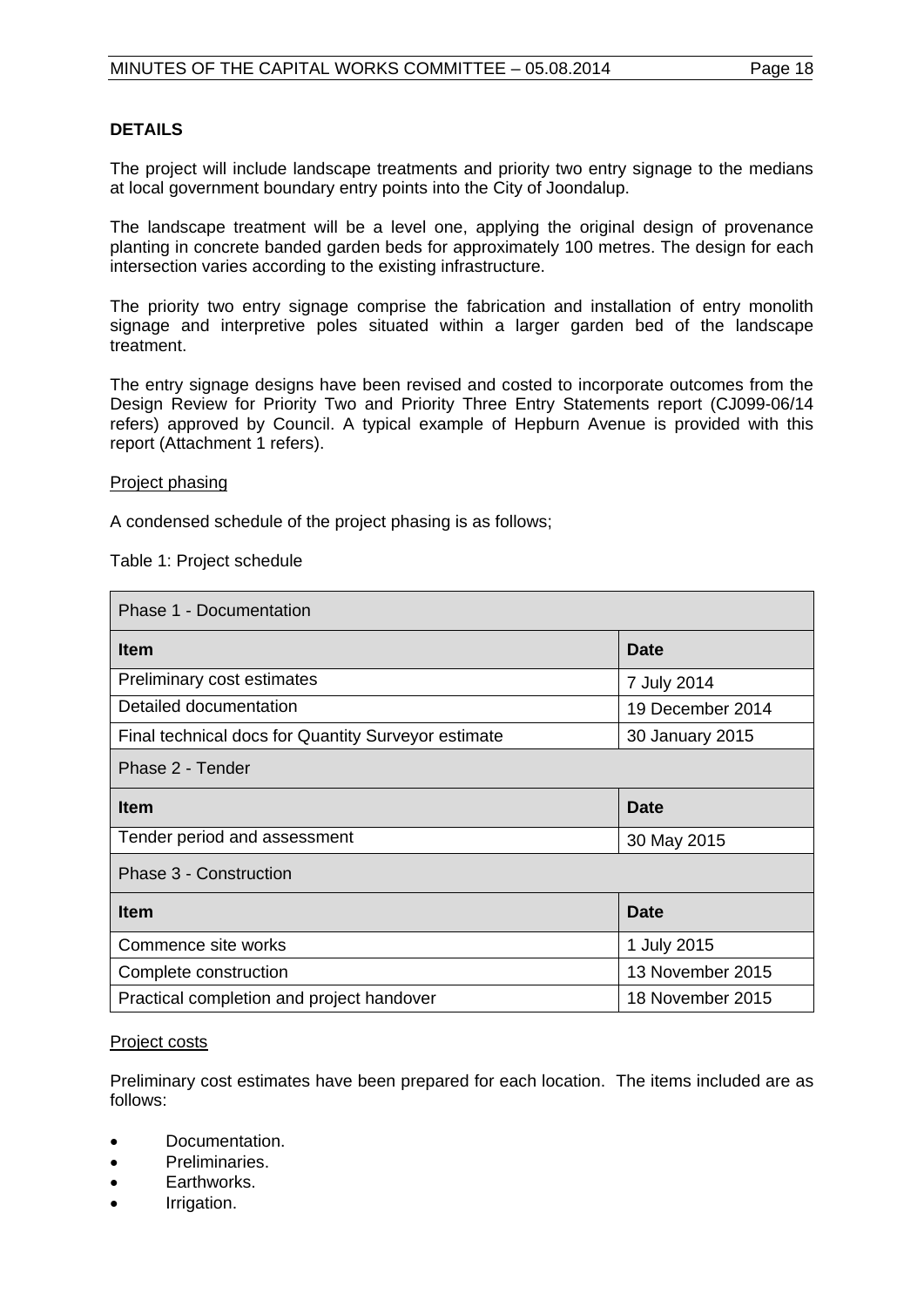- Hardscape works.
- Entry signage supply and installation.
- Plant supply.
- Softscape works.

Cost estimates per location are listed as follows:

Table 2: Cost estimates

| <b>No</b>      | <b>Location</b>         | <b>Cost estimate</b> |
|----------------|-------------------------|----------------------|
|                | <b>Warwick Road</b>     | \$145,000            |
| $\overline{2}$ | Hepburn Avenue          | \$115,000            |
| 3              | <b>Whitfords Avenue</b> | \$120,000            |
| $\overline{4}$ | Ocean Reef Road         | \$120,000            |
| 5              | <b>Connolly Drive</b>   | \$125,000            |
|                | <b>Total</b>            | \$625,000            |

On completion of technical documentation a pre-tender estimate will be sought from consulting quantity surveyors.

#### **Issues considered**

The project has been phased to ensure the project is completed prior to the commencement of the summer period in 2015-16. Provenance planting will be watered for a minimum of two consecutive summers to ensure plant establishment.

# **Legislation / Strategic Community Plan / policy implications**

**Legislation** Not applicable.

# **Strategic Community Plan**

| Key theme                   | Quality Urban Environment.                                                                           |
|-----------------------------|------------------------------------------------------------------------------------------------------|
| <b>Objective</b>            | Quality built outcomes.                                                                              |
| <b>Strategic initiative</b> | Buildings and landscaping is suitable for the immediate<br>environment and reflect community values. |
| <b>Policy</b>               | Not applicable.                                                                                      |

#### **Risk management considerations**

The risk to the City for the delivery of the East-West Arterial Roads Upgrade Program project SSE2011 for 2015-16 is failure to provide items required for the project that are nominated outside the tender documentation. The substantial lead time for the project provides for the placement of orders ensuring the timely delivery of those items.

# **Financial / budget implications**

The East-West Arterial Roads Upgrade Program SSE2011 is listed for commencement in the *2015-16 Capital Works Program* with an allocated budget of \$750,000.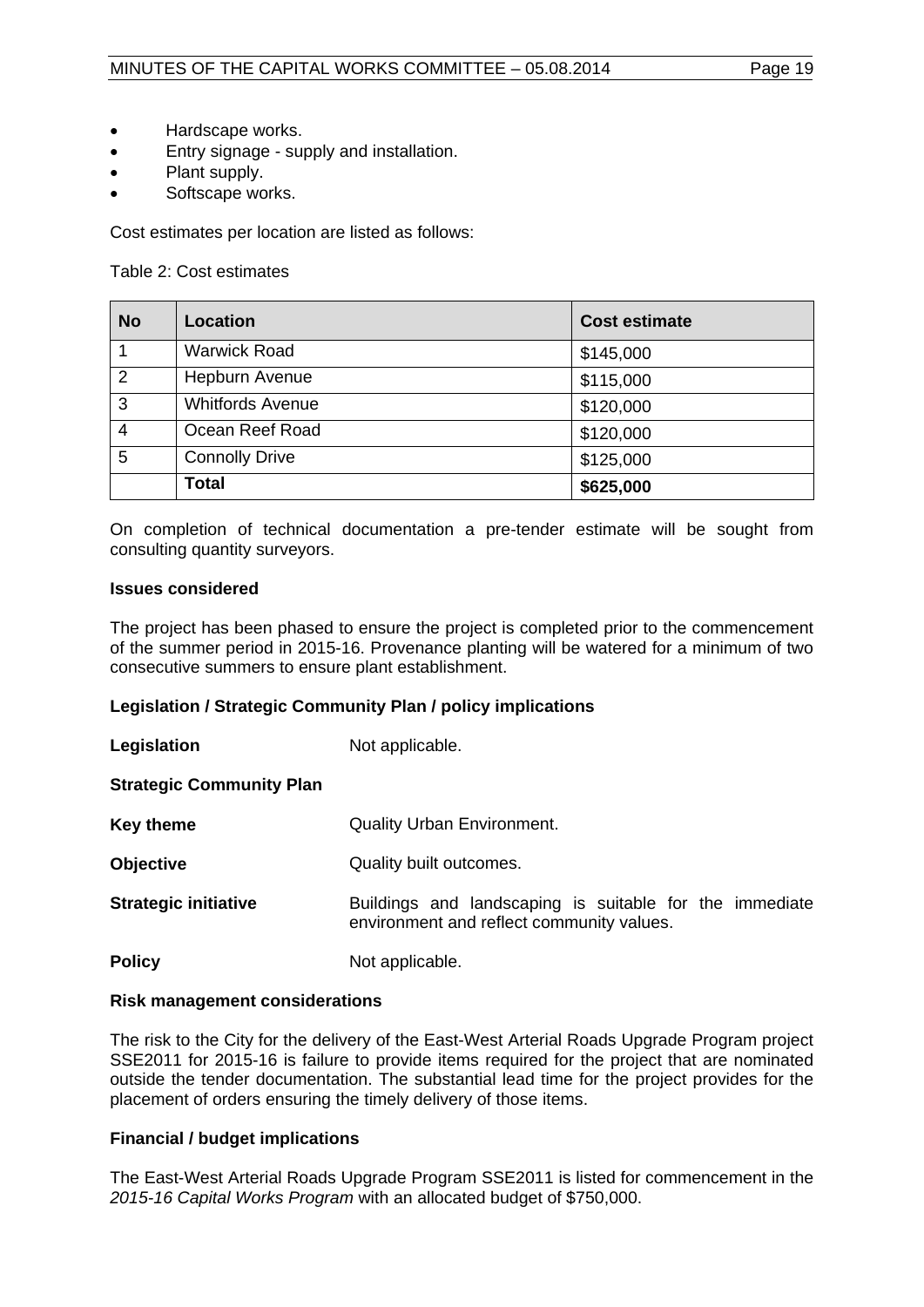**Capital Costs** Landscape upgrade For the five designated locations: Cost estimate - \$531,000

> For the five designated locations: Priority two entry signage Cost estimate - \$94,000

#### **Total - \$625,000.**

Maintenance cost per annum -  $$7.00m<sup>2</sup>$ . Landscape upgrade Approximate total combined area of the project -  $3,610$ m<sup>2</sup>.

Total cost per annum - \$25,270.

Individual cost per annum - \$2,500. Priority two entry signage Five proposed installations. Total cost per annum - \$12,500.

Current financial year impact

**Annual Operating Costs** 

Not applicable.

Future financial year impact

**Annual operating cost** Installation of the east-west arterial road upgrades and priority two entry signage is scheduled for the *2015-16 Capital Works Program* with operating costs applicable in 2015-16. The annual operating cost will be included in the *Parks Operational Budget* allocation for specific arterial roads.

**20 Year Strategic Financial Plan impact**  The capital cost for the priority two entry statement signage and associated landscaping is covered in the current adopted *20 Year Strategic Financial Plan* within the *2015-16 Capital Works Program* under the East-West Arterial Roads Upgrade Program SSE2011 with an allocated budget of \$750,000.

**Impact year** 2015-16.

# **Regional significance**

Not applicable.

# **Sustainability implications**

# **Environmental**

The landscaping of the iconic arterial road medians utilising provenance plant-stock and applying the Landscape Master Plan and Water Sensitive Urban Design principles will support the protection of natural assets and retention of local biodiversity. The long-term maintenance requirements will be minimised, for example, reduction of mowing requirements and watering of provenance plant species. Increasing the vegetated surface area will also contribute to reduced greenhouse gas emissions and reduce surface temperatures.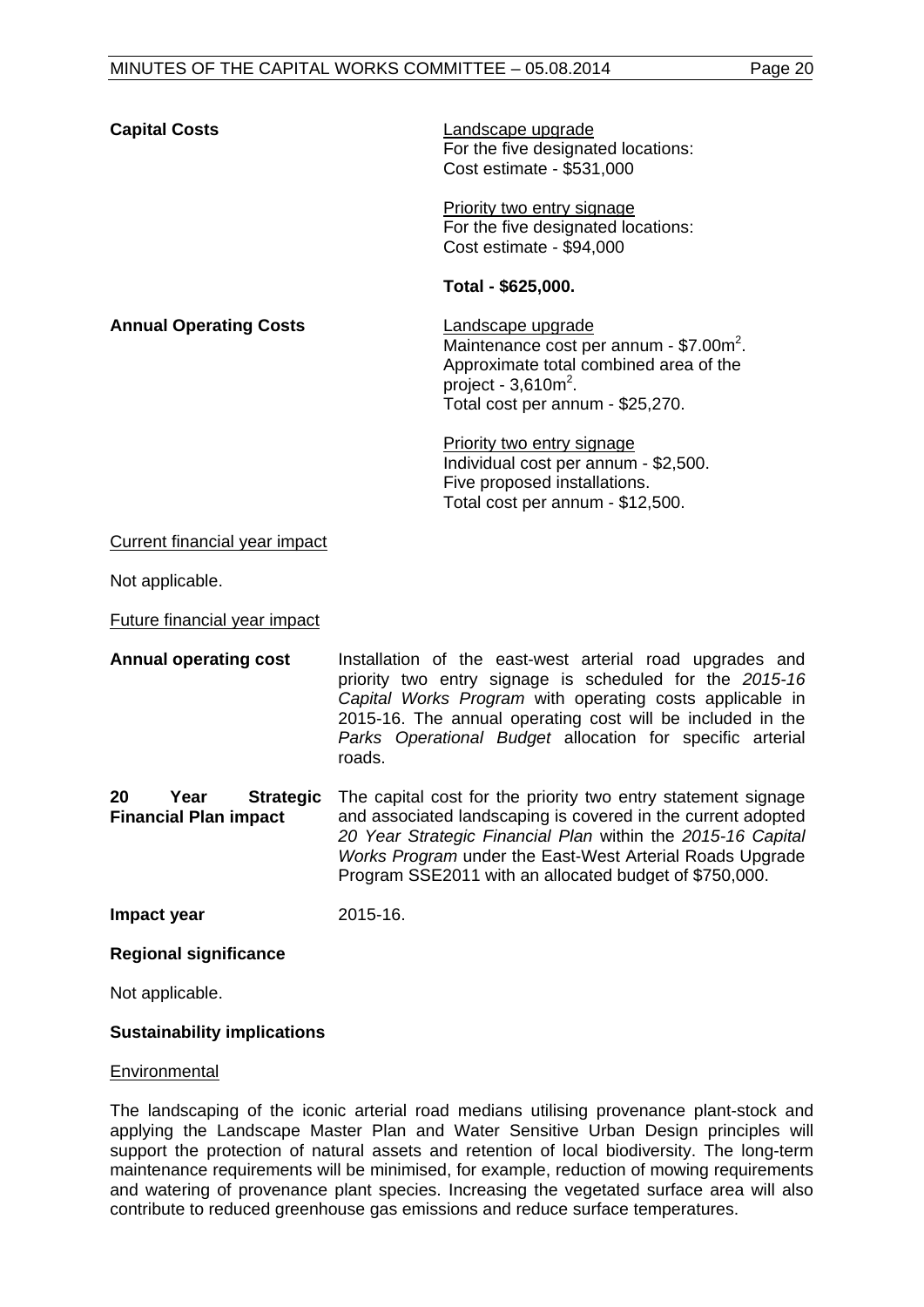#### Social

The social sustainability of the program is geared towards life-enhancing conditions for all sectors of the community through improved aesthetics in the public environment. The East-West Arterial Roads Upgrade Program provides a unique identity for the City of Joondalup through landscape enhancement.

The inclusion of 1.2 metre concrete bands back of kerb delineating work zones in high speed environments will assist in the provision of a safer work place during maintenance operations.

#### **Economic**

The program will increase the general value of the City assets and make the City a more desirable place in which to invest and live.

#### **Consultation**

Not applicable.

#### **COMMENT**

The substantial lead time for the East-West Arterial Roads Upgrade Program project SSE2011 for 2015-16 facilitates a timely delivery of this project.

Should there be a substantial budget surplus in the project, consideration could be given to commencing priority 3 entry signage and landscaping.

#### **VOTING REQUIREMENTS**

Simple Majority.

**MOVED Cr Hamilton-Prime, SECONDED Mayor Pickard that Council APPROVES the project phasing and costs for the East-West Arterial Roads Upgrade Program SSE2011 for the 2015-16 Capital Works Program.**

#### **The Motion was Put and CARRIED (7/0)**

**In favour of the Motion:** Cr Hollywood, Mayor Pickard, Crs Amphlett, Corr, Hamilton-Prime, Ritchie and Taylor.

#### *Appendix 4 refers*

*[To access this attachment on electronic document, click here: Attach4agnCWC050814.pdf](http://www.joondalup.wa.gov.au/files/committees/CWOC/2014/Attach4agnCWC050814.pdf)*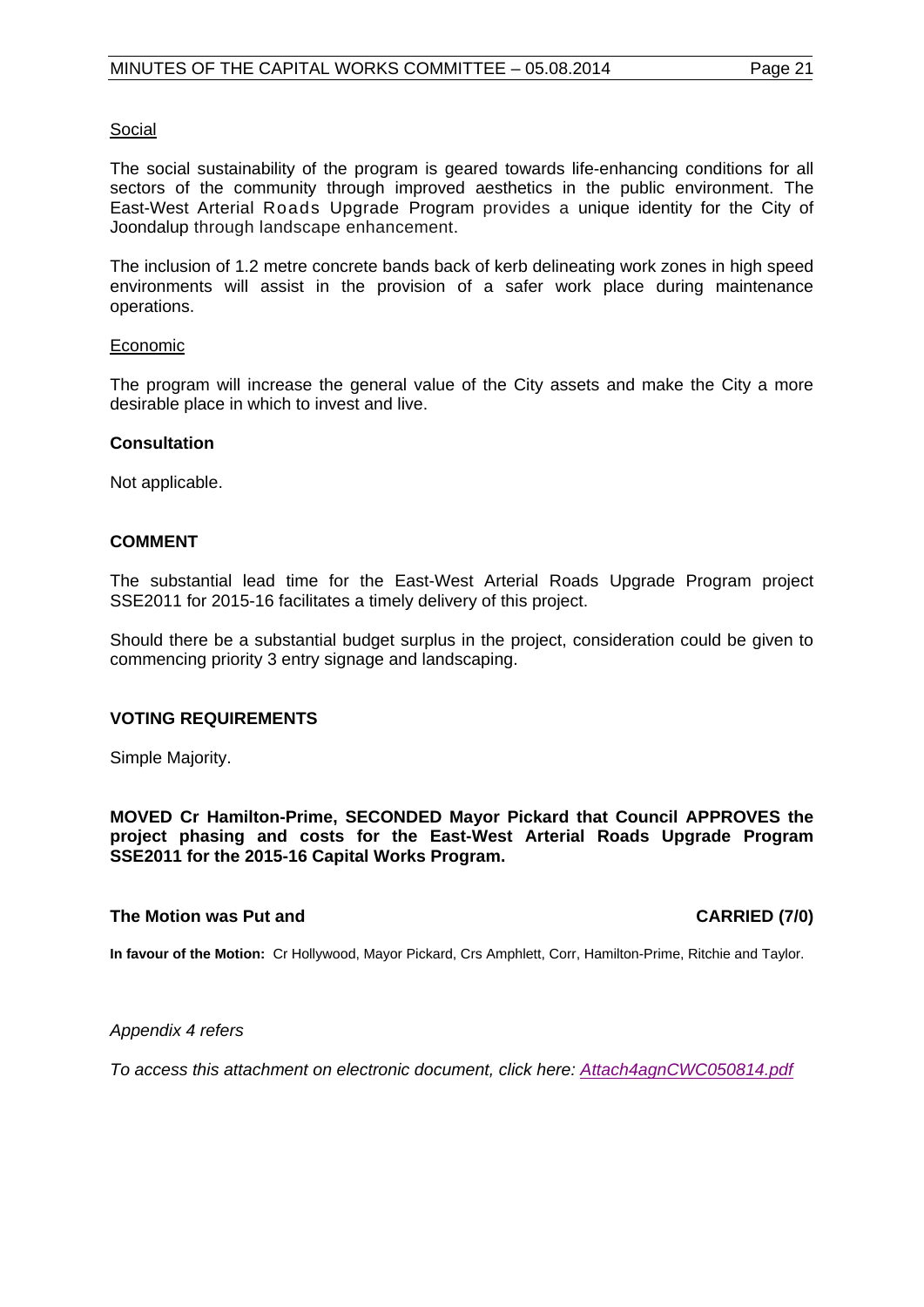# <span id="page-21-0"></span>**ITEM 5 BRAMSTON PARK, BURNS BEACH - PROPOSED DEVELOPMENT**

| <b>WARD</b>                           | <b>North</b>                                                                                                                                                                                     |                                                                                                                                                                                                                                                                                           |  |
|---------------------------------------|--------------------------------------------------------------------------------------------------------------------------------------------------------------------------------------------------|-------------------------------------------------------------------------------------------------------------------------------------------------------------------------------------------------------------------------------------------------------------------------------------------|--|
| <b>RESPONSIBLE</b><br><b>DIRECTOR</b> | Mr Mike Tidy<br><b>Corporate Services</b>                                                                                                                                                        |                                                                                                                                                                                                                                                                                           |  |
| <b>FILE NUMBER</b>                    | 87611, 101515                                                                                                                                                                                    |                                                                                                                                                                                                                                                                                           |  |
| <b>ATTACHMENT</b>                     | Attachment 1<br>Attachment 2<br>Attachment 3<br>Attachment 4<br>Attachment 5                                                                                                                     | Bramston Park aerial map<br>Proposed development site plan<br>Proposed multi-purpose community<br>sporting facility floor plan<br>Proposed multi-purpose community<br>sporting facility elevations (side views)<br>Proposed multi-purpose community<br>sporting facility exterior colours |  |
| <b>AUTHORITY / DISCRETION</b>         | Executive - The substantial direction setting and oversight<br>role of Council, such as adopting plans and reports,<br>accepting tenders, directing operations, setting and<br>amending budgets. |                                                                                                                                                                                                                                                                                           |  |

#### **PURPOSE**

For Council to consider the detailed designs for the proposed multi-purpose community sporting facility at Bramston Park, Burns Beach and endorse progression of the project.

# **EXECUTIVE SUMMARY**

Bramston Park is 3.93 hectares in area and is located on Bramston Vista, Burns Beach. The park is classified as Crown Land and was managed by the developer (Peet Limited) until it was transferred to the City in July 2013. There are currently no facilities or floodlights at the park.

A development project was identified for Bramston Park including a multi-purpose community sporting facility, synthetic centre cricket wicket, sports floodlighting, BBQ/picnic area, playground and car park.

Two rounds of community consultation have been conducted for the project with the most recent (undertaken in July/August 2013) demonstrating that less than 50% of respondents opposed the development of a multi-purpose community sporting facility and the majority of respondents supported the additional infrastructure elements proposed as part of the project.

At its meeting held on 24 September 2013 (CJ175-09/13 and CJ176-09/13 refers), Council considered the results of the second round of community consultation and approved an application to be submitted to the Department of Sport and Recreation's (DSR) Community Sporting and Recreation Facilities Fund (CSRFF) program seeking a contribution of up to one-third of the project.

In February 2014, the City received notification from the DSR on the City's CSRFF applications.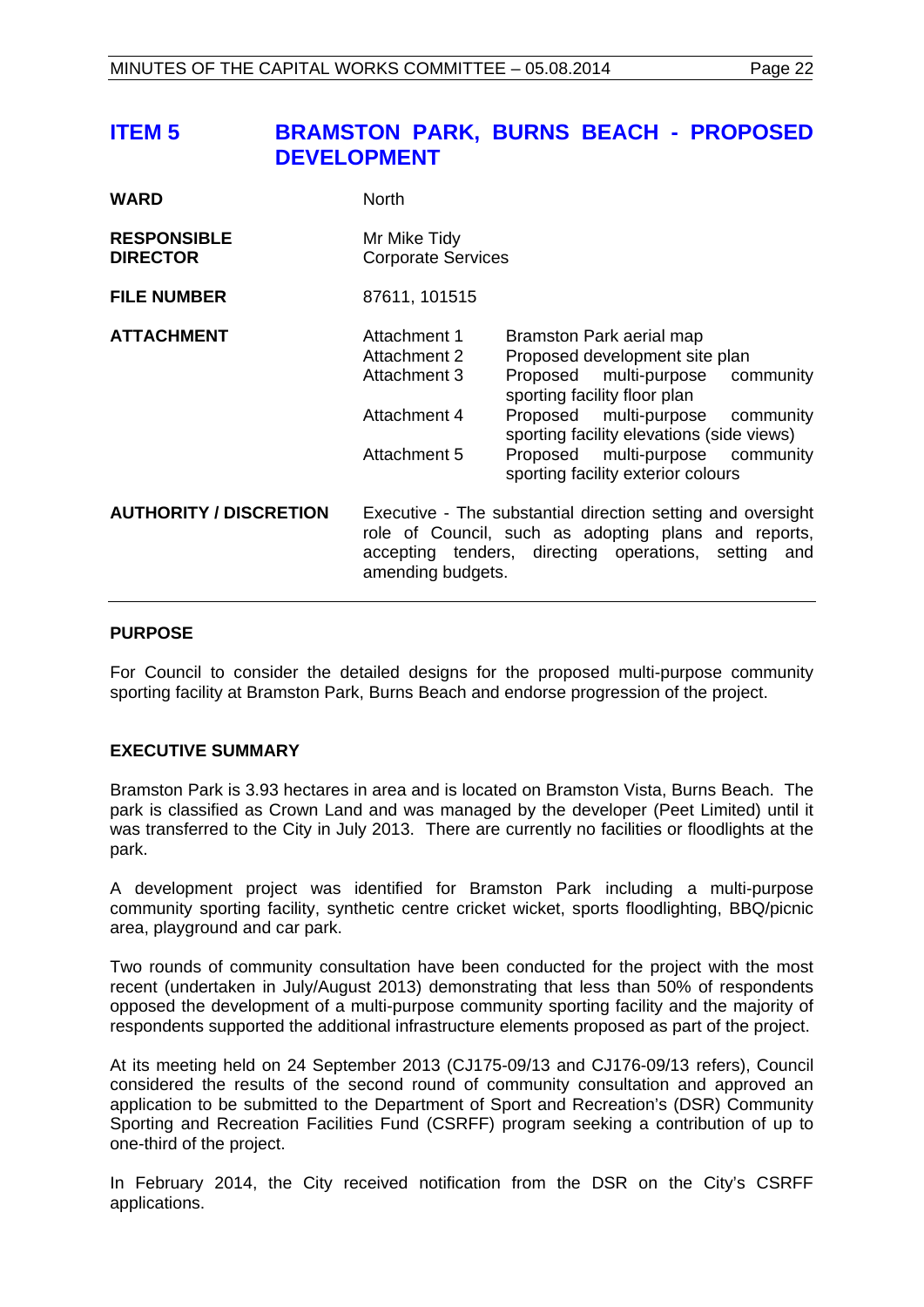The Bramston Park development project received partial funding with \$750,000 of the requested \$977,167 approved.

At its meeting held on 20 May 2014 (CJ072-05/14 refers), Council considered the outcome of the CSRFF applications and approved the Bramston Park development project to proceed to detailed design and to fund the shortfall for the project. It was noted at this meeting that prior to the preparation of construction tender documentation, the final detailed designs for the proposed multi-purpose community sporting facility would be submitted to Council for consideration.

The multi-purpose community sporting facility will be single storey using rendered brick walls, colorbond roof and aluminium windows. The colour selection and appearance of the community sporting facility is in keeping with the surrounding residential development. Particular attention has been paid to the colours and design styles of the houses surrounding the park to ensure the facility complements these houses.

As part of the CSRFF grant agreement, the City must commence construction on the project by June 2015. Before the City can commence construction, approval on the detailed designs is needed; construction tender documentation is to be completed; then tenders can be sought.

In order to ensure the City meets the CSRFF grant agreement timelines, it is suggested the authority to appoint a construction contractor could be delegated to the Chief Executive Officer. The project will be tendered in two parts – the floodlighting works and the rest of the development project. Based on the capital cost estimates for the project, it is recommended that Council delegate to the Chief Executive Officer the authority to appoint a floodlighting construction contractor up to the value of \$387,712 and a construction contractor for the rest of the development project up to the value of \$1,949,238.

#### *It is therefore recommended that Council:*

- *1 APPROVES the proposed detailed design of the multi-purpose community sporting facility for Bramston Park, Burns Beach as detailed in this Report;*
- *2 REQUESTS the Chief Executive Officer to arrange for the tender process to be undertaken for the Bramston Park development project;*
- *3 BY AN ABSOLUTE MAJORITY DELEGATES to the Chief Executive Officer in accordance with section 5.42 of the Local Government Act 1995 the authority to accept tenders for the Bramston Park floodlighting works subject to the price of tenders not exceeding \$387,712;*
- *4 BY AN ABSOLUTE MAJORITY DELEGATES to the Chief Executive Officer in accordance with section 5.42 of the Local Government Act 1995 the authority to*  accept tenders for the Bramston Park development project (minus the floodlighting *works) subject to the price of tenders not exceeding \$1,949,238;*
- *5 AGREES to name the facility to be constructed at Bramston Park, Burns Beach, 'Bramston Park Community Sporting Facility' in accordance with the Naming of Public Facilities Policy.*

# **BACKGROUND**

Bramston Park is 3.93 hectares in area and is located on Bramston Vista, Burns Beach (Attachment 1 refers). The park is classified as Crown Land and was managed by the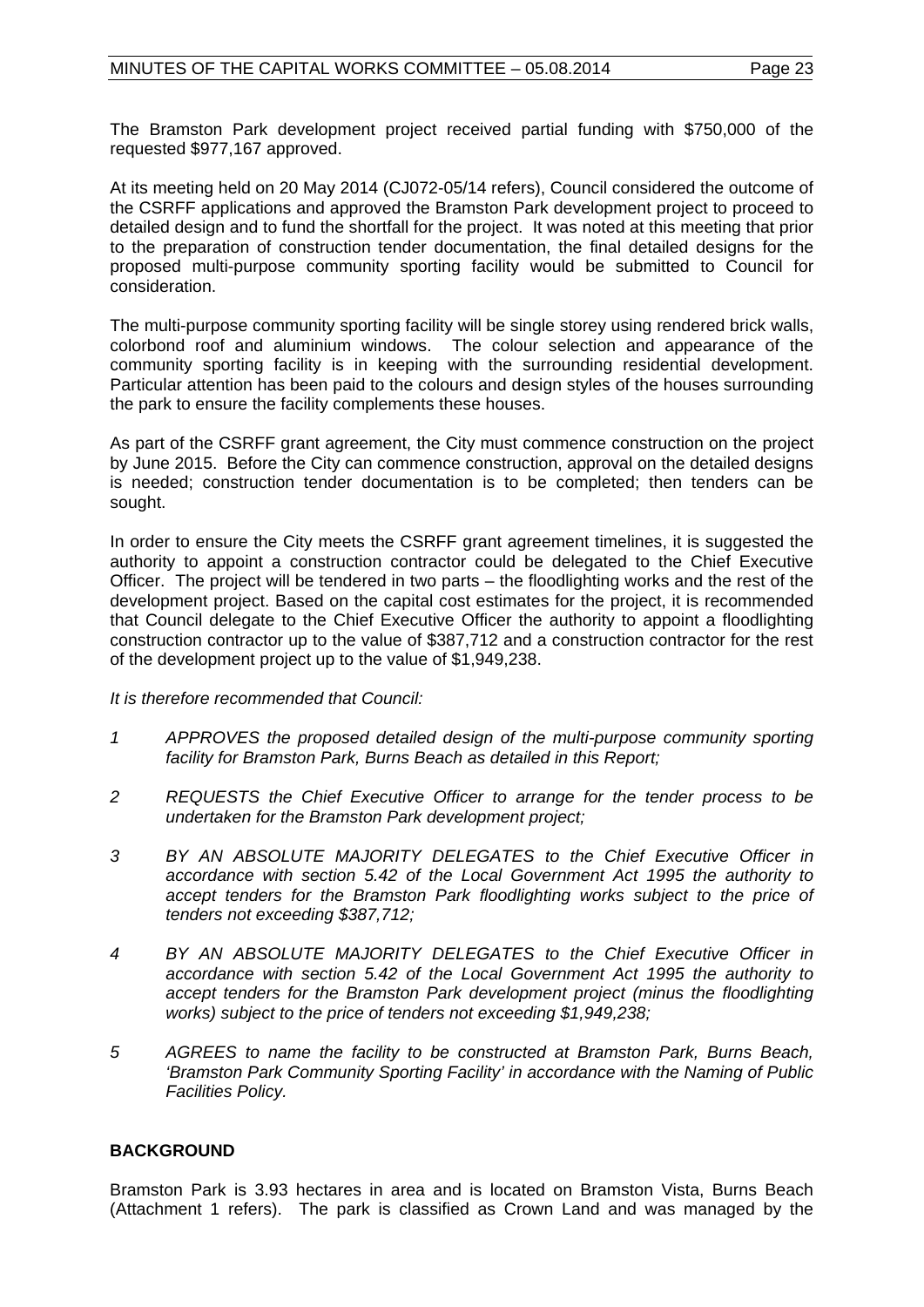developer (Peet Limited) until it was transferred to the City in July 2013. There are currently no facilities or floodlights at the park. Recent research conducted by Curtin University (over 2011 and 2012) demonstrated that in the City's north (Burns Beach, Iluka, Kinross, Currambine and Joondalup), there is a shortage of available and usable active public open space for organised sporting activities.

A development project was identified for Bramston Park including the following facilities:

- Multi-purpose community sporting facility including changerooms, toilets, kitchen/kiosk/bar, meeting rooms, umpires room and storage.
- Synthetic centre cricket wicket.
- Sports floodlighting (four poles) to Australian Standards (50 lux).
- BBQ/picnic area with drinking fountain.
- Playground.
- Car park.

In August 2012, initial community consultation was undertaken on the proposal and the City received a response rate of over 39%. Slightly less than 50% of respondents did not oppose the development of a multi-purpose community sporting facility and floodlighting at the site. Slightly more than 50% of respondents did not oppose the car parking and there was strong support for the construction of a playground at Bramston Park.

At its meeting held on 11 December 2012 (CJ280-12/12 refers), Council requested the development of concept plans for the Bramston Park site. These concept plans were developed and a capital cost estimate was obtained for the proposed development.

At its meeting held on 16 July 2013 (CJ142-07/13 refers), the developed concept plans and capital cost estimate were considered and it was agreed to undertake further community consultation for the project to provide more information and detail on the proposed works to the community.

The City undertook a second round of community consultation from 22 July to 12 August 2013 and received a total of 121 valid responses. The results of the consultation demonstrated that less than 50% of respondents opposed the development of a multipurpose community sporting facility and the majority of respondents supported the additional infrastructure elements proposed as part of the project.

At its meeting held on 24 September 2013 (CJ175-09/13 and CJ176-09/13 refers), Council considered the results of the second round of community consultation and approved an application to be submitted to the Department of Sport and Recreation's (DSR) Community Sporting and Recreation Facilities Fund (CSRFF) program seeking a contribution of up to one-third of the project.

In February 2014, the City received notification from the DSR on the City's CSRFF applications.

The Bramston Park development project received partial funding with \$750,000 of the requested \$977,167 approved. It is understood that full grant funding for this project was not approved due to the nature of some project components and the CSRFF guideline to only fund aspects of a project that will increase participation in sport.

At its meeting held on 20 May 2014 (CJ072-05/14 refers), Council considered the outcome of the CSRFF applications and approved the Bramston Park development project to proceed to detailed design and to fund the shortfall for the project. It was noted at this meeting that prior to the preparation of construction tender documentation, the final detailed designs for the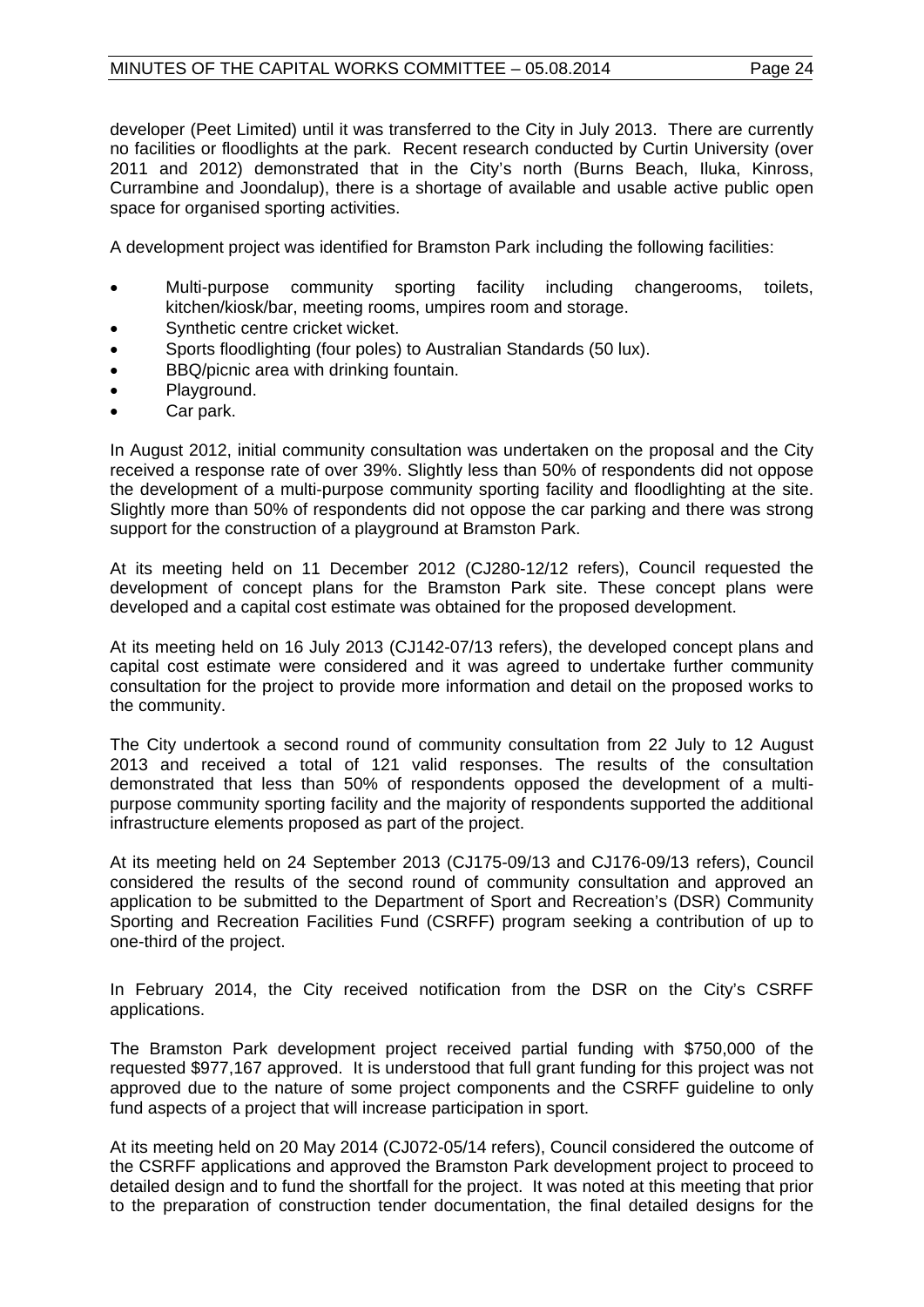proposed multi-purpose community sporting facility would be submitted to Council for consideration.

### **DETAILS**

The agreed site plan (Attachment 2 refers), shows the layout of the development which was used to seek feedback from the community in the second round of community consultation.

Proposed internal pathways within the park have been designed to accommodate universal access. This will enable safe passage through and around the park, connecting the car park and multi-purpose community sporting facility with the BBQ facilities and playground.

The BBQ area will include an electric, double hotplate BBQ set on a timer and a shelter with a picnic setting that is universally accessible. The location of the shelter will allow for supervision over the playground and views to the sporting field. A drink fountain will also be located nearby for the utilisation of all park users.

All new City playgrounds incorporate universal access, with selected equipment to cater for children between the ages of 2 -12 years old. The selected play equipment will offer a variety of play opportunities and experiences that engage children and encourage their development.

Trees will be planted adjacent to the playground in a garden bed including groundcovers and low shrubs. The selected trees will provide natural shade over the play equipment, with species to reflect local coastal flora and existing site planting. The species will be selected to allow for passive surveillance of the area.

The multi-purpose community sporting facility will be single storey using rendered brick walls. colorbond roof and aluminium windows. The agreed floor plan (Attachment 3 refers) shows the layout of the building and details of the rooms that was used to seek feedback from the community in the second round of community consultation. The elevations (side views) of the facility are shown in Attachment 4. The proposed colours for the exterior of the building are shown in Attachment 5. The colour selection, materials and appearance of the multi-purpose community sporting facility is in keeping with the surrounding residential development. Particular attention has been paid to the colours and design styles of the houses surrounding the park to ensure the facility complements these houses. The most dominant roof colour and rendered wall colour in the surrounding houses has been chosen for the multi-purpose community sporting facility. The proposed facility accent (contrast) colour reflects the grass of the playing field and the steel and window colour reflects the proximity to the ocean.

Low shrubs and groundcovers that are in keeping with the local coastal flora and existing site planting will be selected for the garden beds to the front of the multi-purpose community sporting facility and car park. Trees planted next to the car park will be chosen to provide adequate shade and to allow for passive surveillance of the area.

Fit out of the interior of the building will be in line with the City's standard provision for new community sporting facilities (similar to recent new facilities at Seacrest Park Sorrento, Forrest Park Padbury and Gibson Park Padbury).

The meeting room will have windows and doors overlooking the playing field with a partition movable wall system to allow for the room to be divided into two separate areas. The meeting room kitchen will be fitted out with fridge, mini-boil hot water unit, stove/oven, sink, hand-wash basin, servery to the oval and kitchen benches/cupboards. When the meeting room is divided into two separate areas, the one without access to the main kitchen area will have access to a kitchenette with a sink, mini-boil hot water unit and fridge. Standard City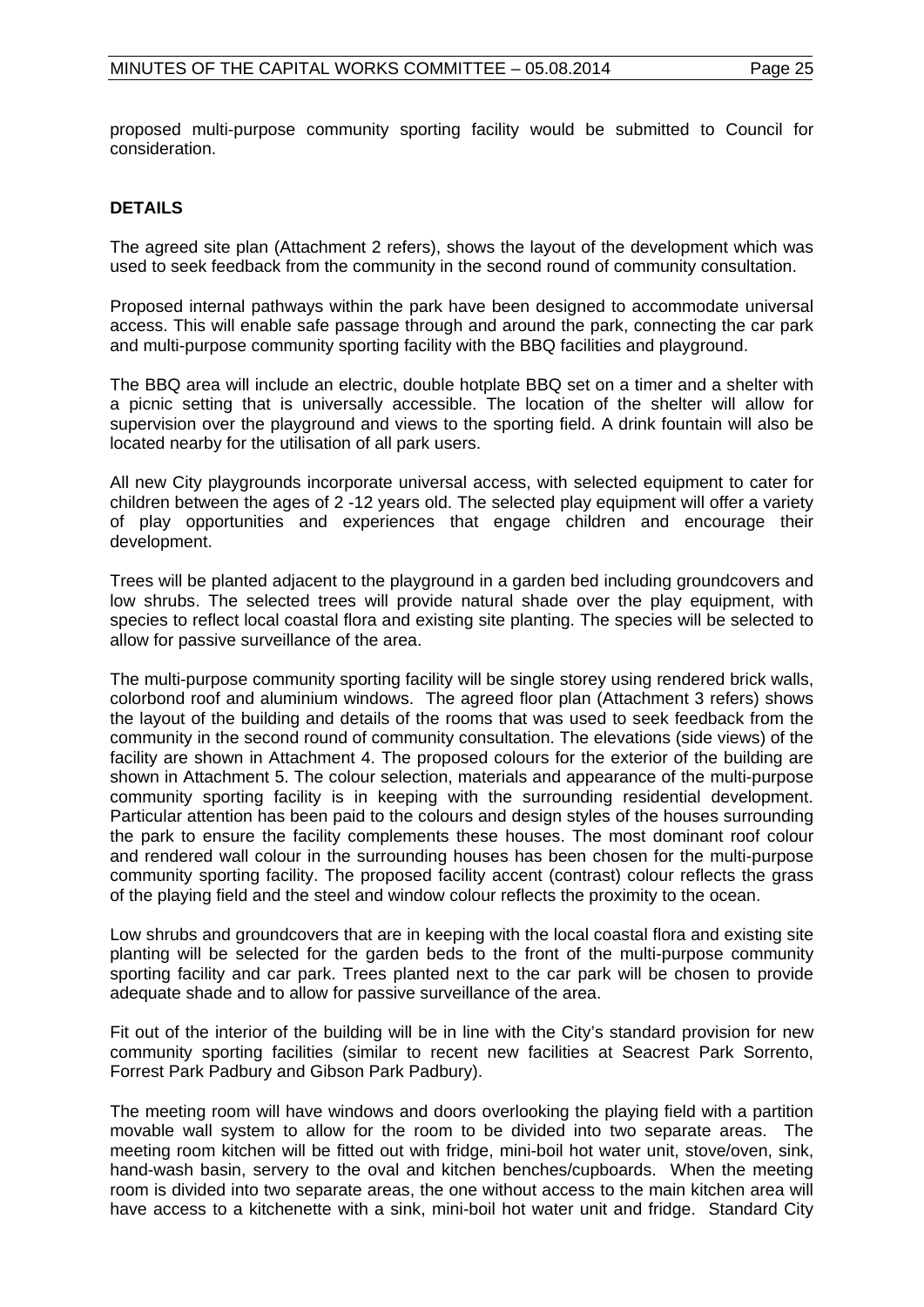tables, chairs and furniture trolley will be provided for the meeting room and will be stored in the facility furniture storeroom.

The changerooms and umpire room will consist of changing area, showers, toilets, handwash basins, bench seating and wall hooks.

### **Issues and options considered**

Not applicable.

# **Legislation / Strategic Community Plan / policy implications**

**Legislation** Not applicable.

**Strategic Community Plan**

**Key theme Community Wellbeing.** 

**Objective** Quality facilities.

- **Strategic initiative •** Support a long-term approach to significant facility upgrades and improvements.
	- Understand the demographic context of local communities to support effective facility planning.
	- Employ facility design principles that will provide for longevity, diversity and inclusiveness and where appropriate, support decentralising the delivery of City services.

**Policy** Not applicable.

# **Risk management considerations**

Any capital project brings risks in relation to contingencies and over runs against original design. The capital cost estimate for this project was based on concept designs and may differ once tenders are undertaken for the project.

As part of the CSRFF grant agreement, the City must commence construction on the project by June 2015. In order to meet this deadline, the preparation of construction tender documentation would need to commence immediately following approval of the proposed detailed designs. Construction tender documentation for a project of this scale is very detailed and extensive so any delays in the approval of the proposed detailed designs, may risk the City not meeting the CSRFF construction commencement date and may require a new grant funding application to be made for the project.

# **Financial / budget implications**

The Bramston Park development project is listed for construction in 2014-15 and is estimated at \$2,931,500 with the City to receive a contribution from the CSRFF program of \$750,000.

All amounts quoted in this report are exclusive of GST.

# **Regional significance**

Not applicable.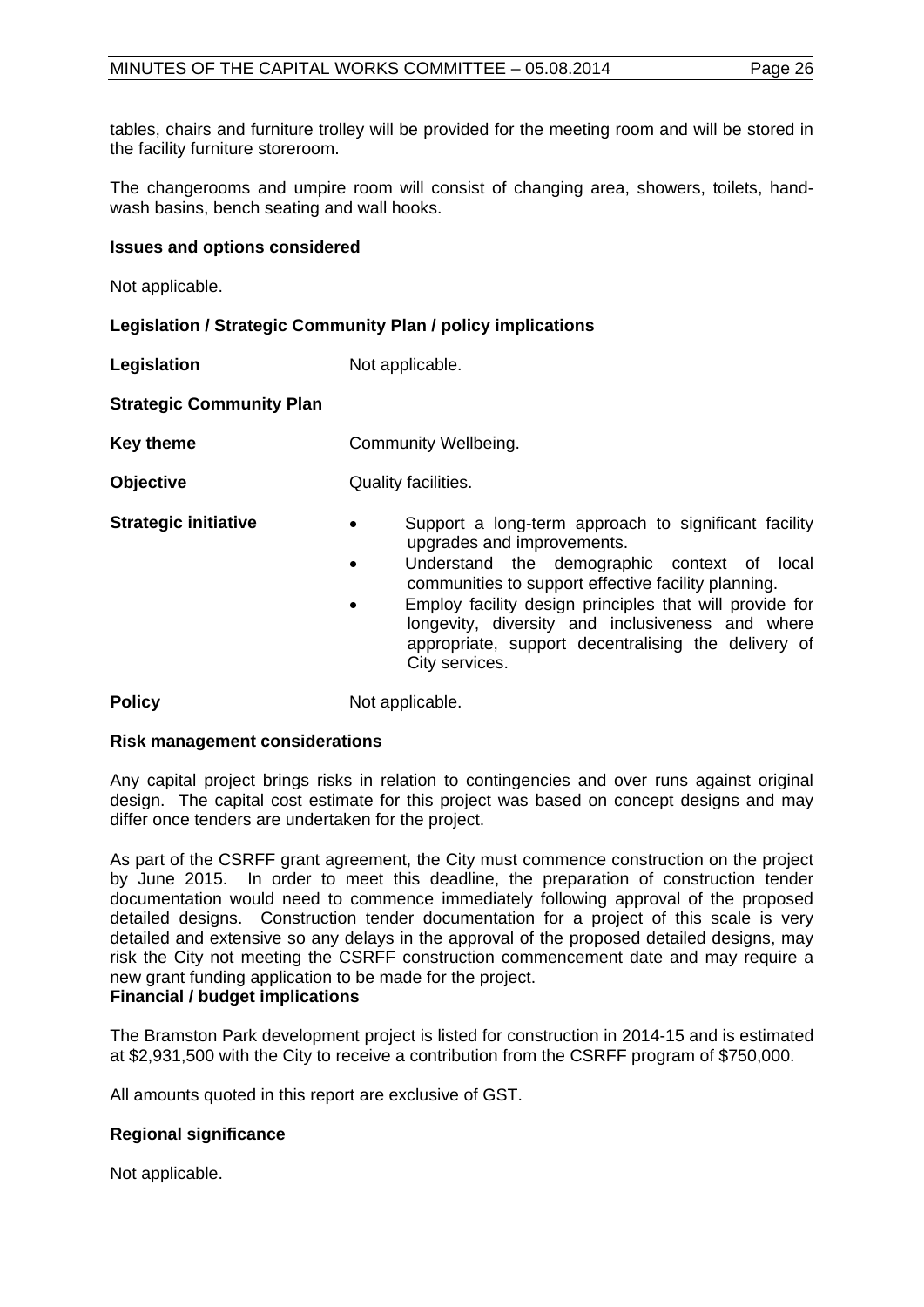#### **Sustainability implications**

#### **Environmental**

The facility has been designed to reduce the impact of the carbon footprint and consider environmental sustainability design features.

#### Social

The project has included consultation with local residents to ensure that feedback received represents the diverse needs of the City's community. The facility has been designed to consider access and inclusion principles and aims to enhance the amenity of the public space.

#### Economic

The development includes a multi-purpose community sporting facility in line with one of the main principles of the City's *Master Planning Framework* which is the development of 'shared' and 'multi-purpose' facilities to avoid duplication of facilities and reduce the ongoing maintenance and future capital expenditure requirements.

#### **Consultation**

Consultation for the project was conducted in accordance with the City's approved *Community Consultation and Engagement Policy and Protocol.*

In August 2012, initial community consultation was undertaken on the proposal and the City received a response rate of over 39%. Slightly less than 50% of respondents did not oppose the development of a multi-purpose community sporting facility and floodlighting at the site. Slightly more than 50% of respondents did not oppose the car parking and there was strong support for the construction of a playground at Bramston Park.

The City undertook a second round of community consultation from 22 July to 12 August 2013 and received a total of 121 valid responses. The results of the consultation demonstrated that less than 50% of respondents opposed the development of a multipurpose community sporting facility and the majority of respondents supported the additional infrastructure elements proposed as part of the project.

#### **COMMENT**

The multi-purpose community sporting facility will be single storey using rendered brick walls, colorbond roof and aluminium windows. The colour selection and appearance of the multipurpose community sporting facility is in keeping with the surrounding residential development. Particular attention has been paid to the colours and design styles of the houses surrounding the park to ensure the facility complements these houses.

As part of the CSRFF grant agreement, the City must commence construction on the project by June 2015. Before the City can commence construction, approval on the detailed designs is needed; construction tender documentation is to be completed; then tenders can be sought.

In order to ensure the City meets the CSRFF grant agreement timelines, it is suggested the authority to appoint a construction contractor could be delegated to the Chief Executive Officer. The project will be tendered in two parts – the floodlighting works and the rest of the development project. Based on the capital cost estimates for the project, it is recommended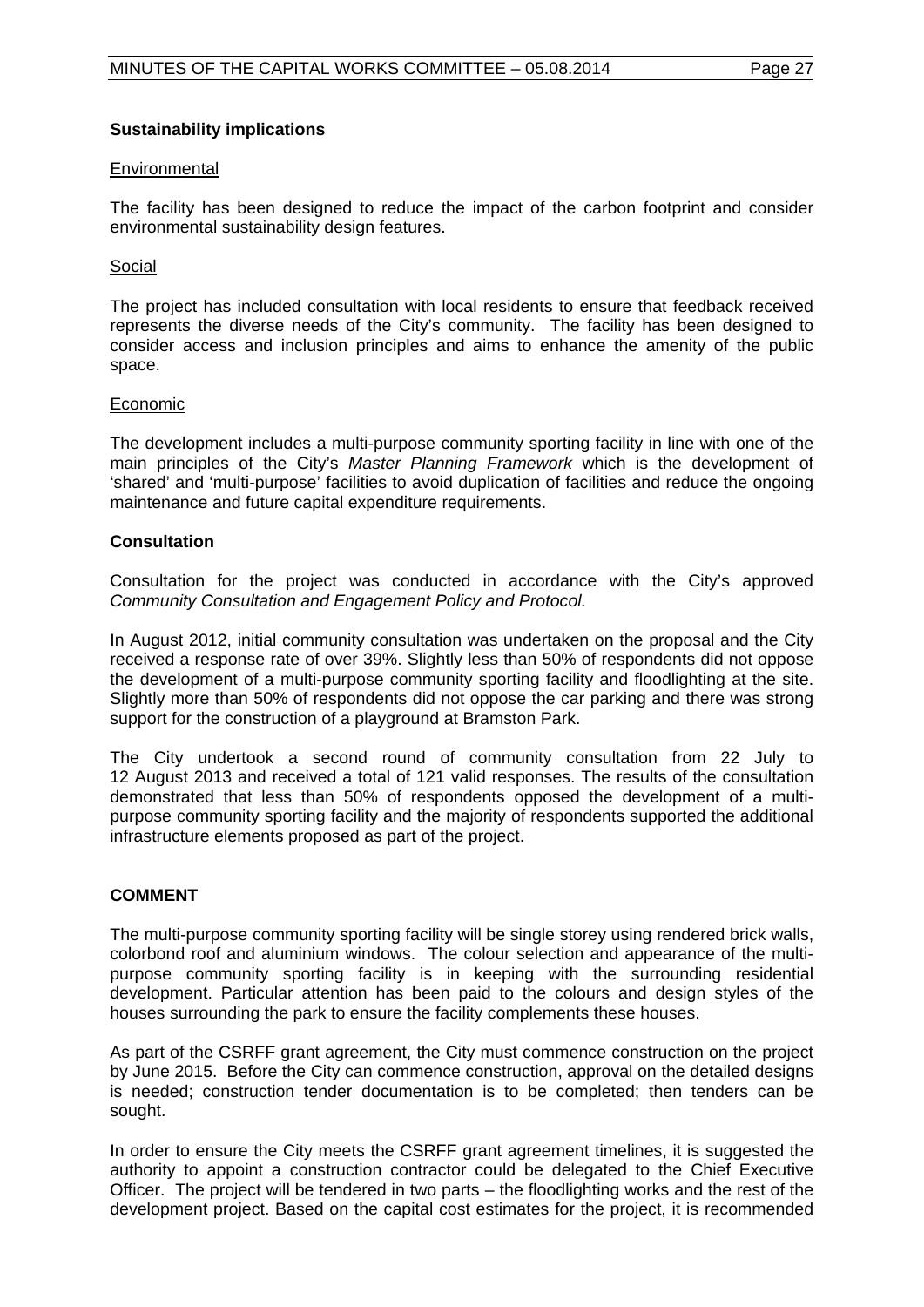that Council delegate to the Chief Executive Officer the authority to appoint a floodlighting construction contractor up to the value of \$387,712 and a construction contractor for the rest of the development project up to the value of \$1,949,238. The remainder of the project budget is for items that will not form part of either tender for example professional fees, project contingency, signage and public artwork.

#### **VOTING REQUIREMENTS**

Absolute Majority.

*Cr McLean entered the meeting at 6.17pm.*

### **OFFICER'S RECOMMENDATION**

That Council:

- 1 APPROVES the proposed detailed design of the multi-purpose community sporting facility for Bramston Park, Burns Beach as detailed in this Report;
- 2 REQUESTS the Chief Executive Officer to arrange for the tender process to be undertaken for the Bramston Park development project;
- 3 BY AN ABSOLUTE MAJORITY DELEGATES to the Chief Executive Officer in accordance with section 5.42 of the *Local Government Act 1995* the authority to accept tenders for the Bramston Park floodlighting works subject to the price of tenders not exceeding \$387,712;
- 4 BY AN ABSOLUTE MAJORITY DELEGATES to the Chief Executive Officer in accordance with section 5.42 of the *Local Government Act 1995* the authority to accept tenders for the Bramston Park development project (minus the floodlighting works) subject to the price of tenders not exceeding \$1,949,238;
- 5 AGREES to name the facility to be constructed at Bramston Park, Burns Beach, 'Bramston Park Community Sporting Facility' in accordance with the *Naming of Public Facilities Policy.*

**MOVED Cr Amphlett , SECONDED Cr Hamilton-Prime that Council:**

- **1 APPROVES the proposed detailed design of the multi-purpose community sporting facility for Bramston Park, Burns Beach as detailed in this Report, subject to additional glazing being installed to the meeting room on the western side of the building;**
- **2 REQUESTS the Chief Executive Officer to arrange for the tender process to be undertaken for the Bramston Park development project;**
- **3 BY AN ABSOLUTE MAJORITY DELEGATES to the Chief Executive Officer in accordance with section 5.42 of the** *Local Government Act 1995* **the authority to accept tenders for the Bramston Park floodlighting works subject to the price of tenders not exceeding \$387,712;**
- **4 BY AN ABSOLUTE MAJORITY DELEGATES to the Chief Executive Officer in accordance with section 5.42 of the** *Local Government Act 1995* **the authority to accept tenders for the Bramston Park development project (minus the floodlighting works) subject to the price of tenders not exceeding \$1,949,238;**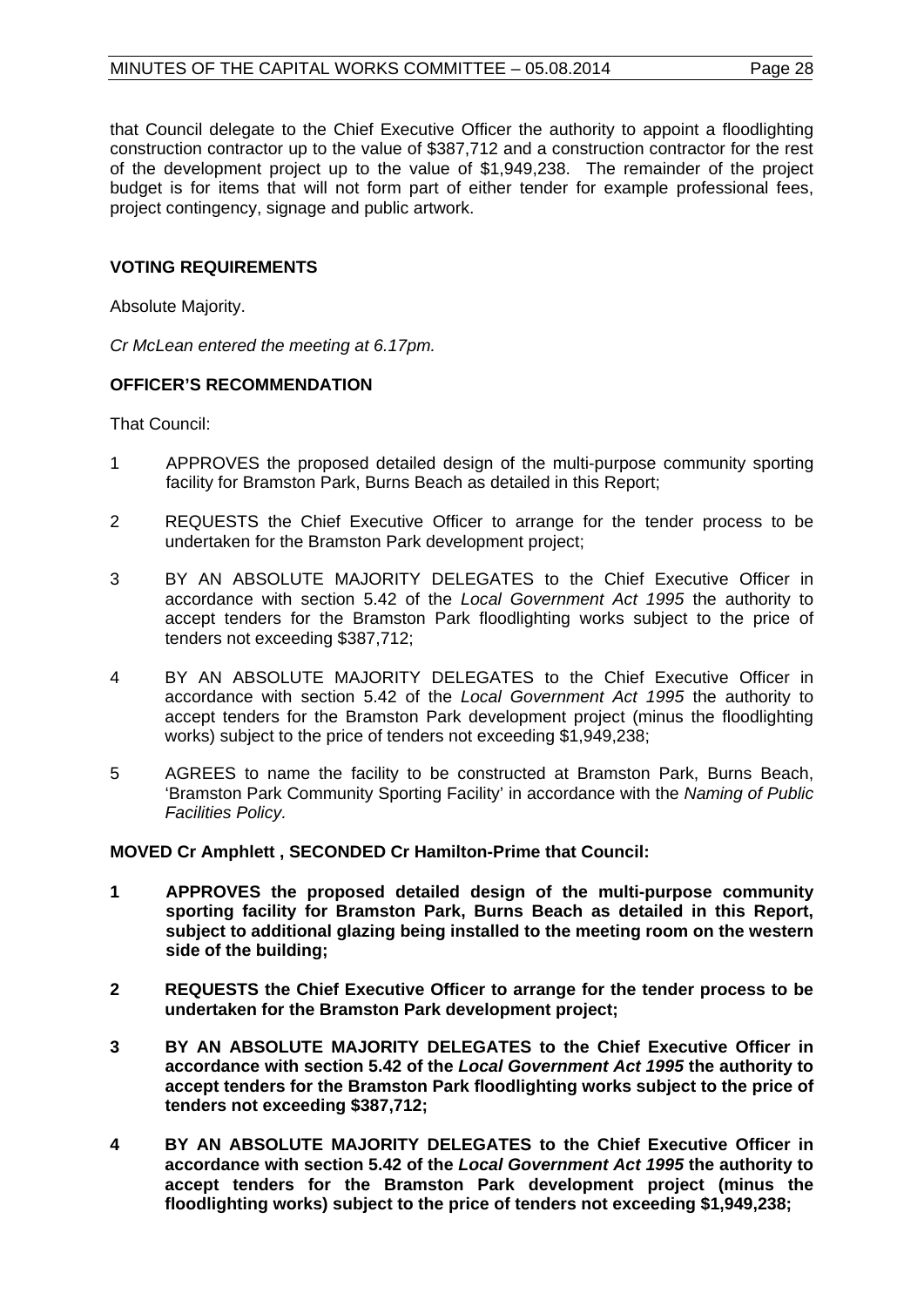# **5 AGREES to name the facility to be constructed at Bramston Park, Burns Beach, 'Bramston Park Community Sporting Facility' in accordance with the** *Naming of Public Facilities Policy.*

### **The Motion was Put and CARRIED (7/0)**

**In favour of the Motion:** Cr Hollywood, Mayor Pickard, Crs Amphlett, Corr, Hamilton-Prime, Ritchie and Taylor.

*Appendix 5 refers*

*[To access this attachment on electronic document, click here:](http://www.joondalup.wa.gov.au/files/committees/CWOC/2014/Attach5agnCWC050814.pdf) Attach5agnCWC050814.pdf*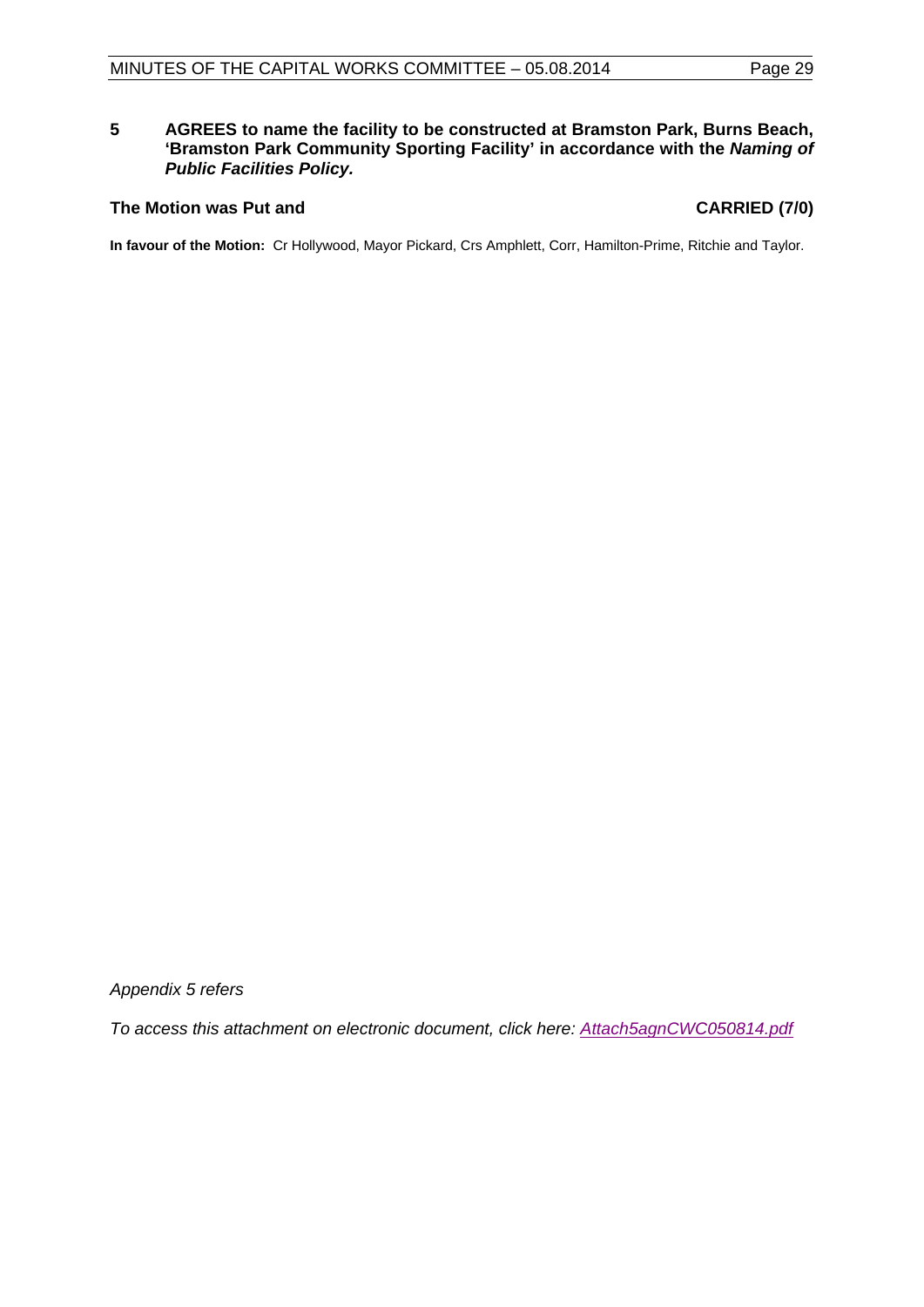| Disclosure of interest affecting impartiality |  |  |  |  |
|-----------------------------------------------|--|--|--|--|
|-----------------------------------------------|--|--|--|--|

| <b>Name/Position</b>      | <b>Cr Brian Corr.</b>                                        |
|---------------------------|--------------------------------------------------------------|
| <b>Item No./Subject</b>   | Item 6 - Penistone Park, Greenwood - Proposed Redevelopment. |
| <b>Nature of interest</b> | Interest that may affect impartiality.                       |
| <b>Extent of Interest</b> | Cr Corr's son plays cricket at Penistone Park.               |

# <span id="page-29-0"></span>**ITEM 6 PENISTONE PARK, GREENWOOD - PROPOSED REDEVELOPMENT**

| <b>WARD</b>                           | South-East                                                                                                                                                                                          |                                                                               |
|---------------------------------------|-----------------------------------------------------------------------------------------------------------------------------------------------------------------------------------------------------|-------------------------------------------------------------------------------|
| <b>RESPONSIBLE</b><br><b>DIRECTOR</b> | Mr Mike Tidy<br><b>Corporate Services</b>                                                                                                                                                           |                                                                               |
| <b>FILE NUMBER</b>                    | 02184, 101515                                                                                                                                                                                       |                                                                               |
| <b>ATTACHMENT</b>                     | Attachment 1<br>Attachment 2                                                                                                                                                                        | Penistone Park aerial map<br>Penistone Park clubroom floor plan<br>(existing) |
|                                       | Attachment 3                                                                                                                                                                                        | Penistone Park community<br>sporting<br>facility floor plan (new)             |
|                                       | Attachment 4                                                                                                                                                                                        | Penistone Park community<br>sporting<br>facility elevations (new)             |
|                                       | Attachment 5                                                                                                                                                                                        | Penistone Park site plan (option 3A)                                          |
|                                       | Attachment 6                                                                                                                                                                                        | Community consultation results analysis<br>report                             |
|                                       | Attachment 7                                                                                                                                                                                        | Penistone Park site plan (option 3B)                                          |
| <b>AUTHORITY / DISCRETION</b>         | Executive - The substantial direction setting and oversight<br>role of Council, such as adopting plans and reports,<br>accepting tenders, directing operations, setting<br>and<br>amending budgets. |                                                                               |

# **PURPOSE**

For Council to consider the results of the community consultation undertaken for the proposed redevelopment at Penistone Park, Greenwood and endorse progression of the project.

# **EXECUTIVE SUMMARY**

Penistone Park located on Penistone Street, Greenwood is approximately 11.4 hectares in size and is classified as a 'District Park' within the City's existing *Parks and Public Open Spaces Classification Framework.* The park has two active sporting ovals, a clubroom, floodlighting, car parking, three practice cricket nets, two outdoor basketball courts, two tennis courts, a tennis shelter and a playground. The clubroom was constructed in 1975, which consists of a hall, toilets, changerooms, furniture store and user group storage. In 2007-08 the facility was refurbished with an upgrade to the toilets and changerooms and painting.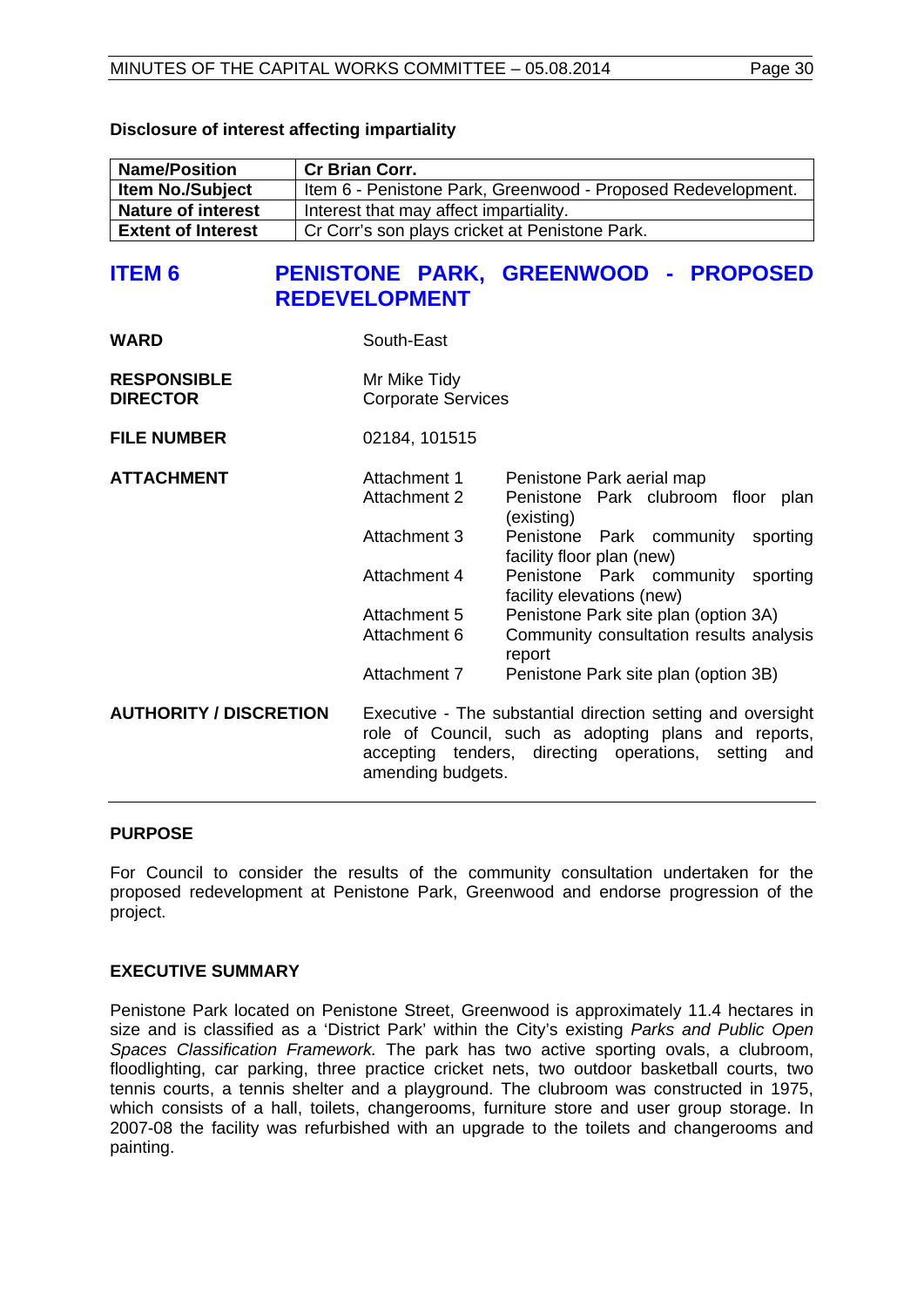In July-August 2013, the City undertook community consultation on the proposed redevelopment of the Penistone Park clubrooms and other site infrastructure. Given the support from the community on proposed redevelopment, at its meeting held on 24 September 2013 (CJ179-09/13 refers), Council requested the development of concept plans for the Penistone Park redevelopment project.

A facility floor plan and three site concept plan options were developed for the project. At its meeting held on 17 February 2014 (CJ026-02/14 refers), Council considered the proposed facility floor plan and site concept plan options and endorsed option 3A. This option includes the redevelopment of the existing facility and the re-location of the tennis courts to the northern area of the site (subject to the outcome of further community consultation), the development of a new car park in the location of the existing tennis courts with access from Penistone Street and removal of the internal service road and south-western car park. This option addresses all of the current challenges with the facility and site and creates safe and strong connections between both ovals and the new facility. The total project has been estimated at \$3,820,000.

Also at its meeting held on 17 February 2014 (CJ026-02/14 refers), Council requested that the City arrange further community consultation on the proposed redevelopment and in particular, include the proposal to decommission the two tennis courts. The City undertook community consultation from 31 March to 23 April 2014 and received a total of 163 valid responses. Respondents were requested to indicate their level of support for the various elements proposed at Penistone Park. The following is a summary of the results:

- New multi-purpose community sporting facility 94.5% support, 1.2% oppose and 4.3% unsure/no response.
- Relocated playground with connecting pathways 85.9% support, 6.1% oppose and 8% unsure/no response.
- Relocation of existing cricket practice nets 85.3% support, 5.6% oppose and 9.1% unsure/no response.
- 3-on-3 basketball pad 81% support, 6.2% oppose and 12.8% unsure/no response.
- Barbeque and picnic shelter 96.9% support, 1.2% oppose and 1.9% unsure/no response.
- Tennis hit-up wall 79.8% support, 6.2% oppose and 14% unsure/no response.
- Construction of a new car park and removal of the western car park and internal service road – 89.6% support, 4.9% oppose and 5.5% unsure/no response.
- Decommissioning of the two existing tennis courts 50.3% support, 27% oppose and 22.7% unsure/no response.

The results of the consultation demonstrated that over 80% of respondents supported the elements proposed as part of the project (except the decommissioning of the tennis courts).

Given the relatively low utilisation rates of the existing tennis courts; the location of other tennis courts nearby; the cost to construct new tennis courts; and the results of the community consultation; it is recommended that the tennis courts at Penistone Park be decommissioned as part of the redevelopment project as shown in site plan option 3B for a revised capital cost estimate of \$3,503,000.

Given the project timelines are on schedule, it is recommended that a submission be made to the Department of Sport and Recreation's Community Sporting and Recreation Facilities Fund (CSRFF) Forward Planning Grant round subject to Council support at the 19 August 2014 ordinary Council meeting. If supported, the project will be listed as part of the City's CSRFF project submission report to be considered by Council at the 16 September 2014 ordinary Council meeting.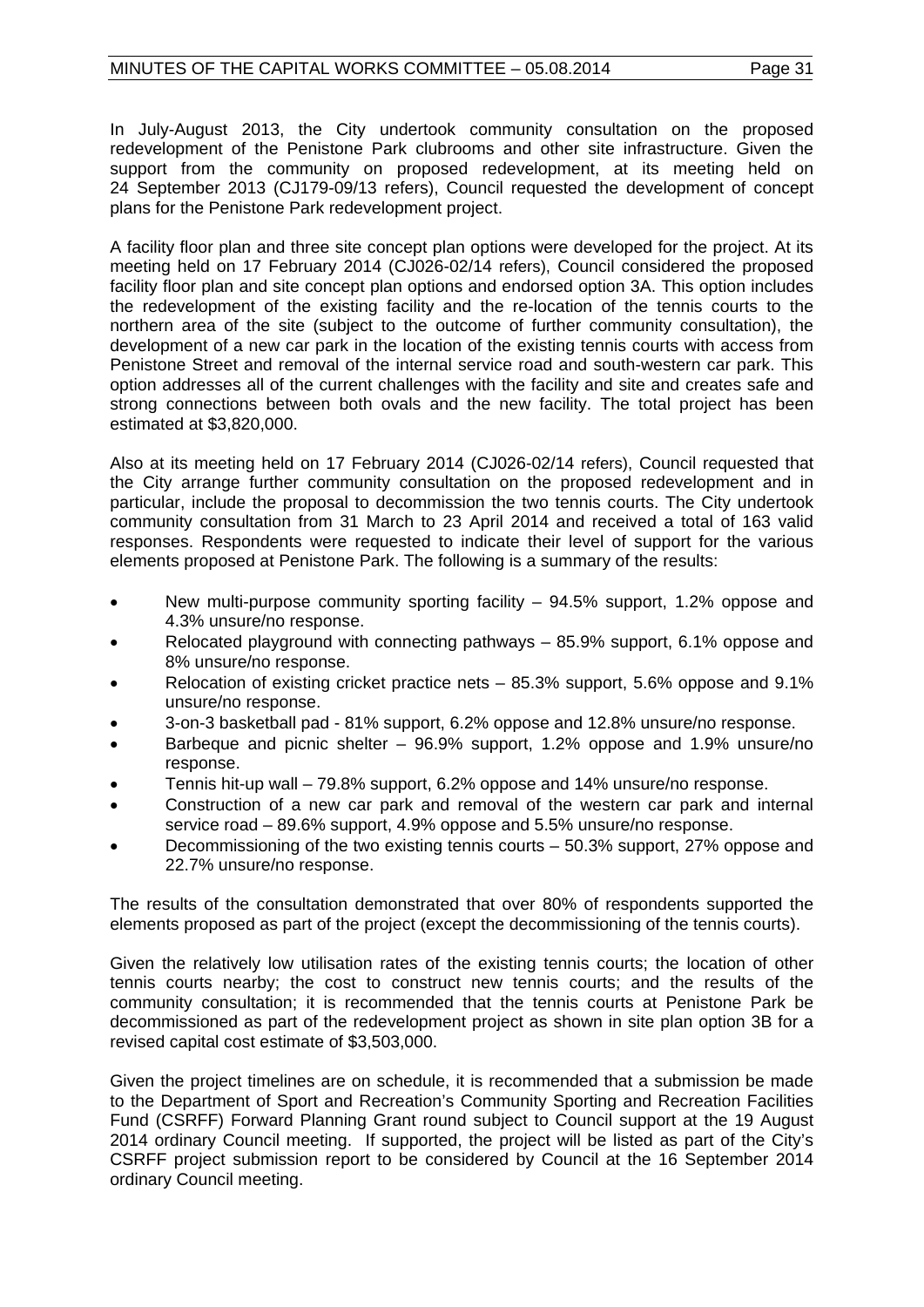*It is therefore recommended that Council:*

- *1 NOTES the findings of the second round of community consultation undertaken for the Penistone Park redevelopment project as detailed in this Report;*
- *2 in view of the findings in Part 1 above, APPROVES the proposed redevelopment project for Penistone Park to include the removal of the two existing tennis courts and proposed extension/upgrade of the Carine Radio Control Car Club facilities as presented in Option 3B and as detailed in this Report at a revised project cost estimate of \$3,503,000;*
- *3 NOTES the following amounts are currently listed within the City's Five Year Capital Works Program for the redevelopment project at Penistone Park:*
	- *3.1 \$240,000 within 2014-15 for detailed design of the redevelopment project;*
	- *3.2 \$3,580,000 within 2015-16 for construction of the redevelopment project (subject to a successful CSRFF grant application of \$1,273,333);*
- *4 REQUESTS that a revised amount of \$3,263,000 be listed for consideration within 2015-16 of the City's Five Year Capital Works Program for the construction of the Penistone Park redevelopment project (subject to a successful CSRFF grant application of \$1,167,666);*
- *5 REQUESTS the Chief Executive Officer to work with the Carine Radio Control Car Club on the proposed extension/upgrade of their facilities and to develop a lease agreement for their use of the site as part of the Penistone Park redevelopment project;*
- *6 NOTES the Penistone Park redevelopment project will be listed as part of the City's CSRFF project submission report to be considered by Council at the 16 September 2014 Council meeting.*

# **BACKGROUND**

Penistone Park located on Penistone Street, Greenwood (Attachment 1 refers) is approximately 11.4 hectares in size and is classified as a 'District Park' within the City's existing *Parks and Public Open Spaces Classification Framework.* The park has two active sporting ovals, a clubroom, 118 car parking bays (including verge parking), three cricket practice nets, a synthetic centre cricket pitch, two outdoor basketball courts, two tennis courts, a playground and a tennis shelter. In October 2013, the City upgraded floodlighting on both sporting ovals with four towers on each oval. The upper (east) oval provides lighting levels of 250 lux (Australian Standard small ball sports training), while the lower (west) oval provides levels of 50 lux (Australian Standard large ball sports training). The additional lux levels above the City's standard level of provision (50 lux) on the upper (east) oval was provided as the Wanneroo Lacrosse Club contributed approximately \$29,000 to the project to improve the level of the lighting.

The existing clubroom (Attachment 2 refers) was constructed in 1975 which consists of a hall, kitchen, toilets, changerooms, furniture store and user group storage. In 2007-08 the facility was refurbished with an upgrade to the toilets and changerooms, and painting. In 2009-10, the playground was upgraded with new equipment, rubber softfall and new path. Currently, there are a number of issues with the existing building and site including the age of the existing facility, drainage issues around the building, limited available storage and the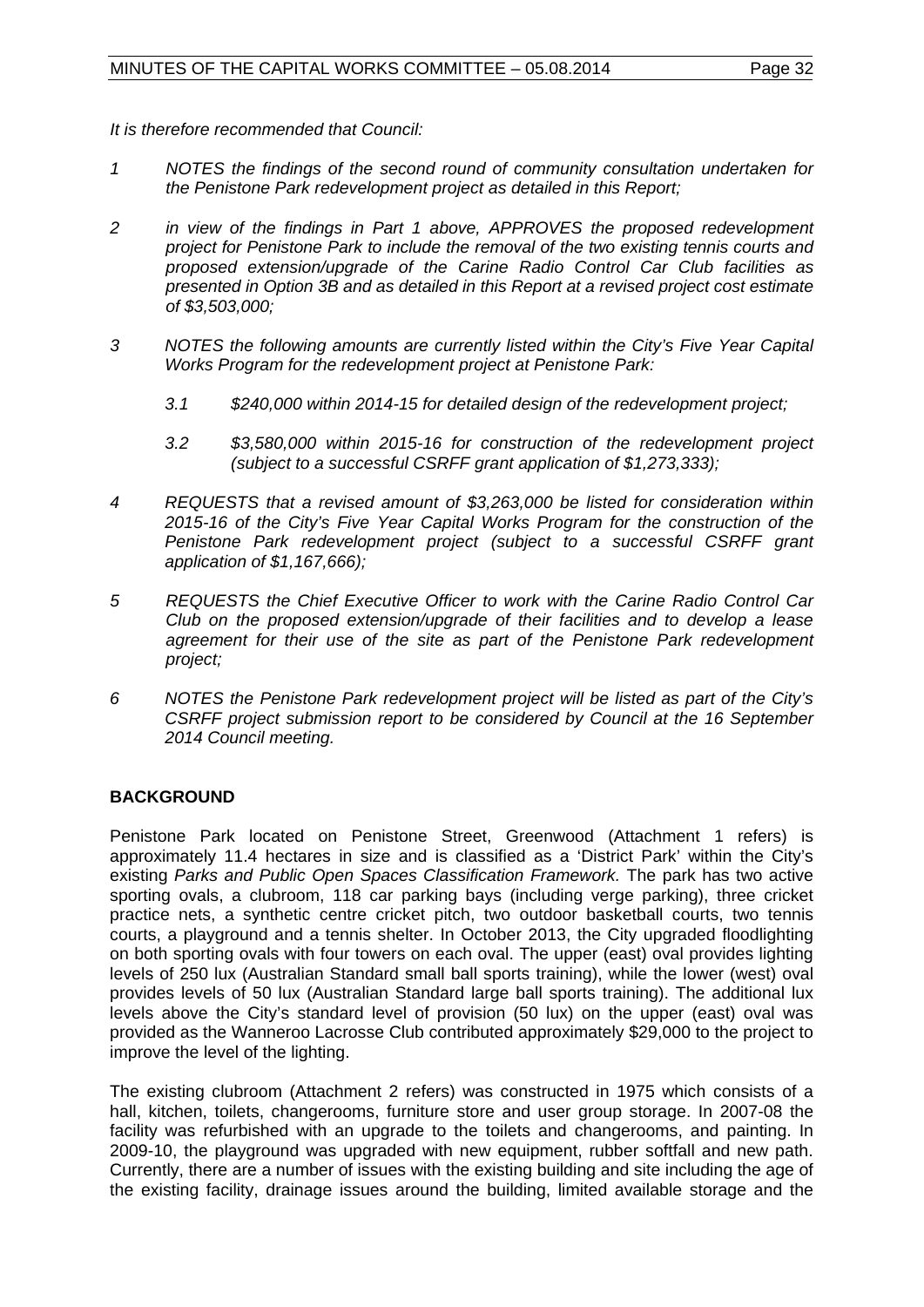service road that disconnects users from the AFL/cricket oval and changerooms and causes pedestrian crossing concerns.

Over 1,300 registered members from the following seven user groups hire the ovals and/or the clubroom on a regular basis:

- Penistone Playgroup.
- Warwick/Greenwood Cricket Club.
- Warwick/Greenwood Junior Cricket Club.
- Wanneroo Modcrosse/Lacrosse Club.
- Warwick/Greenwood Amateur Football Club.
- Warwick/Greenwood Junior Football Club.
- Greenwood Little Athletics Club.

In July-August 2013, initial community consultation was undertaken with 92% supporting the redevelopment of a new multi-purpose community sporting facility and subsequently at its meeting held on 24 September 2013 (CJ179-09/13 refers), Council requested the development of concept plans for Penistone Park with the inclusion of the following:

- New multi-purpose community sporting facility.
- Replacement of the existing basketball courts with a 3-on-3 basketball pad.
- Replacement of existing cricket practice nets.
- Removal of outdoor storage sheds and tennis shelter and consolidation of these into the new multi-purpose community sporting facility.
- Consideration of the existing two (2) tennis courts located on the southern portion of the site.

A facility floor plan and three site concept plan options were developed for the project. The facility floor plan (Attachment 3 and 4 refers) has been designed to meet the functional needs of the user groups using the facility, the two ovals and playground and with the key learning's from other recently constructed facilities including Seacrest Community Sporting Facility, Sorrento and Forest Park Community Sporting Facility, Padbury. The facility includes changerooms, umpire room, toilets, kitchen,  $140m<sup>2</sup>$  main hall that overlooks both ovals, associated storage and a covered verandah area.

At its meeting held on 17 February 2014 (CJ026-02/14 refers), Council considered the proposed facility floor plan and site concept plan options and endorsed option 3A (Attachment 5 refers), the option that was developed at the request of Council at its meeting held on 24 September 2013 (CJ179-09/13 refers) to consider the location of the tennis courts. This option includes the redevelopment of the existing facility and the re-location of the tennis courts to the northern area of the site (subject to the outcome of further community consultation), the development of a new car park in the location of the existing tennis courts with access from Penistone Street and removal of the internal service road and southwestern car park. This option addresses all of the current challenges with the facility and site and creates safe and strong connections between both ovals and the new facility. The total project has been estimated at \$3,820,000.

At its meeting held on 17 February 2014 (CJ026-02/14 refers), Council considered the project and the results of the initial community consultation and endorsed the following:

# *That Council:*

- *"1 NOTES the following amounts are currently listed within the City's Five Year Capital Works Program in relation to Penistone Park:*
	- *1.1 \$50,000 within 2013-14 for new cricket nets;*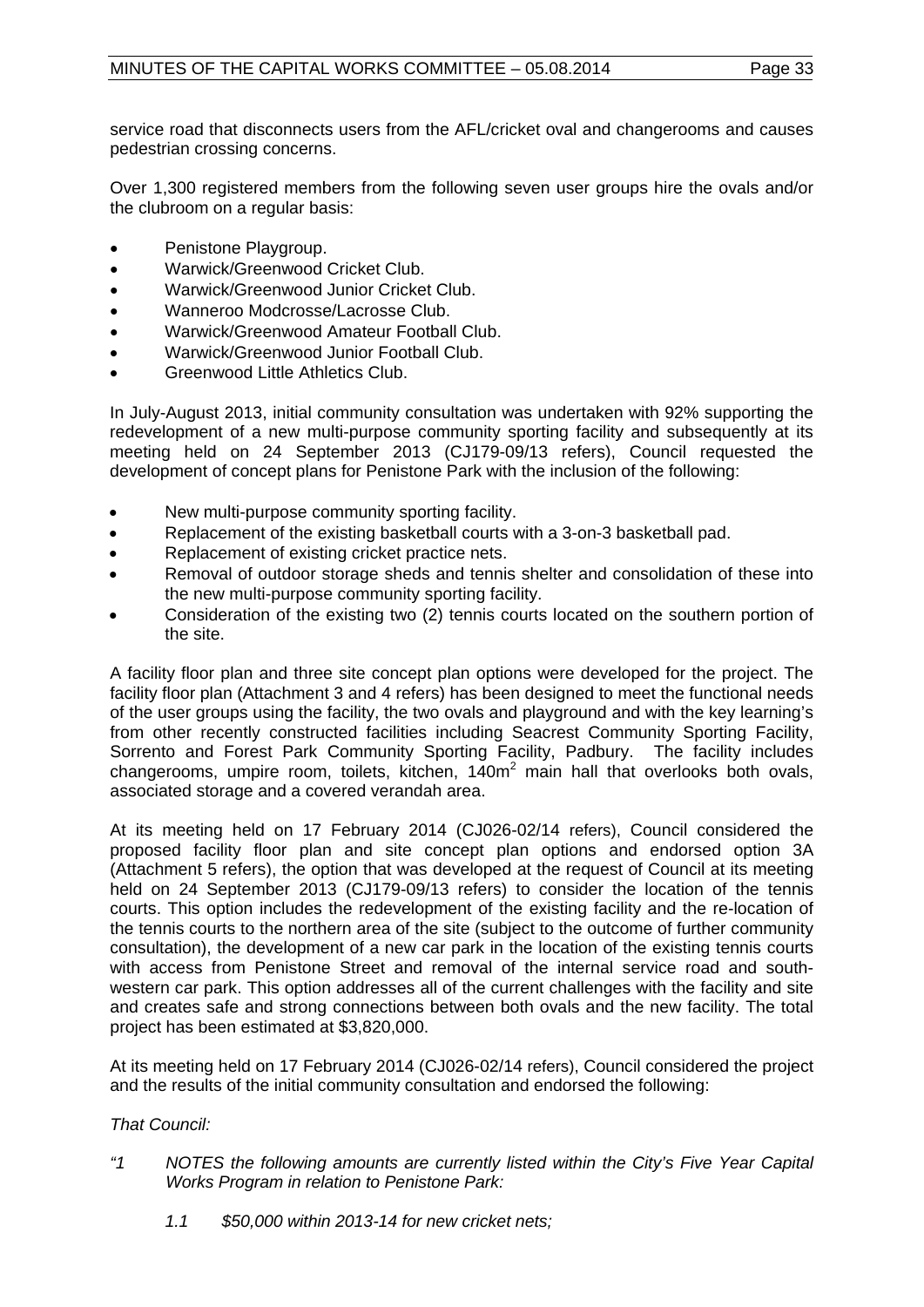- *1.2 \$240,000 within 2014-15 for detailed design of the redevelopment project;*
- *1.3 \$2,000,000 within 2015-16 for construction of the redevelopment project;*
- *2 APPROVES the proposed redevelopment project including demolition and site works, construction of a new community sporting facility, relocated playground, new BBQ/picnic area, new 3-on-3 basketball pad, new tennis hit-up wall, relocated tennis courts (subject to the outcome of the community consultation in part 5 below), construction of new car park, relocated cricket nets at Penistone Park as included in Option 3A and detailed in Report CJ026-02/14 at a project cost estimate of \$3,820,000;*
- *3 Subject to the approval of site concept plan Option 3A, REQUESTS that the \$50,000 allocated in the 2013-14 Capital Works Program for the Penistone Park cricket net replacement will be carried forward and listed for consideration in the draft 2015-16 Capital Works Program;*
- *4 Subject to the approval of the transfer of funds in Part 3 above REQUESTS that a further \$1,530,000 be listed for consideration within the 2015-16 Capital Works Program for the Penistone Park redevelopment project subject to a successful CSRFF grant application of \$1,273,333;*
- *5 REQUESTS the Chief Executive Officer to arrange further community consultation on site concept plan Option 3A as detailed in Report CJ027-02/14 for the Penistone Park redevelopment project, including the proposal to decommission the tennis courts, to be conducted from 31 March – 21 April 2014;*
- *6 GIVES consideration to upgrading the sump at Penistone Park in the 2015-16 financial year."*

# **DETAILS**

At its meeting held on 17 February 2014 (CJ026-02/14 refers), Council requested that the City arrange further community consultation on the proposed redevelopment and in particular, include the proposal to decommission the tennis courts. The City undertook community consultation from 31 March to 23 April 2014. The consultation was advertised through the following methods:

- Direct mail out a cover letter, information brochure, frequently asked questions sheet and a comment form was sent to all stakeholders.
- Site signage two signs were placed at Penistone Park during the consultation period.
- City's website information brochure, frequently asked questions sheet and comment form was added to the 'Community Consultation' section during the consultation period.
- A3 poster displayed at the existing clubroom at Penistone Park during the consultation period.

Targeted consultation was undertaken with the following stakeholders:

- Residents living within a 500 metre radius of the site (1,446 residents).
- Representatives from the park and facility user groups (7 groups).
- Representatives from the Greenwood Primary School.
- Representative from the local Residents' Association.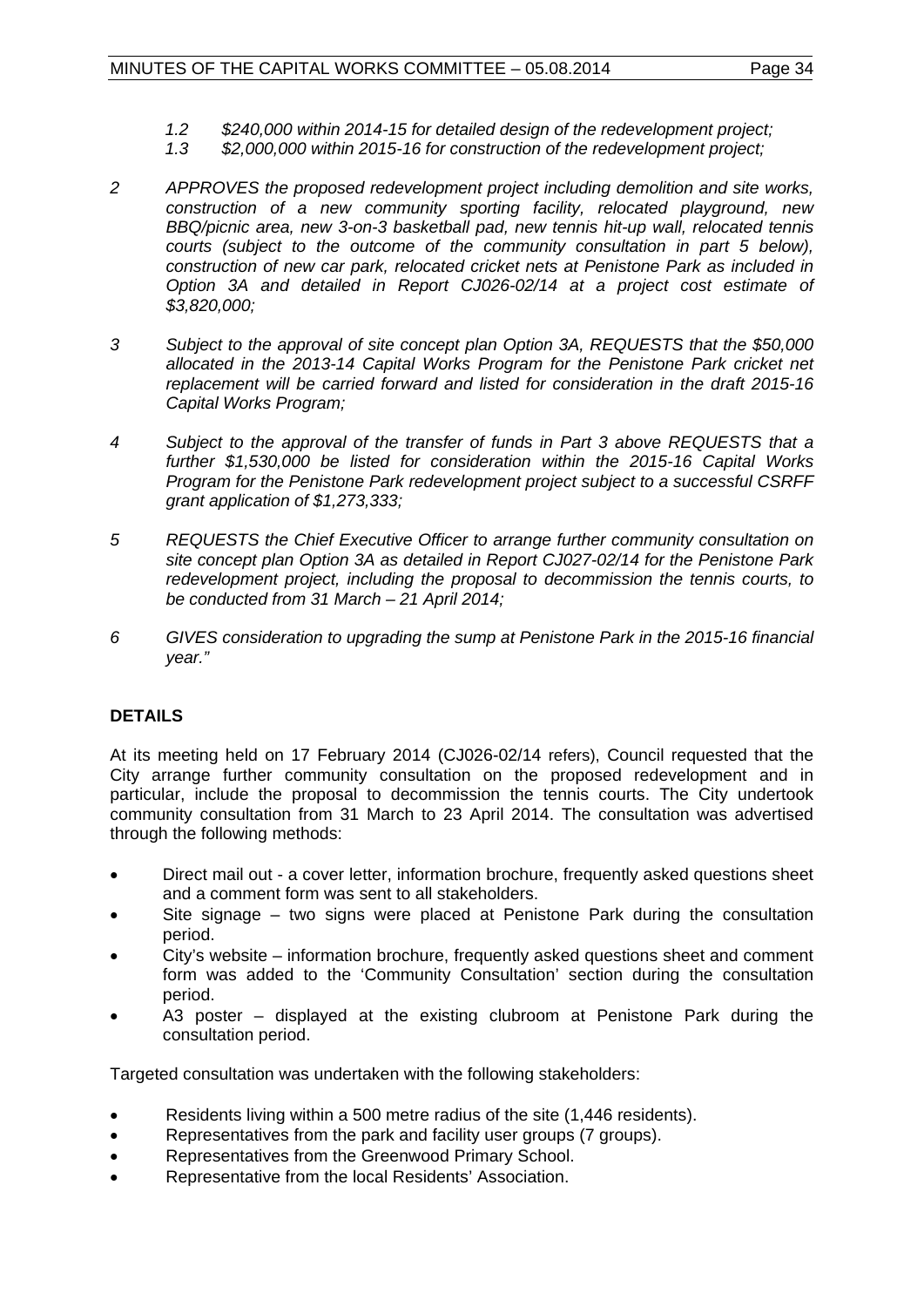The community consultation was aimed to determine the level of support for the following various features of the proposed redevelopment:

- New multi-purpose community sporting facility.
- Relocated playground with connecting pathways.
- Relocation of existing cricket practice nets.
- 3-on-3 baskeball pad.
- Barbeque and picnic shelter.
- Tennis hit-up wall.
- Construction of a new car park and removal of the western car park and internal service road.
- Decommissioning of the two existing tennis courts.

# Consultation results

The full results of the community consultation are included as Attachment 6. The City received 163 valid responses of which 124 were from residents living within a 500 metre radius of the site (76.1%). There were 39 submissions made from people living outside a 500 metres radius of the site. 75 respondents stated that they are affiliated with a club/group that utilise Penistone Park for a variety of activities. Of these, the majority of respondents (27) are associated with the Warwick/Greenwood Junior Football Club, Warwick/Greenwood Cricket Club (16) and the Warwick/Greenwood Junior Cricket Club (14).

# *Demographics*

Of the 163 valid responses, the majority of respondents are aged 35–44 (25.8%), 55–64 (22.7%), 65–74 (20.2%). These age groups represent similar segments of the local population, so it is expected that a large response from these age groups would be received.

# *Use of Penistone Park*

The majority of respondents use Penistone Park for informal recreation (74.8%), while 39 (23.9%) use it for organised sport or recreation. Twenty three respondents (14.1%) don't use Penistone Park, however are interested in the project. Six respondents (3.7%) use Penistone Park for 'other' uses. (Note: the percentage of total responses is greater than 100% as respondents were permitted to select more than one response).

As outlined previously, respondents were asked to indicate their level of support for the proposed infrastructure to be redeveloped. The following charts summarise the level of support from the community consultation undertaken:

New multi-purpose community sporting facility Tennis hit-up wall



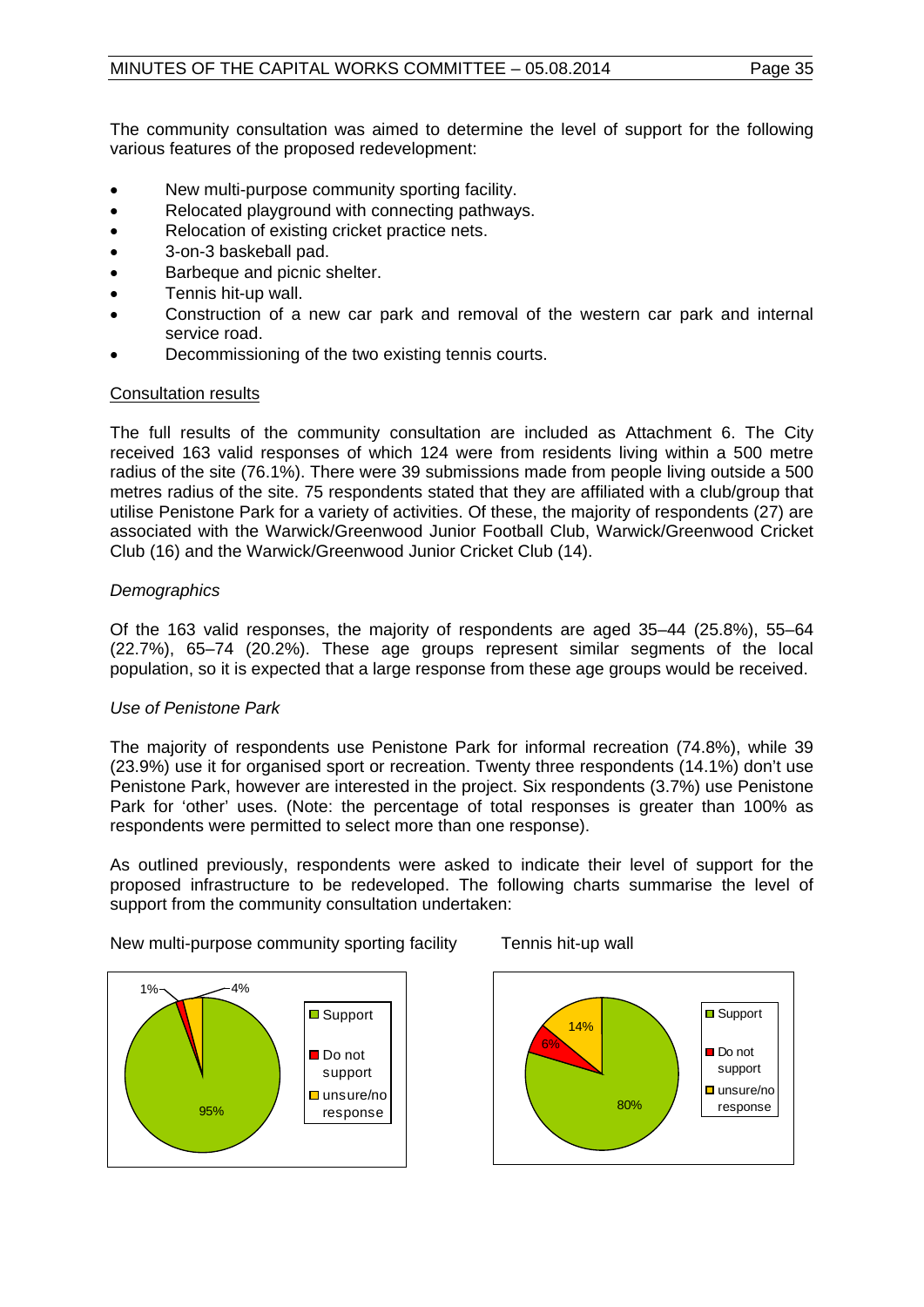

# Barbeque and picnic shelter 3-on-3 basketball pad

Relocation of existing cricket practice nets New carpark and removal of western





carpark and internal service road.



Decommissioning of the two existing tennis courts Relocated playground with pathways





# *Tennis Courts*

As part of the consultation, respondents were asked how often they use the tennis courts at Penistone Park. Of the responses collected, the majority of respondents had not used the existing two tennis courts in the past 12 months (79.1%). Some respondents indicated they use the tennis courts at least once per week (6.1%) or once per month (4.3%).

As shown in the chart above, half of the respondents supported the decommissioning of the two existing tennis courts (50.3%), with 27% opposed to the decommissioning and 22.7% were unsure or no response was provided. From these responses, it may be inferred that only 27% of respondents have indicated a clear desire to retain the tennis courts as part of the redevelopment project.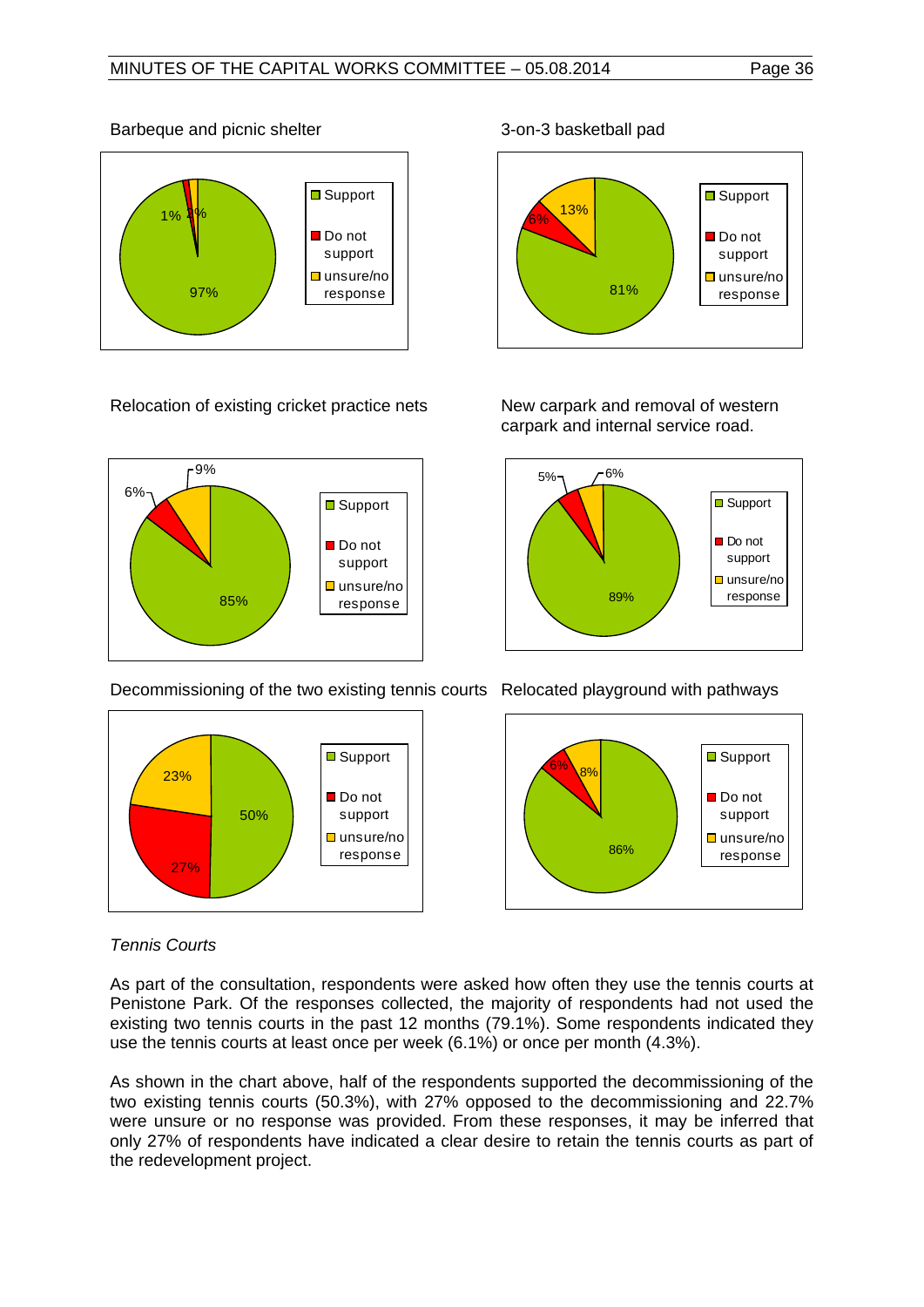Respondents who indicated that they either opposed or strongly opposed the decommissioning of the two existing tennis courts were asked why. A total of 44 respondents provided 73 reasons for their opposition. The results have been summarised in the below table.

|                                                                                                       | <b>Responses</b> |         |
|-------------------------------------------------------------------------------------------------------|------------------|---------|
| <b>Reasons for Opposition</b>                                                                         | <b>Number</b>    | ℅       |
| Believe courts would be utilised more if free for hire                                                | 7                | $9.6\%$ |
| Believe that the courts are currently well utilised                                                   | 22               | 30.1%   |
| Believe the courts need to be accessible to be utilised                                               | 7                | 9.6%    |
| Comments in relation to the design of the tennis courts<br>(including incorporating multi-use courts) | 7                | 9.6%    |
| Still use/would like to keep using the courts on a casual basis                                       | 13               | 17.8%   |
| Would like to see the courts relocated                                                                | 8                | 11.0%   |
| Would like to see the tennis courts widely promoted                                                   | 9                | 12.3%   |

As part of the consultation, the City also received a multi-signed letter in relation to retaining the tennis courts (62 signatures).

While there is currently no tennis clubs or coaches booking the tennis courts at Penistone Park through the annual tennis courts booking process, an analysis of the casual tennis court booking forms demonstrates a number of casual users regularly utilise the courts. It is understood that two of these groups are 'ladies tennis groups' who use the courts Thursday mornings from 8.00am to 12.00noon and Friday mornings from 9.00am to 12.00noon and have been doing so for a number of years.

Up until recently the tennis courts at Penistone Park were able to be booked and used through the City's tennis court hire arrangement whereby people contact a tennis court booking officer, pay the applicable fee and get access to a court for the duration of their booking.

At its meeting held on 13 May 2014 (CJ074-05/14 refers), Council endorsed to extend the tennis court free use trial arrangement up until June 2015 and agreed that Penistone Park tennis courts would now be part of the free use trial.

It is possible that with free use, the usage of the tennis courts at Penistone Park may increase as demonstrated as part of the free use trial at other tennis courts (estimated increase of around 12.1% occupancy rate).

In order to construct a new car park with access from Penistone Street and to remove the internal service road the tennis courts need to be removed. There is sufficient space on the park for the tennis courts to be re-located, however, it is recommended to decommission the courts and not replace them as part of the project for the following reasons:

- On average during 2013, the courts have only been used approximately eight to nine hours per week (which is approximately 8% of the available time per month).
- No formal club or coach book the courts on a regular basis (through the annual tennis court booking process).
- The City owns/manages a number of tennis courts in nearby locations including: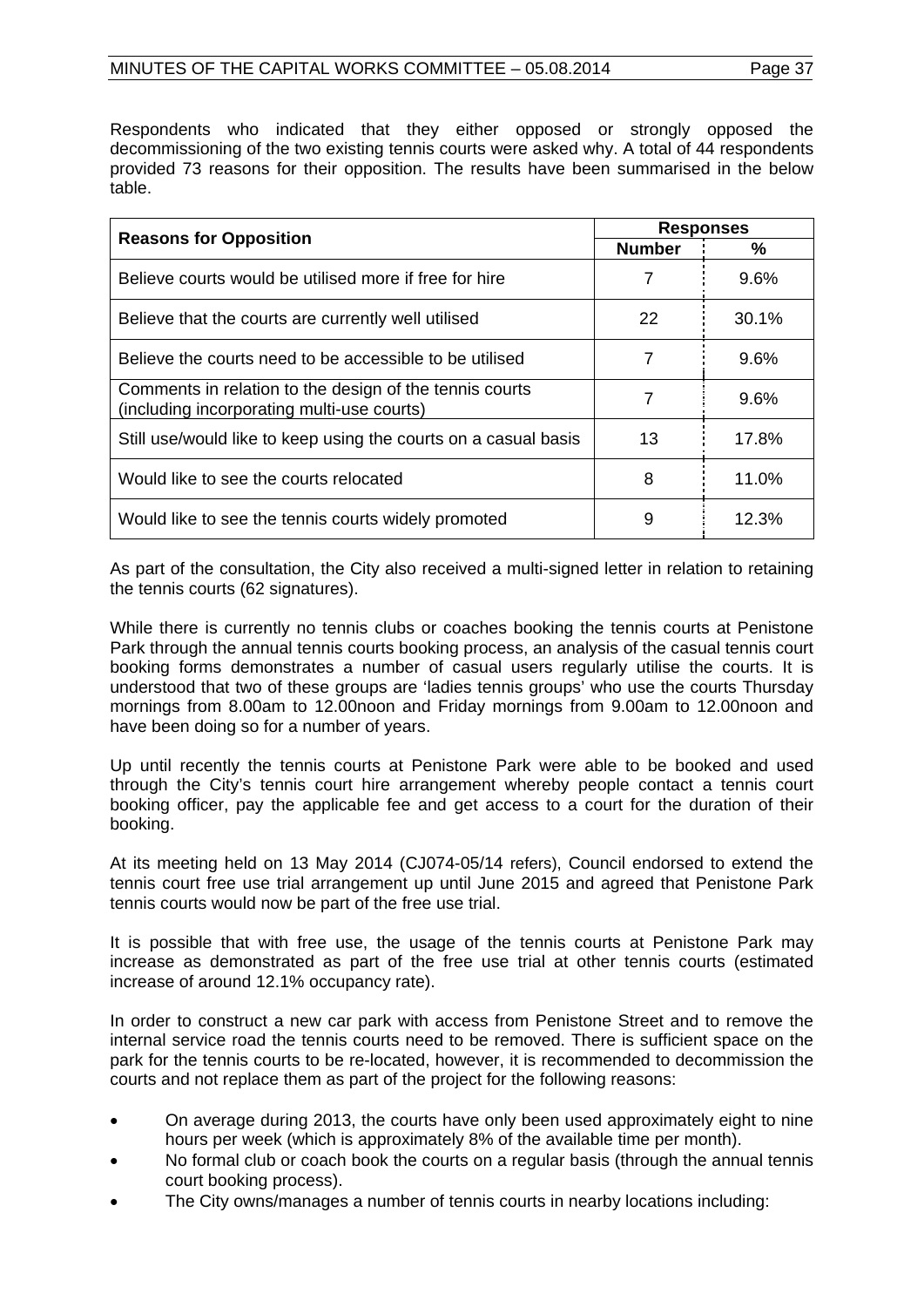- Warwick Open Space 12 courts (1 kilometre from Penistone Park) used by Greenwood Tennis Club and the Old Farts Tennis Association (OFTA) Tennis Club.
- Glengarry Park two courts with free use  $(2.5 \text{ kilometers from Penistone})$ Park) – used by two tennis coaches.
- Kingsley Park two courts with free use (3.5 kilometres from Penistone Park) – not booked by any tennis club or coach.
- It has been estimated that new tennis courts with fencing, lighting, shelter and a picnic shelter will cost \$317,000 to construct in a new location.
- A tennis hit-up wall will be constructed and can be used for casual use.
- The consultation indicated that nearly 80% of respondents had not used the existing tennis courts in the past 12 months.
- The consultation indicated that only 27% of respondents opposed the decommissioning of the tennis courts.

In recent years, Council has agreed to decommission tennis courts facilities at two locations.

In September 2010, the Duncraig tennis courts at Percy Doyle Reserve were endorsed for decommissioning due to the location in close proximity to the Sorrento tennis courts (130 metres away). The courts were utilised for 22.5 hours per week by two small tennis clubs and a commercial coach and used casually for approximately 2.5 hours per week (total usage of 20% of the available time).

In December 2012, the Fenton Reserve tennis court was endorsed for decommissioning as it was not used by any tennis club and only used casually on average for 2.5 hours per week (total usage of less than 0.5% of the available time).

# *Additional Comments*

Respondents were asked if they had any further comments on the proposed redevelopment of Penistone Park. A summary of the main concerns (those with 5 or more responses) have been included in the following table with a comment response.

| Concern                                                                       | <b>Response</b>                                                                                                                                                                                                                                                                                                                                                                                                                                                                                                                                                                                    |  |
|-------------------------------------------------------------------------------|----------------------------------------------------------------------------------------------------------------------------------------------------------------------------------------------------------------------------------------------------------------------------------------------------------------------------------------------------------------------------------------------------------------------------------------------------------------------------------------------------------------------------------------------------------------------------------------------------|--|
| Comments regarding the condition of<br>the surface of the oval (13 responses) | Penistone Park has a problem with nematodes<br>(worm like parasites) that impact on the quality and<br>durability of the turf. The City has specific<br>management strategies in place to address this<br>issue including regular fertilising and renovation. In<br>previous years the City has also applied an<br>organic mulch product to the park in spring (end of<br>the winter sporting season) to promote stronger<br>root growth. Unfortunately this has meant the<br>summer user groups have been delayed from<br>using the park by $3 - 4$ weeks at the start of their<br>summer season. |  |
|                                                                               | Like a number of other high use sporting parks<br>throughout the City, Penistone Park gets very<br>heavy use in winter which affects the quality of the<br>turf leading into the summer season. The City<br>addresses this with localised returfing of damaged<br>areas and renovation techniques on both the<br>upper and lower ovals.                                                                                                                                                                                                                                                            |  |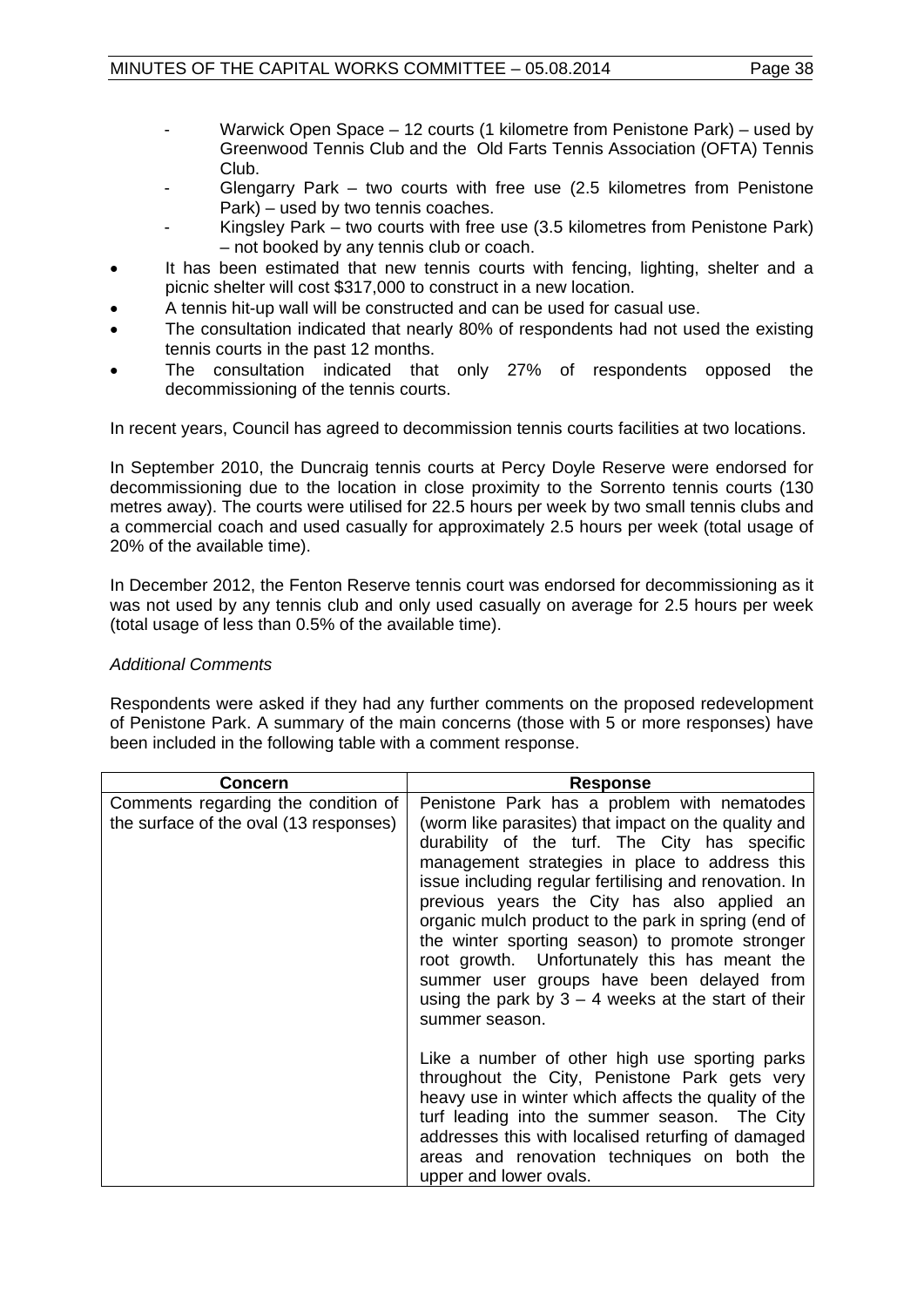| <b>Concern</b>                                                  | <b>Response</b>                                                                                                                                                                                                                                                                                                                                                                                                                                                                                                                                           |
|-----------------------------------------------------------------|-----------------------------------------------------------------------------------------------------------------------------------------------------------------------------------------------------------------------------------------------------------------------------------------------------------------------------------------------------------------------------------------------------------------------------------------------------------------------------------------------------------------------------------------------------------|
| Concern for the size of the basketball<br>pad (5 responses)     | Nearly 70% of respondents in the first round of<br>community consultation indicated they had not<br>used the existing full size basketball courts in the<br>last 12 months.<br>The proposed redevelopment<br>includes a 3-on-3 basketball pad which is a smaller<br>playing area with one goal that casual basketball is<br>played on. This is considered the City's new<br>standard provision for this type of infrastructure and<br>other<br>been<br>included<br>in<br>has<br>recent<br>park<br>developments for example Tom Simpson Park,<br>Mullaloo. |
| bushland<br>Concern<br>for<br>natural<br>(6 responses)          | The proposed redevelopment has been designed<br>to retain as much vegetation as possible while<br>meeting the overall needs of the community. The<br>small number of trees that have been identified as<br>obstructions to the development or in poor<br>condition, will either be relocated or replaced.                                                                                                                                                                                                                                                 |
| Would like additional BBQ facilities<br>(5 responses)           | The City is currently revising its Parks and Public<br>Open Spaces Classification Framework as a<br>guiding document for the provision of infrastructure<br>on the City's parks. Currently Penistone Park does<br>not have any BBQ facilities.<br>As part of the<br>redevelopment project is it proposed to include one<br>BBQ unit and picnic shelter which is in line with the<br>Parks and Public Open Spaces Classification<br>Framework.                                                                                                             |
| Would like artificial shade of the<br>playground (18 responses) | The City is currently revising its Parks and Public<br>Open Spaces Classification Framework as a<br>guiding document for the provision of infrastructure<br>on the City's parks. The draft framework supports<br>the City's preference to supply natural shade over<br>artificial shade options. A number of trees are<br>proposed to be planted in close proximity to the<br>playground in order to provide natural shade.                                                                                                                               |
| Would like<br>pathways<br>connected<br>installed (5 responses)  | The proposed redevelopment includes connection<br>pathways to the new and existing car parks,<br>community sporting facility, playground, tennis<br>courts and BBQ/picnic area.                                                                                                                                                                                                                                                                                                                                                                           |

*Carine Radio Control Car Club*

Through the community consultation process, the City was contacted by the Carine Radio Control Car Club who use a purpose built fenced area adjacent to the existing sump at the site. The Club holds race days on Sundays twice a month, weather permitting. They also host two events per year in March and November.

The Club has requested that as part of the redevelopment project, the City consider the Club's request to extend their track area and upgrade some of their facilities such as fencing and drivers' platform/viewing area.

Currently the Club does not have an existing lease over the area they use. The City has agreed to work with the Club in developing a lease agreement in line with the endorsed *Property Management Framework.* The City has also requested the Club develop a proposal for their extension/upgrade works and provide this to the City for consideration of a contribution to the project.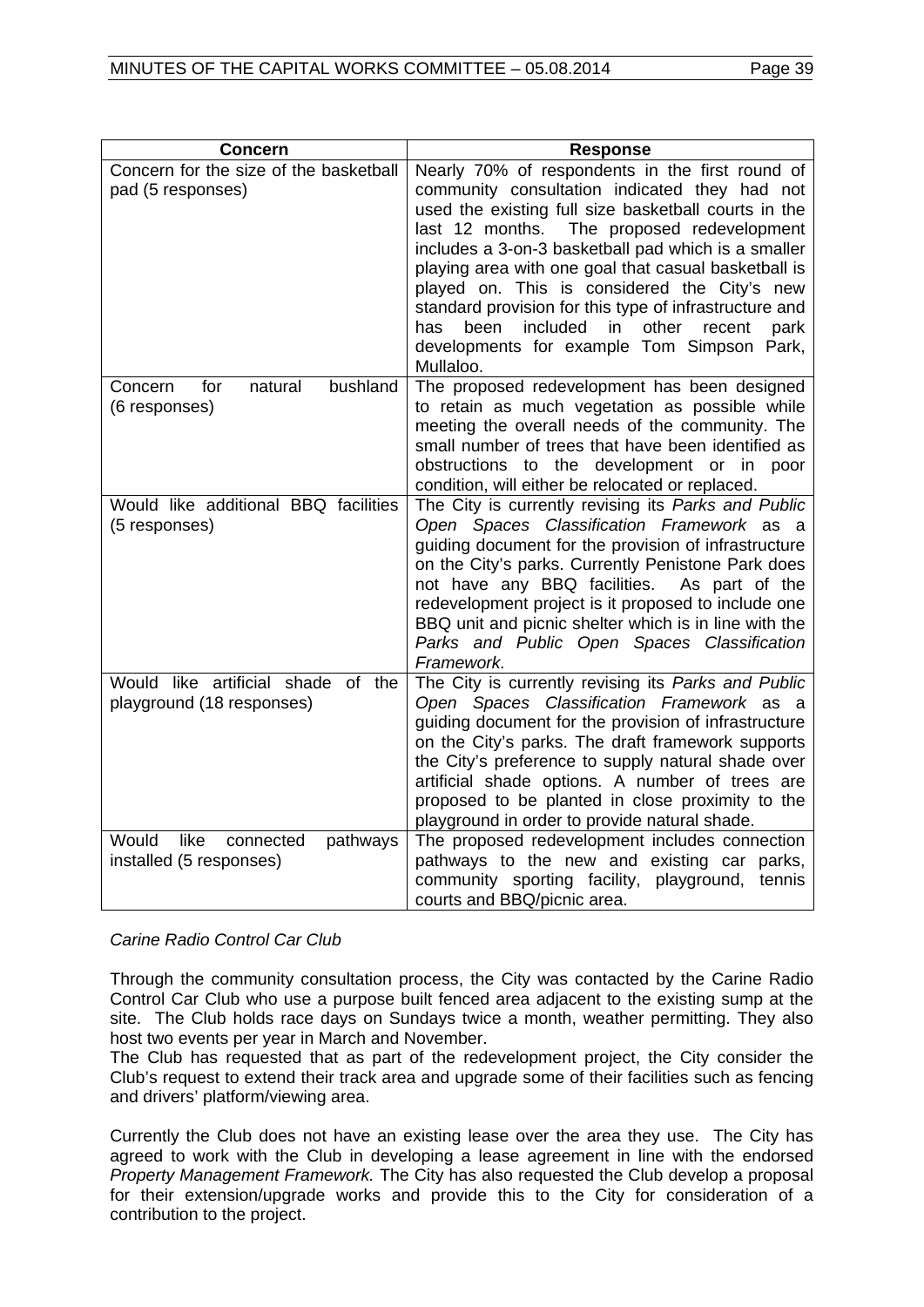As the details of the requested works and associated costs are unknown at this stage, if the City wanted to include a notional amount within the project budget should a decision to contribute be made, up to \$10,000 could be allocated. The contribution would be subject to receiving the requested CSRFF grant, the equipment/track being compliant with relevant building and health and safety regulations and a lease agreement being developed. The Club's track can only be extended if the relocation of the cricket nets as proposed in the redevelopment project takes place.

#### **Issues and options considered**

There are two options in regards to the tennis courts at Penistone Park which are detailed in the below table.

| <b>Tennis Court Option</b>                                                | Advantages                                                                                                                                                                                                                                                                                                                                          | <b>Disadvantages</b>                                                                                                                                                                                                                                                                                                      |  |
|---------------------------------------------------------------------------|-----------------------------------------------------------------------------------------------------------------------------------------------------------------------------------------------------------------------------------------------------------------------------------------------------------------------------------------------------|---------------------------------------------------------------------------------------------------------------------------------------------------------------------------------------------------------------------------------------------------------------------------------------------------------------------------|--|
| Decommission<br>the<br>tennis courts and not<br>replace them.             | Project capital cost saving<br>$\bullet$<br>of an estimated \$317,000.<br>The provision of future<br>$\bullet$<br>maintenance and renewal<br>expenditure for the courts<br>would not be required.                                                                                                                                                   | Existing<br>regular<br>casual<br>$\bullet$<br>tennis court users would<br>need to use other nearby<br>tennis facilities.<br>Service levels of tennis<br>$\bullet$<br>from<br>the<br>courts<br>community's perspective is<br>reduced (for example the<br>number of courts provided<br>maintained<br>and<br>IS<br>reduced). |  |
| Include<br>tennis<br>new<br>the<br>courts<br>in<br>redevelopment project. | Existing<br>regular<br>casual<br>$\bullet$<br>tennis court users would<br>continue to have access to<br>tennis facilities at Penistone<br>Park.<br>No change to service levels<br>$\bullet$<br>of tennis courts from the<br>community's<br>perspective<br>(for example<br>the<br>same<br>of<br>number<br>courts<br>are<br>provided and maintained). | City funds are used to<br>$\bullet$<br>redevelop<br>tennis<br>courts<br>relatively low<br>that have<br>community usage.                                                                                                                                                                                                   |  |

It is considered that Council has two options in regards to the total project, either to endorse to proceed with the project or not proceed with the project. If Council endorses to proceed, the City will submit an application to the Department of Sport and Recreation's Community Sporting and Recreation Facilities Fund (CSRFF) for a contribution of up to one-third of the project costs. Applications are due on 31 September 2014. A report to Council will be considered at its September 2014 meeting for all projects proposed to have CSRFF grant applications submitted.

# **Legislation / Strategic Community Plan / policy implications**

**Legislation** Not applicable.

#### **Strategic Community Plan**

**Key theme Community Wellbeing.** 

**Objective** Quality facilities.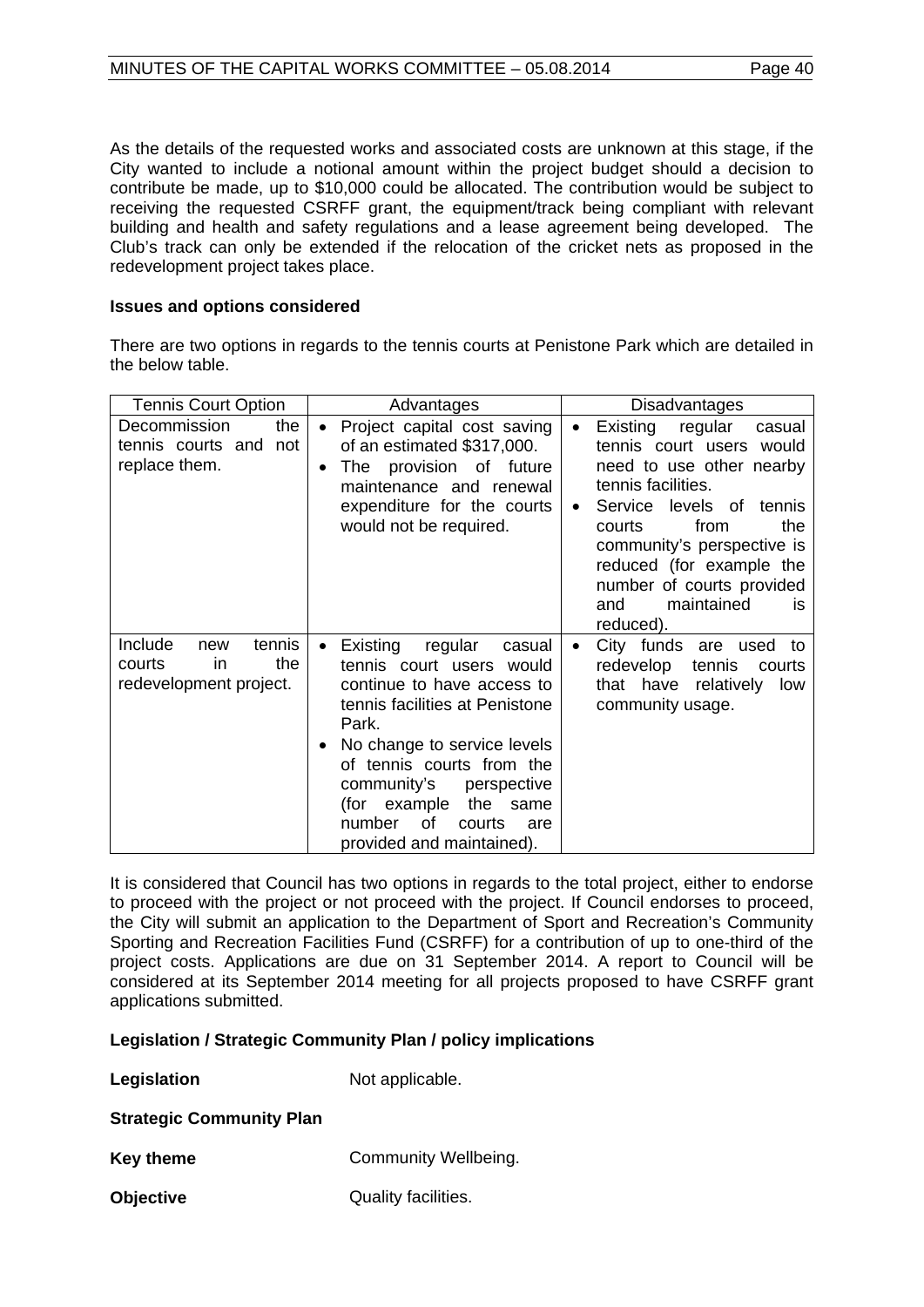- **Strategic initiative •** Support a long-term approach to significant facility upgrades and improvements.
	- Understand the demographic context of local communities to support effective facility planning.
	- Employ facility design principles that will provide for<br>longevity, diversity, inclusiveness and where inclusiveness and where appropriate support the decentralising of City services.

**Policy** Not applicable.

# **Risk management considerations**

Any capital project brings risks in relation to contingencies and over runs against original design. The capital cost estimate is based on concept designs and may differ once further detailed designs are undertaken for the project.

This is intended to be one of several major projects for which the City will be seeking a CSRFF contribution in the next Forward Planning Grant funding round. They will effectively be competing against each other and there are significant risks that not all projects will be funded.

# **Financial / budget implications**

At its meeting held on 17 February 2014 (CJ026-02/14 refers), Council agreed to the following to be included in the City's *Five Year Capital Works Program* for the project:

- \$240,000 within 2014-15 for detailed design.
- \$2,580,000 within 2015-16 for construction (subject to a successful CSRFF grant application of \$1,273,333).

If it is agreed to decommission the tennis courts as part of the project and not replace them as shown in site concept plan option 3B (Attachment 7 refers), there will be a reduction in the estimated capital cost of around \$317,000 giving the revised project total of 3,503,000.

Operating expenses (existing and estimated future) and total 20 year cash flows for the project were included in the report considered by Council at its meeting held on 17 February 2014 (CJ026-02/14 refers).

All amounts quoted in this report are exclusive of GST.

# **Regional significance**

Not applicable.

# **Sustainability implications**

#### **Environmental**

All facility redevelopment projects are planned to reduce the impact of the carbon footprint and consider environmental sustainability design features where possible within the project budget. In addition, the site concept plan has been developed with the aim of minimising the impact on important flora and fauna at Penistone Park.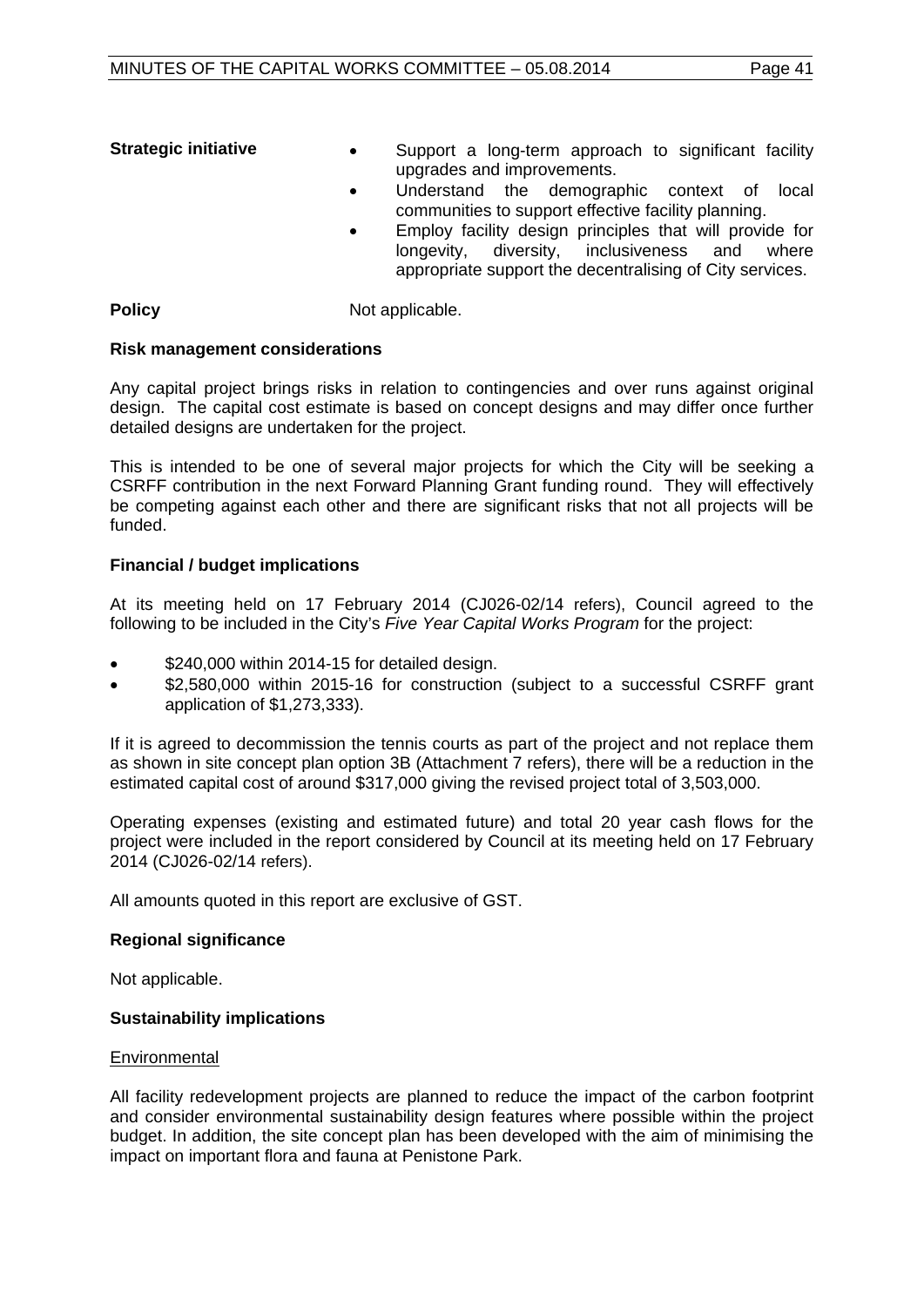#### Social

The project has included consultation with existing user groups and the local wider community to ensure that the proposed redevelopment represents the communities' diverse needs. The proposed re-location of the playground closer to the facility will also assist the playgroup's programs and support greater interaction with other members of the community. Furthermore, any development at the site will consider access and inclusion principles and will aim to enhance the amenity of the public space.

#### Economic

One of the main principles of the City's endorsed *Master Planning Framework* is the development of 'shared' and 'multipurpose' facilities to avoid their duplication, and to reduce the ongoing maintenance and future capital expenditure requirements.

#### **Consultation**

Consultation for the project was conducted in accordance with the City's approved *Community Consultation and Engagement Policy and Protocol.*

Results of the initial community consultation for this project were included in the September 2013 report to Council (CJ179-09/13 refers).

Results of the second round of community consultation that was undertaken from 31 March to 23 April 2014 have been provided in the details section of this report.

#### **COMMENT**

The results of the consultation demonstrates that over 80% of respondents support the elements proposed as part of the project (except the decommissioning of the tennis courts).

Given the relatively low utilisation rates of the existing tennis courts; the location of other tennis courts nearby; the cost to construct new tennis courts; and the results of the community consultation; it is recommended that the tennis courts at Penistone Park are decommissioned as part of the redevelopment project as shown in site plan option 3B for a revised capital cost estimate of \$3,503,000.

Given the project timelines are on schedule, it is recommended that a submission be made to the CSRFF Forward Planning Grant round subject to Council support at the August 2014 Ordinary Meeting. If supported, the project will be listed as part of the City's CSRFF project submission report to be considered by Council at the September 2014 Ordinary Meeting.

#### **VOTING REQUIREMENTS**

Simple Majority.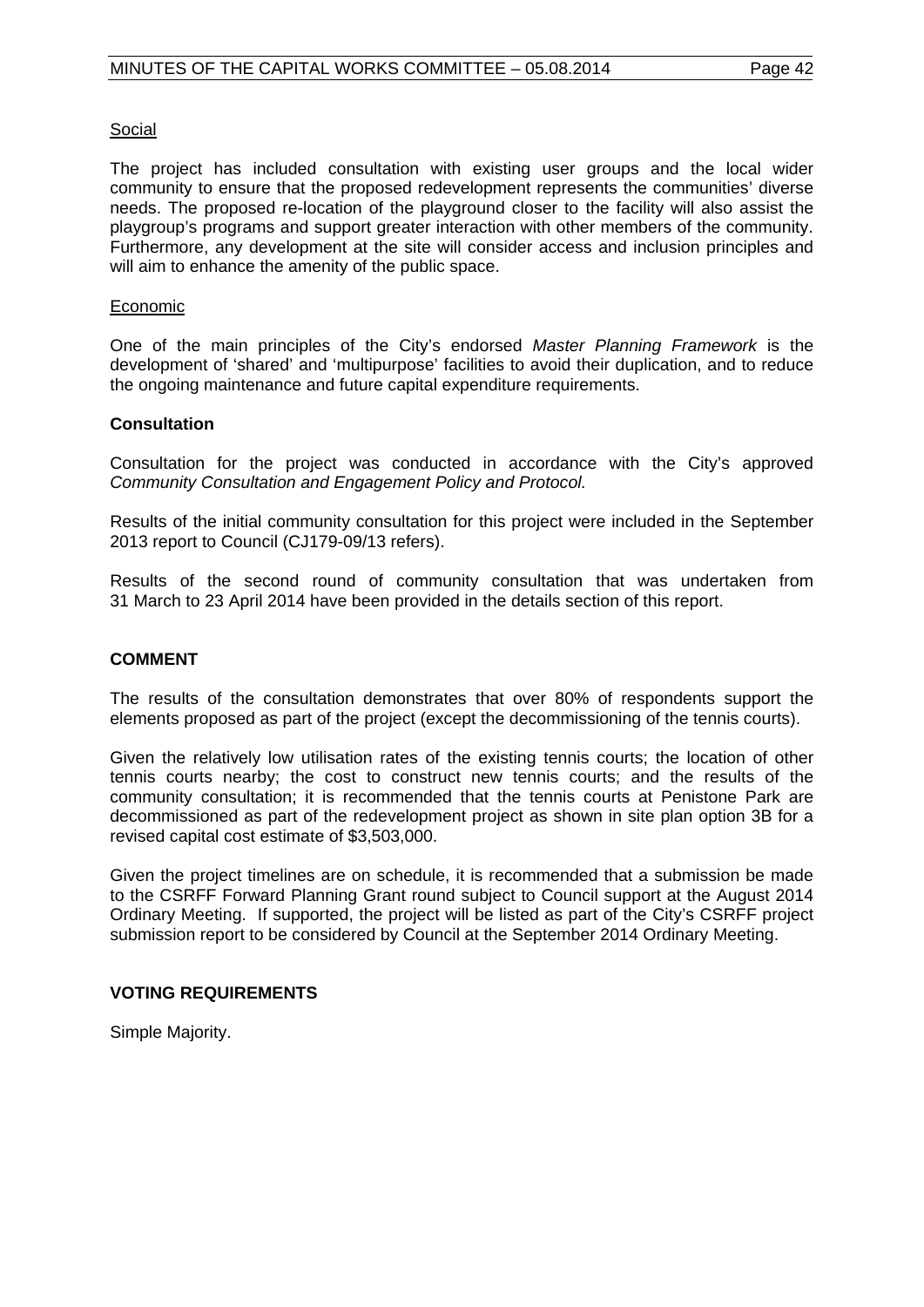# **OFFICER'S RECOMMENDATION**

That Council:

- 1 NOTES the findings of the second round of community consultation undertaken for the Penistone Park redevelopment project as detailed in this Report;
- 2 in view of the findings in Part 1 above, APPROVES the proposed redevelopment project for Penistone Park to include the removal of the two existing tennis courts and proposed extension/upgrade of the Carine Radio Control Car Club facilities as presented in Option 3B and as detailed in this Report at a revised project cost estimate of \$3,503,000;
- 3 NOTES the following amounts are currently listed within the City's *Five Year Capital Works Program* for the redevelopment project at Penistone Park:
	- 3.1 \$240,000 within 2014-15 for detailed design of the redevelopment project;
	- 3.2 \$3,580,000 within 2015-16 for construction of the redevelopment project (subject to a successful CSRFF grant application of \$1,273,333);
- 4 REQUESTS that a revised amount of \$3,263,000 be listed for consideration within 2015-16 of the City's *Five Year Capital Works Program* for the construction of the Penistone Park redevelopment project (subject to a successful CSRFF grant application of \$1,167,666);
- 5 REQUESTS the Chief Executive Officer to work with the Carine Radio Control Car Club on the proposed extension/upgrade of their facilities and to develop a lease agreement for their use of the site as part of the Penistone Park redevelopment project;
- 6 NOTES the Penistone Park redevelopment project will be listed as part of the City's CSRFF project submission report to be considered by Council at the 16 September 2014 Council meeting.

# **MOVED Cr Corr, SECONDED Mayor Pickard that Council:**

- **1 NOTES the findings of the second round of community consultation undertaken for the Penistone Park redevelopment project as detailed in this Report;**
- **2 in view of the findings in Part 1 above, APPROVES the proposed redevelopment project for Penistone Park to include the removal of the two existing tennis courts and proposed extension/upgrade of the Carine Radio Control Car Club facilities as presented in Option 3B and as detailed in this Report at a revised project cost estimate of \$3,503,000 with the inclusion of glass bi-fold doors on the eastern and western sides of the main hall to the building;**
- **3 NOTES the following amounts are currently listed within the City's** *Five Year Capital Works Program* **for the redevelopment project at Penistone Park:**
	- **3.1 \$240,000 within 2014-15 for detailed design of the redevelopment project;**
	- **3.2 \$3,580,000 within 2015-16 for construction of the redevelopment project (subject to a successful CSRFF grant application of \$1,273,333);**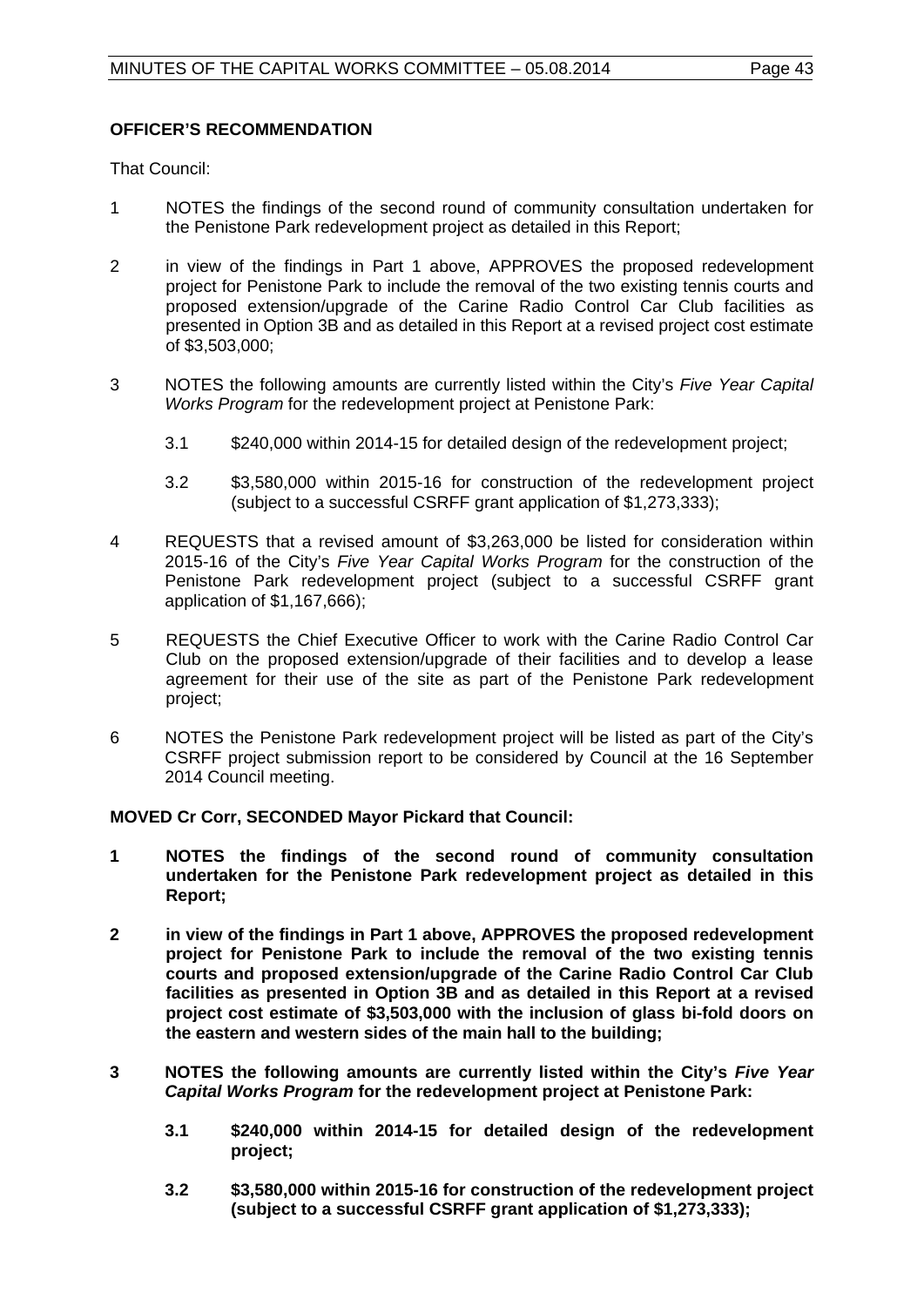- **4 REQUESTS that a revised amount of \$3,263,000 be listed for consideration within 2015-16 of the City's** *Five Year Capital Works Program* **for the construction of the Penistone Park redevelopment project (subject to a successful CSRFF grant application of \$1,167,666);**
- **5 REQUESTS the Chief Executive Officer to work with the Carine Radio Control Car Club on the proposed extension/upgrade of their facilities and to develop a lease agreement for their use of the site as part of the Penistone Park redevelopment project;**
- **6 NOTES the Penistone Park redevelopment project will be listed as part of the City's CSRFF project submission report to be considered by Council at the 16 September 2014 Council meeting.**

#### **The Motion was Put and CARRIED (7/0)**

**In favour of the Motion:** Cr Hollywood, Mayor Pickard, Crs Amphlett, Corr, Hamilton-Prime, Ritchie and Taylor.

*Appendix 6 refers*

<span id="page-43-0"></span>*[To access this attachment on electronic document, click here: Attach6agnCWC050814.pdf](http://www.joondalup.wa.gov.au/files/committees/CWOC/2014/Attach6agnCWC050814.pdf)*